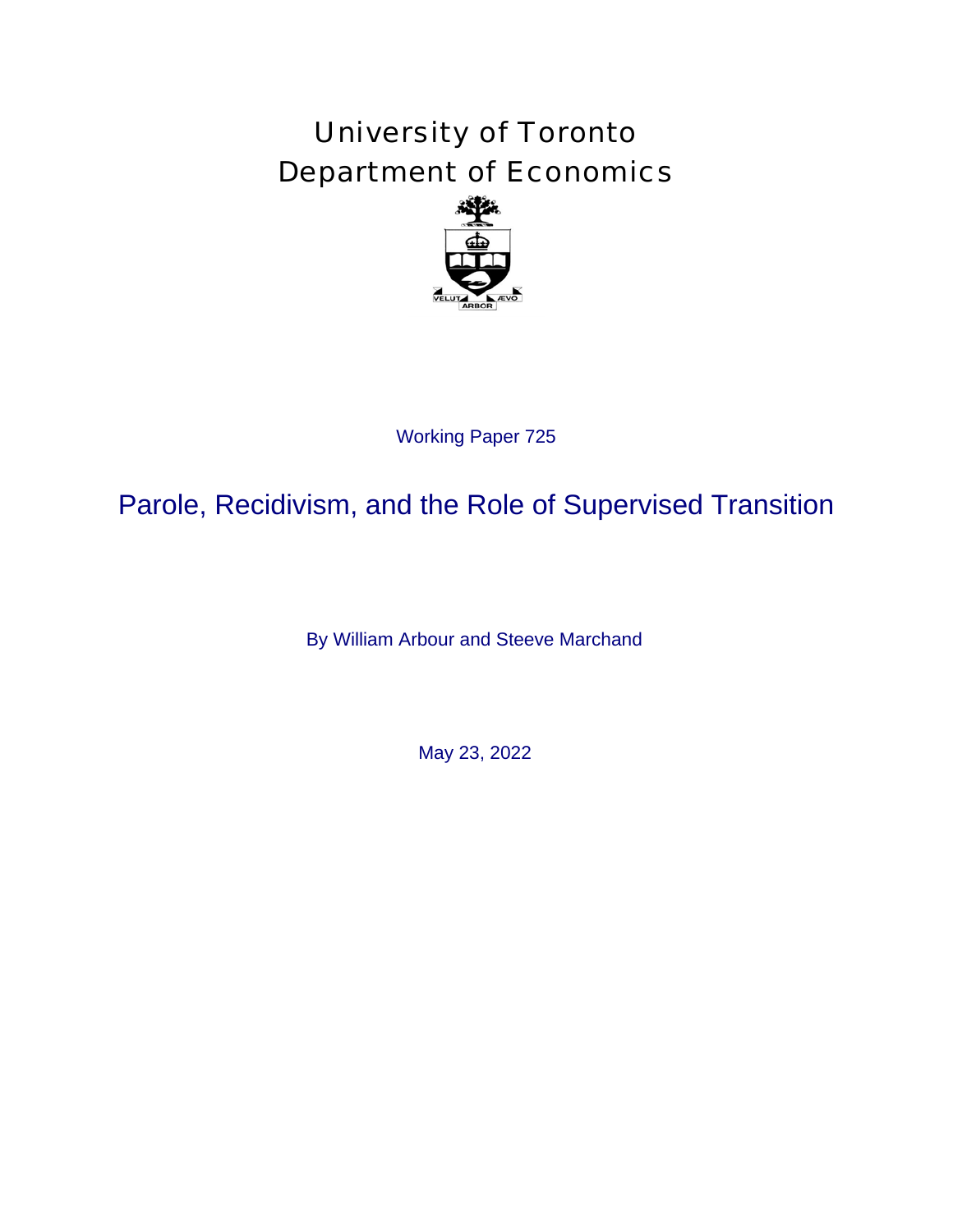# Parole, Recidivism, and the Role of Supervised Transition<sup>∗</sup>

William Arbour<sup>†</sup> Steeve Marchand<sup>‡</sup>

May 23, 2022

### **Abstract**

We estimate the causal effect of parole on recidivism by exploiting the random assignment of parole board members to hearings in Quebec prisons. Board members vary in their propensity to grant parole and to place parolees to supervised halfway houses. We find that parole decreases the likelihood of recidivism by 8 percentage points within 5 years. Parolees at the margin of remaining incarcerated spend on average 4 fewer months incarcerated during the course of the next 5 years. This effect is largely driven by the direct release of parolees, but also by reduced incarceration time in future sentences. We further investigate the role of halfway houses in the reintegration process by estimating their effect on different groups of compliers. Our analysis shows that a stay in a halfway house is especially effective for convicts at the margin of remaining incarcerated.

**Keywords:** Parole, Recidivism, Halfway Houses, Reentry

**JEL code:** K42

<sup>∗</sup>We wish to thank Quebec's Ministry of Public Security, in particular Bernard Chéné and Isabelle Paquet, for providing key institutional details and for crucial assistance with the data. We thank the Quebec Parole Board for granting us access to parole hearings, and its commissioners for insightful discussions. We also thank Carolina Arteaga, Jennifer Doleac, Guy Lacroix, Michael Laforest, Logan Lee, Samuel Norris, Kevin Schnepel, and seminar participants at APPAM, the Online Seminar on the Economics of Crime, University of Toronto and Université Laval for helpful comments. The views expressed in this paper are the authors' only and do not necessarily represent those from the Ministry or the Parole Board.

<sup>†</sup>Department of Economics, University of Toronto (william.arbour@mail.utoronto.ca)

<sup>‡</sup>Melbourne Institute: Applied Economic & Social Research, University of Melbourne (steeve.marchand@unimelb.edu.au)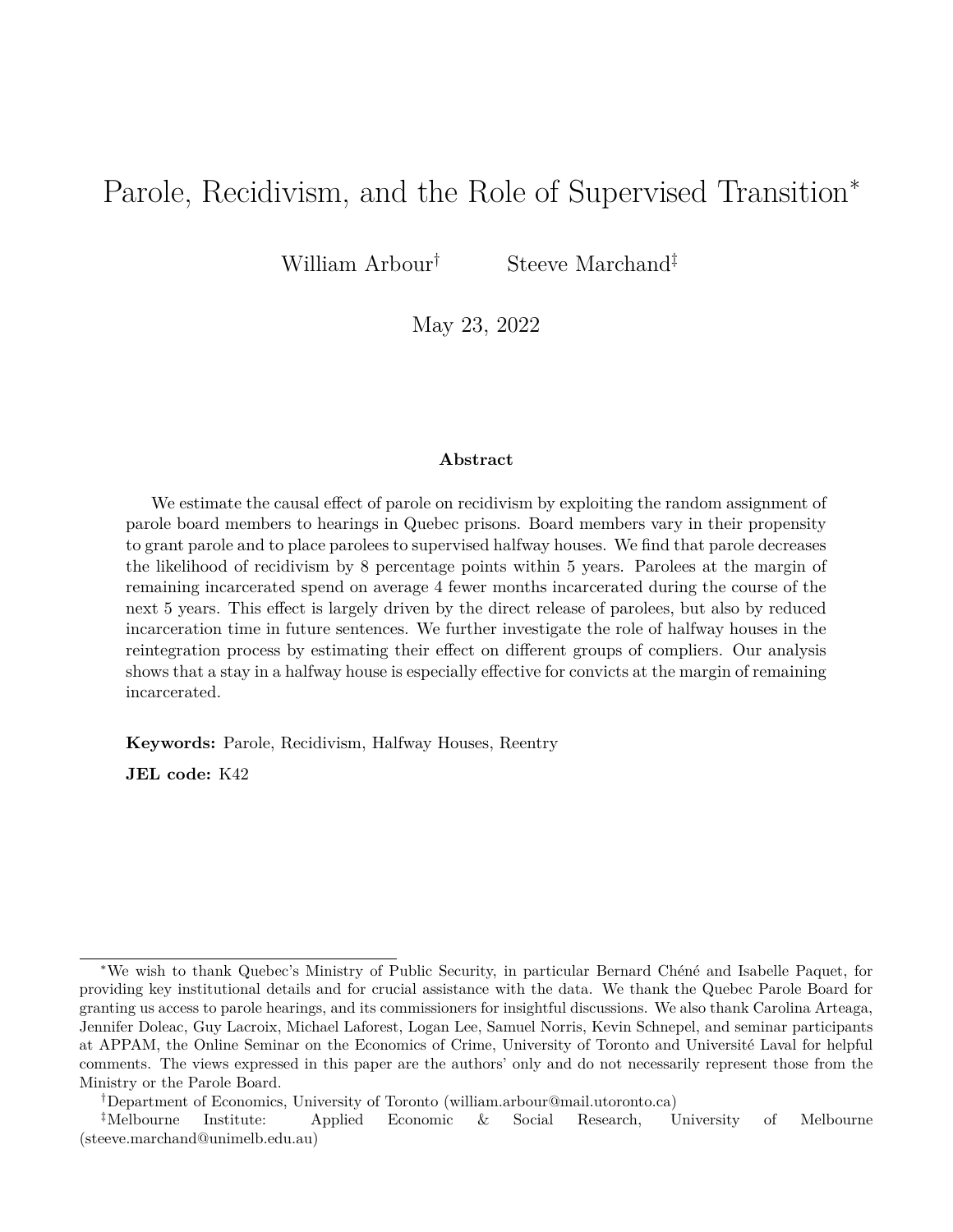# **1 Introduction**

Parole—the conditional early release of prisoners—allows incarcerated offenders to complete the last portion of their sentence in the community. Because the sentence is still undergoing, parole allows exerting influence on parolees' reintegration into their social and economic lives. However, parole's net social benefits are unclear. On the one hand, it reduces the incapacitation time, which may increase recidivism. On the other hand, parolees' supervision could prevent recidivism by ensuring an adequate transition from incarceration to life in society. Importantly, even if parole has a null effect on recidivism, the social benefits of lowering prison overcrowding and incarceration costs may still prove significant, such that identifying parole practices that do not generate recidivism could yield substantial social benefits. Unfortunately, although there is increasing convincing evidence that parole can decrease recidivism ([Kuziemko,](#page-29-0) [2013](#page-29-0); [Macdonald](#page-30-0), [2020;](#page-30-0) [Meier et al.,](#page-30-1) [2020](#page-30-1)), our knowledge of the contexts in which it is appropriate, or of the release practices that drive its success, remains extremely limited.

This paper studies the effect of parole in the particular context of the provincial prisons in Quebec, Canada, where parole is only granted to a narrowly selected group and where parolees are typically provided with comprehensive assistance facilitating their reintegration into society. We exploit the varying propensities of parole board members (PBMs) to grant parole as well as the as-good-as-random allocation of PBMs to prisoners' parole hearings to estimate the causal effects of parole on recidivism and incarceration time. Using a novel methodology, we explore the role of halfway houses, where 75% of parolees are required to stay, in driving parole's success. We consider the PBMs' propensities to require a stay in a halfway house, combined with halfway houses' fluctuating availability across time and space, to estimate the effect of a stay in a halfway house for two types of compliers: those at the margin of incarceration and those are the margin of release without a halfway house requirement.

We find that parole decreases recidivism by more than 8 percentage points within five years. It successfully decreases the total length of incarceration for compliers by about four months within five years while reducing the likelihood of committing further crimes. Halfway houses are especially effective at reducing recidivism for convicts at the margin of incarceration, thus suggesting that the broad assistance provided in these institutions, combined with an early release, plays a major role in desisting former inmates from crime.

Our data cover all sentences in the provincial prisons in Quebec from 2007 to 2021 as well as parole hearings from 2007 to 2015. Provincial prisons host offenders sentenced for less than two years, while those sentenced with at least two years go to federal prisons. However, in Quebec,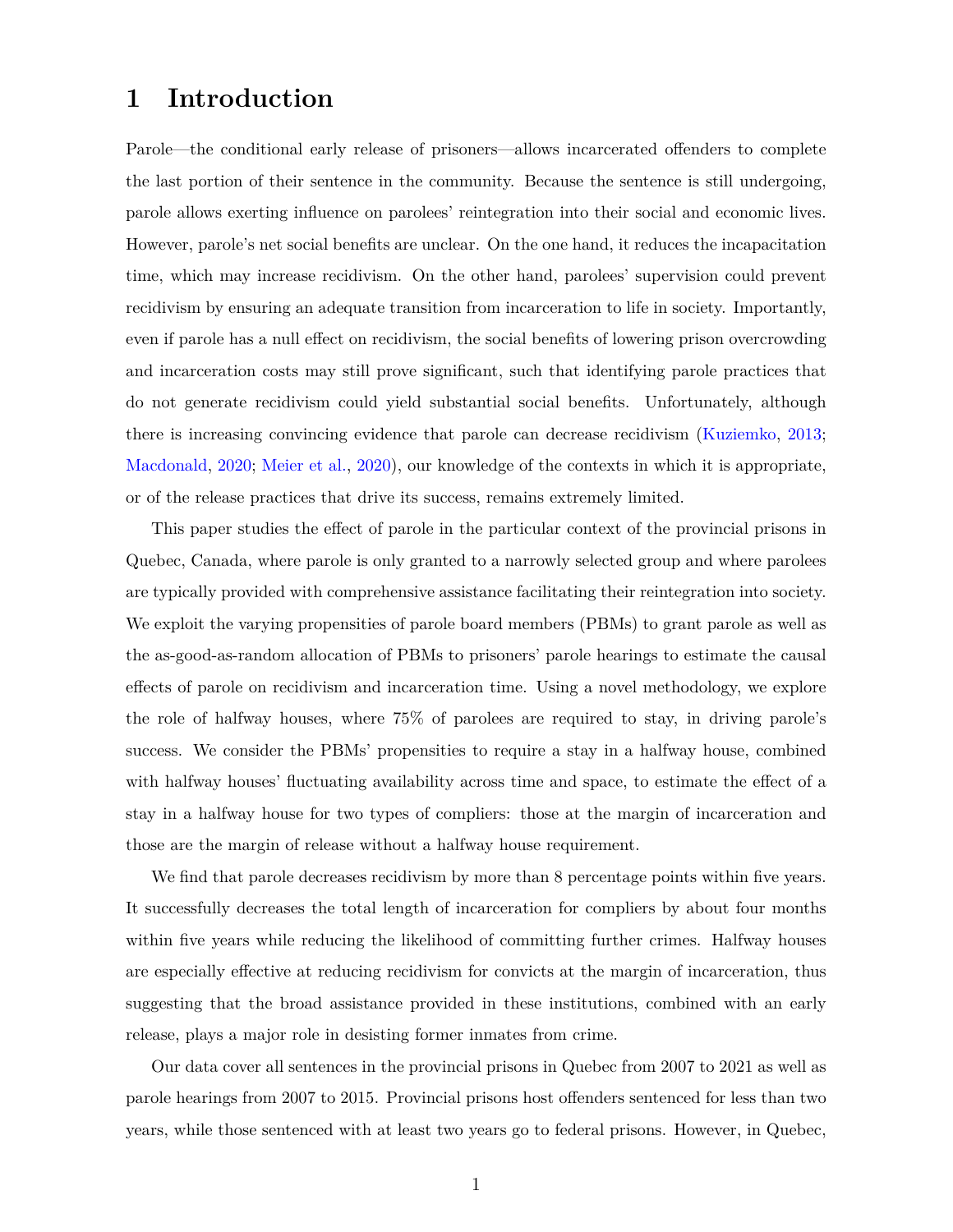only inmates sentenced for more than six months are eligible to parole. Thus our analysis focuses on offenders with sentences ranging from six months to two years. The parole hearing takes place once the third of the sentence has elapsed unless the offender renounces to the hearing. In Quebec, the PBMs only choose whether they grant parole, and the attached conditions. They do not decide on the duration or timing of the early release. When parole is granted, the offender leaves prison just after the hearing and is subject to parole conditions from the third of the sentence to its original term. When parole is denied, the inmate is released normally, without conditions, usually after serving two-thirds of the sentence. The reason being that two days of good behavior behind bars reduces the incarceration time by one day, a rule that does not apply to parolees. Thus, our approach effectively compares inmates who are granted a release at the third of their sentence and who are provided with substantial rehabilitation assistance to their counterfactuals: incarcerated inmates released at the two-thirds without said assistance. Note that prisoners may still receive rehabilitation assistance while incarcerated by participating in social rehabilitation programs.<sup>1</sup> However, parolees in halfway houses receive more personalized, continuous and longer-term assistance that is specifically aimed at ensuring a proper transition.

Hearings are held online, allowing PBMs to be assigned to any hearing regardless of the prisoner's location. Discussions with Quebec Parole Board members revealed that they are assigned to hearings mostly based on availability and in a manner to distribute the workload evenly during the week. The prisoner's characteristics not being taken into account suggests that a prisoner's assignment to a PBM is as good as random. This setting allows for a typical "judge" (in our case PBM) fixed-effect design.2 Following the literature, we construct an instrumental variable that measures the assigned PBM's propensity to grant parole, and show that this instrument does not correlate with inmates' characteristics but shifts their likelihood of being granted parole. Our 2SLS results show that parole decreases recidivism by about 8 percentage points within five years following the hearing. The shorter term effects are still negative though not statistically significant, possibly because parolees have more time to recidivate, which could counterbalance the effect. Overall, these results suggest that parole decreases recidivism in a context where compliers are relatively low-risk. We explore heterogeneity in the results and find that lowest-risk offenders indeed benefit the most from parole.

<sup>1</sup>See [Arbour](#page-28-0) [\(2021](#page-28-0)) and [Arbour et al.](#page-28-1) ([2021\)](#page-28-1) for evidence that such programs can decrease recidivism in our context.

<sup>2</sup>See, for instance, [Kling](#page-29-1) [\(2006](#page-29-1)); [Loeffler](#page-30-2) ([2013\)](#page-30-2); [Aizer and Doyle Jr](#page-28-2) [\(2015](#page-28-2)); [Mueller-Smith](#page-30-3) ([2015\)](#page-30-3); [Leslie and Pope](#page-30-4) ([2017\)](#page-30-4); [Dobbie et al.](#page-29-2) [\(2018\)](#page-29-2); [Stevenson](#page-31-0) [\(2018](#page-31-0)); [Bhuller et al.](#page-29-3) [\(2020](#page-29-3)); [Arteaga](#page-29-4) ([2020\)](#page-29-4); [Norris et al.](#page-30-5) ([2020\)](#page-30-5); [Agan et al.](#page-28-3) ([2021\)](#page-28-3); [Eren and Mocan](#page-29-5) ([2021\)](#page-29-5).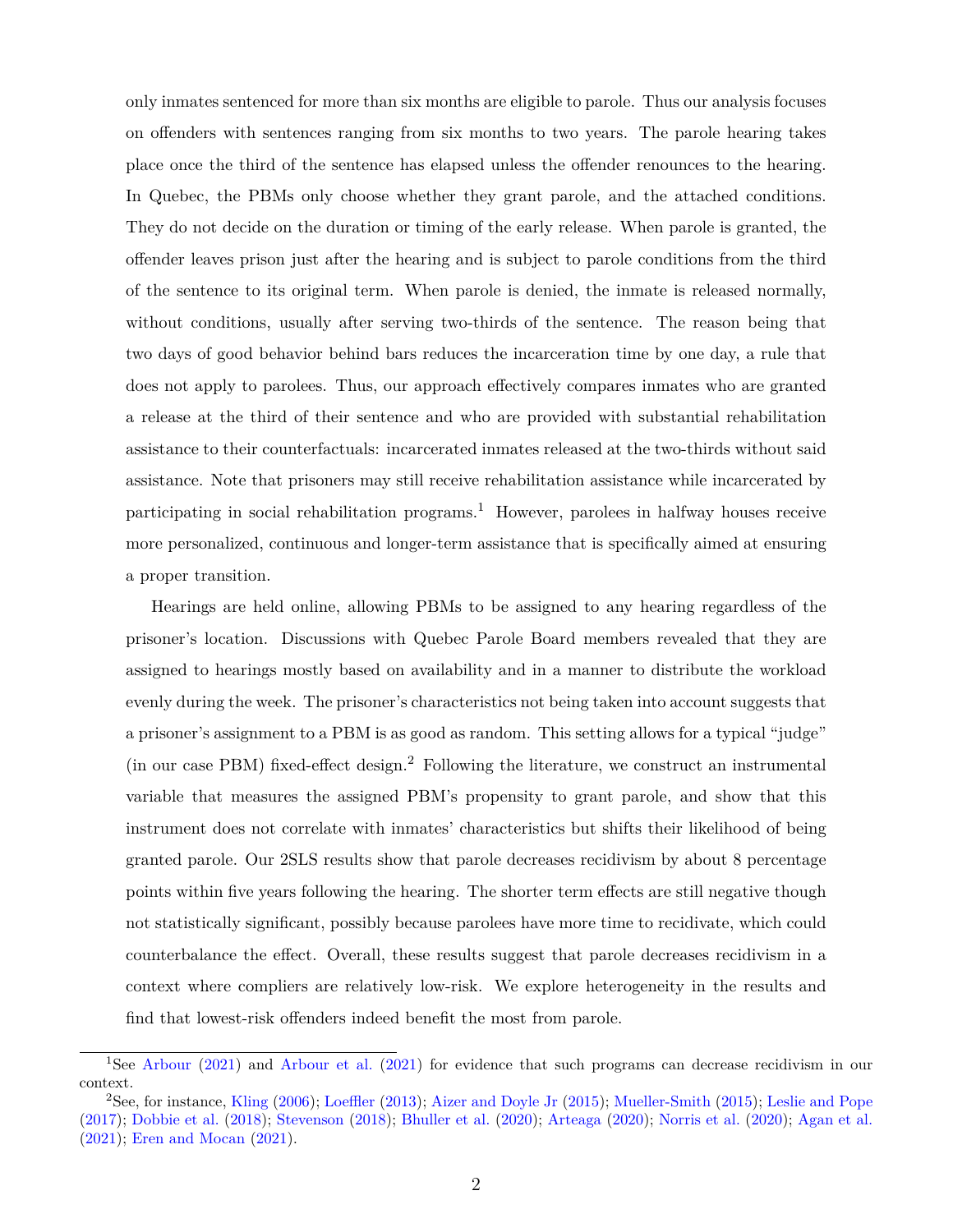We next study the effect of parole on time spent in prison. In our setting, parolees see their incarceration time mechanically imputed by one-third of their sentence duration. Hence, parole could help decrease incarceration costs and help relieving prison overcrowding even if it had no effect on recidivism. Using our instrumental variable strategy, we estimate that parole causes inmates to spend 117 fewer days in prison within five years following the hearing. This effect is primarily driven by the direct mechanical effect of releasing inmates earlier (-119 days incarcerated). It is partly counterbalanced by parolees who are found to commit a technical violation of parole conditions, for whom parole is revoked. These individuals return to prison to finish their sentence, increasing incarceration time by 28 days on average for compliers. Thus, the net release effect of parole is a reduction of 91 days  $(-119+28)$  incarcerated for the current sentence. Looking at future sentences following new crimes, we find that parole decreases incarceration length by 27 days. Therefore, the estimated overall causal effect of parole in our setting is a reduction of around 117 days of incarceration time.

We explore the role of halfway houses in the rehabilitation process. Halfway houses in Quebec cover basic necessities such as shelter, food and beds, as well as extensive rehabilitation assistance. In addition to specific therapies and programs, parolees in halfway houses can obtain help in finding a job, learn how to cook and buy groceries, and be guided through the process of obtaining a driver's license or a health insurance card. To provide these services, practitioners at halfway houses must have a professional degree in criminology, psychology, social work, counseling or psychoeducation. Staying in a halfway house is not random. Before the hearing, the inmate must work with their designated prison officer to develop a rehabilitation plan. As part of the plan, the prison officer can directly contact halfway houses managers to inquire if they are willing to house the inmate in case he is granted parole. Importantly, halfway houses can be constrained in how many parolees they can accept due to financial and staffing fluctuations, and a fixed number of beds. During the hearing, the PBM is aware of whether the candidate intends to go to a halfway house and whether he has been accepted; however, the ultimate decision lies with the PBM. In Quebec, almost 3/4 of parolees are required to stay in a halfway house. Offenders at the margin of remaining incarcerated will almost certainly be subjected to this stringent condition. It is thus conceivable that the practices in these halfway houses are part of the mechanism underlying our positive rehabilitation results.

To generate exogenous variations in the likelihood of staying in a halfway house, we create an instrument that exploits both the varying availability of halfway houses across time and regions, and the PBMs' propensities to send offenders in halfway houses. With our two instruments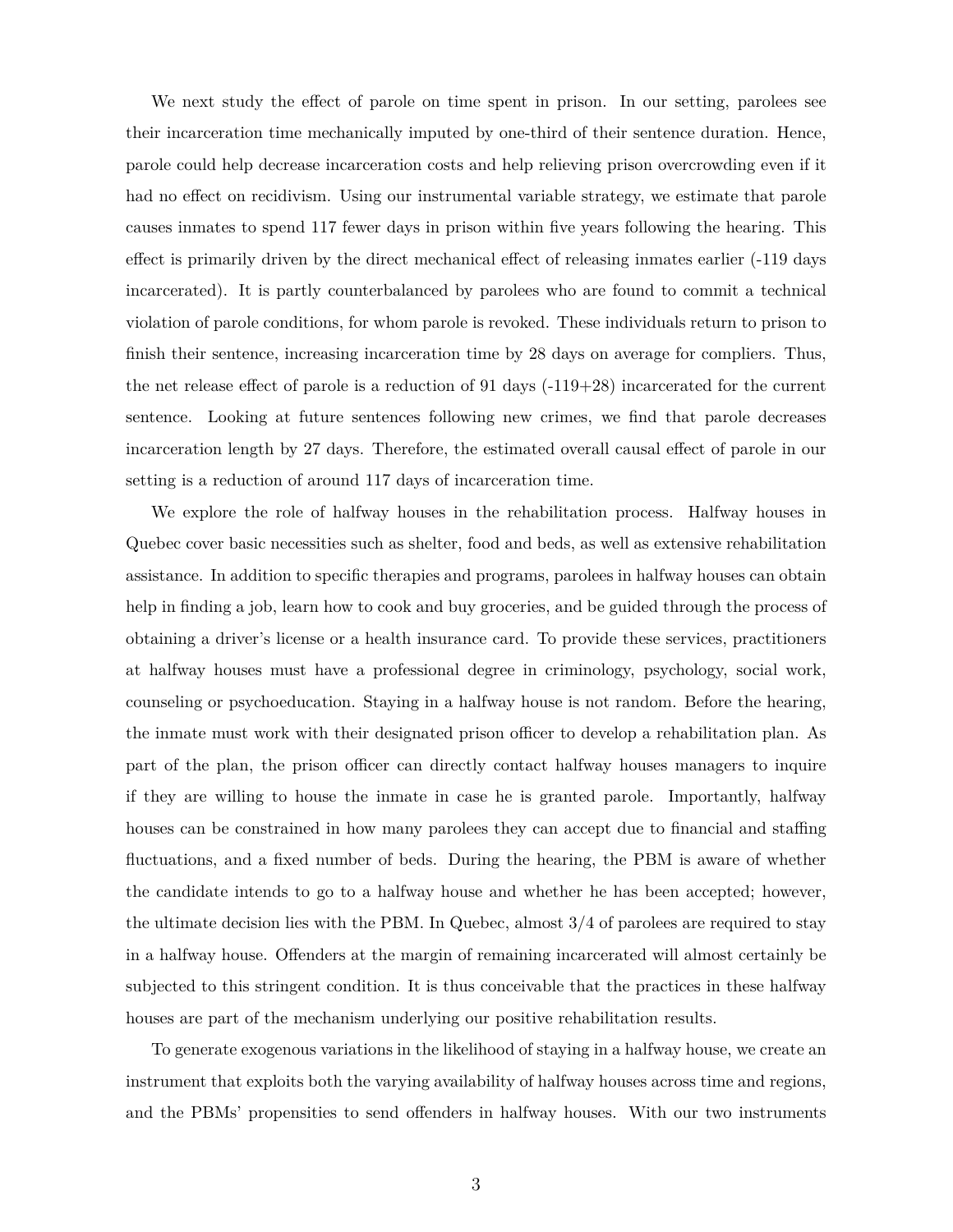in hand—one to predict whether parole is granted without a halfway house requirement and a second for halfway houses being required—we adapt [Mountjoy](#page-30-6) [\(2021](#page-30-6))'s novel methodology to estimate the effect of halfway houses for two types of compliers. Firstly, we estimate the effect of staying in a halfway house for offenders at the margin of remaining incarcerated. For this group of compliers, we find a negative effect on recidivism of around 12 percentage points, indicating that being released with extensive rehabilitation assistance significantly prevents recidivism. Secondly, we estimate the effect of being sent in a halfway house for those at the margin of being granted parole *without* the halfway house requirement. For this group, the estimated effects are too imprecise to draw any conclusion.

### **Contribution to the literature**

This paper first contributes to the literature seeking to understand the causal effect of parole on recidivism or other outcomes. Many papers, while not studying parole, estimate the effects of incarceration length, which is one aspect of parole.<sup>3</sup> Parole, however, is more than just a reduction of incarceration length, as it may come with supervision or rehabilitation assistance. Some papers, more related to ours, exploit reforms that limited the possibility of obtaining parole for some offenders. [Kuziemko](#page-29-0) [\(2013\)](#page-29-0) studies such a reform in Georgia and finds a significant increase in recidivism caused by the reform. Exploring the underlying mechanism, she provides evidence that the effect is in part driven by the lower incentives to exert rehabilitation efforts which resulted in a decline in prison programming participation. [Macdonald](#page-30-0) ([2020](#page-30-0)) studies a reform in Arizona eliminating the possibility of an early release. He finds similar results and shows that violent offenders are most impacted. These studies report the cumulative effect of an increase in time served and of reduced programming participation. Few studies identify the direct effect of parole, and their results are mixed. On the one hand, [Zapryanova](#page-31-1)  $(2020)$  relies on guidelines provided to the Georgia Parole Board to disentangle the effects of time spent in prison and time spent on parole on reincarceration upon release and finds that parole has no significant effect. On the other hand, [Meier et al.](#page-30-1) [\(2020\)](#page-30-1) leverage variation in Israeli judges' leniency during a day to find that one month spent outside of prison reduces the probability to recidivate by 8 percentage points. Our paper is close to [LaForest](#page-29-6) ([2022\)](#page-29-6), who also uses a parole board member fixed effect design to estimate the effect of parole in Pennsylvania. He finds no effect on new crimes after release. However, he finds that parole increases rearrests

<sup>3</sup>See, for example, [Kling](#page-29-1) [\(2006](#page-29-1)); [Jung](#page-29-7) ([2011\)](#page-29-7); [Landersø](#page-30-7) [\(2015](#page-30-7)); [Bhuller et al.](#page-29-3) ([2020\)](#page-29-3); [Mukherjee](#page-30-8) ([2021\)](#page-30-8) and [Rose](#page-30-9) [and Shem-Tov](#page-30-9) [\(2021\)](#page-30-9).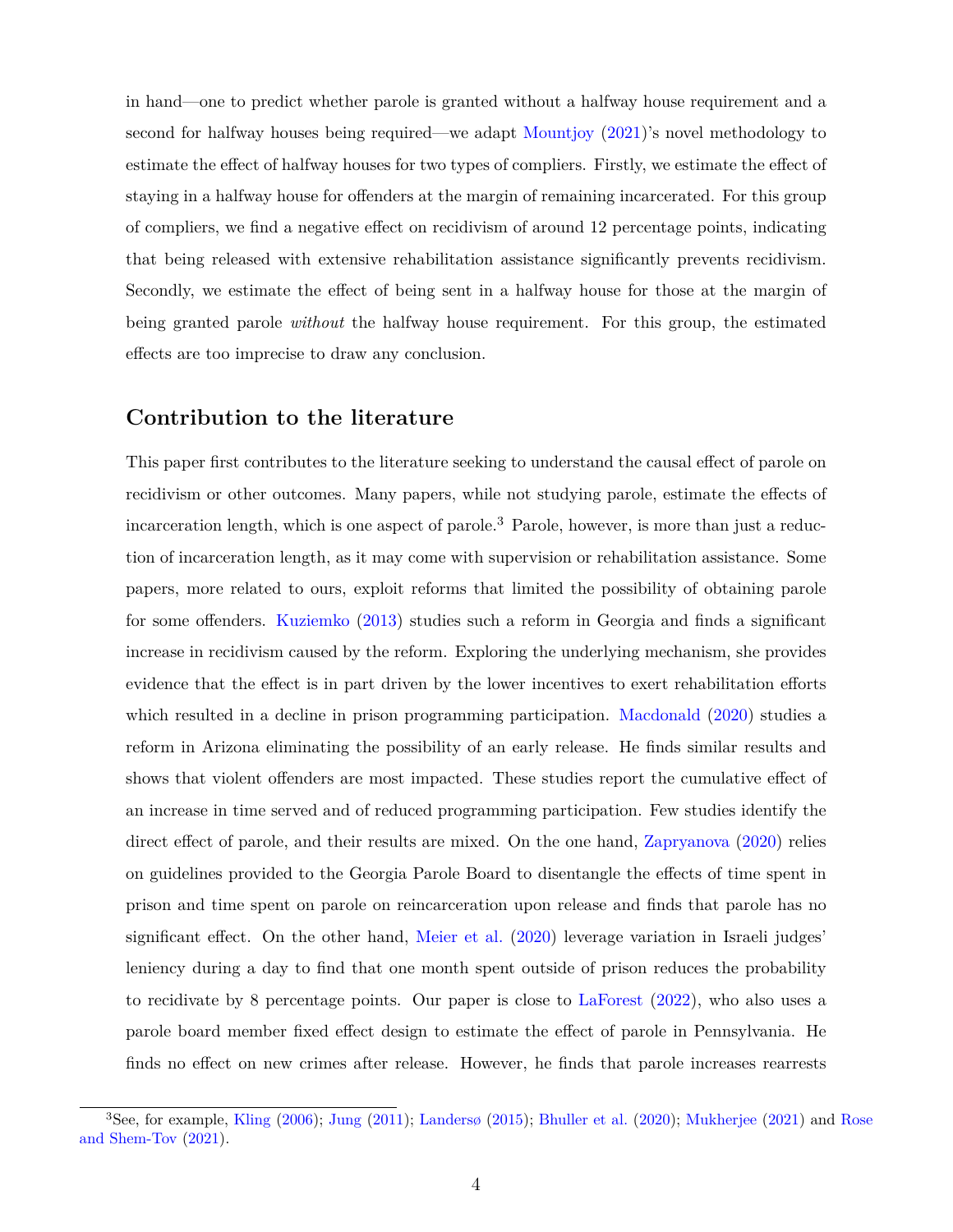within one year after release, though this increase is not related to new crimes but rather to technical violations of parole conditions.

Many factors could account for these mixed results. Parole is likely to be appropriate for some offenders but not for others, and its success could depend on the specific parole policies and practices. Thus, it is essential to conduct additional studies estimating the effect of parole for different populations of compliers to understand *who* should be granted parole, and *how* it should be granted. Our paper contributes to this literature and highlights that parole is successful for our relatively low-risk compliers—even more so for the lowest-risk offenders among this group. This could explain why our results differ from [LaForest](#page-29-6) ([2022\)](#page-29-6). In his setting, most offenders are granted parole, while, in ours, only a narrowly selected group of around 23% of eligible offenders obtain it. What is more, we study a context where substantial rehabilitation assistance is provided to parolees, which is likely to influence the causal effect of parole.

Our paper also relates to the literature relating supervision of ex-offenders and reincarceration. Because parolees are placed under stringent supervision, a supervised transition could increase reincarceration in the short term because of technical violations. Significant attention has been given to electronic monitoring as a substitute for detention and it has consistently been found to decrease recidivism ([Henneguelle et al.,](#page-29-8) [2016](#page-29-8); [Williams and Weatherburn,](#page-31-2) [2019](#page-31-2); [Di Tella and Schargrodsky](#page-29-9), [2013](#page-29-9)). In contrast, such supervision is found to be ineffective after a prison spell—either under probation or parole—by a large number of studies.4 [LaForest](#page-29-6) [\(2022\)](#page-29-6) shows that the level of parole supervision in Pennsylvania is related to rearrests resulting from technical violations: lowest and highest supervision levels are associated with higher probabilities of rearrest in his setting. Close to our paper, [Lee](#page-30-10) [\(2022](#page-30-10)) observes that parole case workers in Iowa vary in their propensity to recommend residential housing to parolees. Using these propensities as an instrument, he shows that parolees in halfway houses recidivate more and faster than their counterparts at home, and that returns to incarceration are driven by technical violations. This suggests that a higher degree of supervision under parole might prove counterproductive if parolees in halfway houses spend more time incarcerated after their initial release. Our paper provides insights complimentary to [Lee](#page-30-10) ([2022\)](#page-30-10). First, we show that halfway houses are beneficial compared to remaining incarcerated, while [Lee](#page-30-10) [\(2022](#page-30-10)) finds they increase reincarceration compared to being released without a requirement to stay in a halfway house.<sup>5</sup> We point out that, in our context, reincarceration time from technical violations counterbal-

<sup>4</sup>See for instance [Hyatt and Barnes](#page-29-10) [\(2017](#page-29-10)) and the references therein.

<sup>5</sup>As mentioned above, we also estimate the effect of going to a halfway house for individuals at the margin of being released without a requirement to stay in a halfway house. However, our results are too imprecise to draw any conclusion.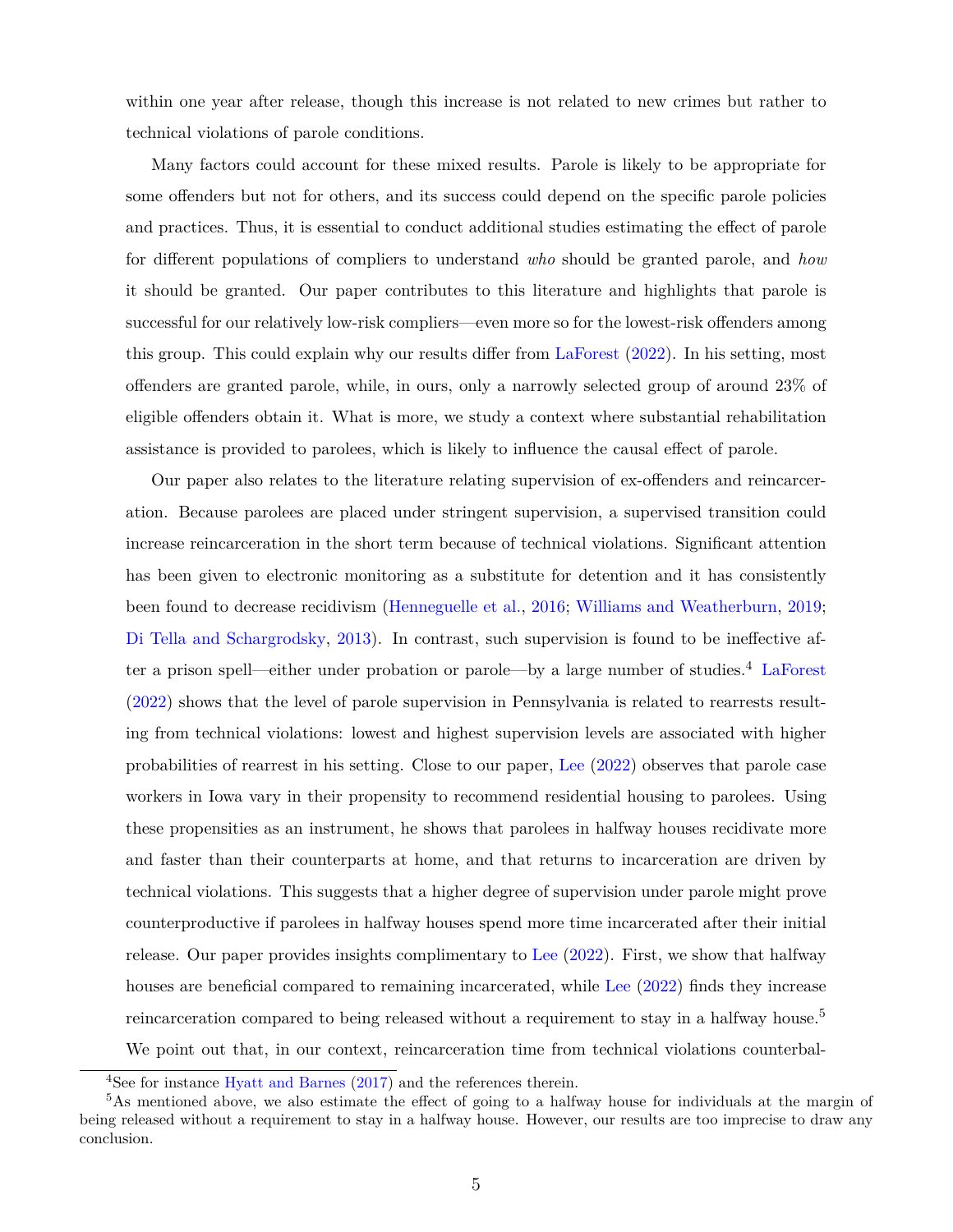ances only to a small extent the substantial reduction of incarceration time directly caused by parole. Second, we highlight that halfway houses in our context are substantially oriented toward rehabilitation, which could explain their beneficial impacts.

Although stringent parole supervision could raise the rate of reincarceration, it can also help offenders if it is combined with rehabilitation assistance. The last portion of the paper studies the role of halfway houses, where inmates receive specialized therapy, job counselling and allaround services. Such services could prove beneficial as often-cited barriers to rehabilitation include treatment retention [\(Hall et al.](#page-29-11), [2017\)](#page-29-11) and navigating a difficult job market [\(Yang](#page-31-3), [2017](#page-31-3); [Schnepel,](#page-30-11) [2018;](#page-30-11) [Agan and Starr](#page-28-4), [2017](#page-28-4)). In many ways, halfway houses in Quebec are similar to open prisons in Europe. [Mastrobuoni and Terlizzese](#page-30-12) [\(2022\)](#page-30-12) leverage exogenous variations between *closed* and an *open* prison in Italy, where inmates can move freely between the prison's walls, undertake therapy, take classes and, for a subset of inmates, work during the day. The authors find that one year in an open prison significantly reduces recidivism. This suggests that punitive-oriented prisons may depreciate inmates' human capital and prove criminogenic. Our paper adds to this literature by showing that parole decreases recidivism especially for those moving into halfway houses, where parolees can move in and out, and are provided with substantial rehabilitation assistance.

Our last contribution is to integrate the novel methodology proposed by [Mountjoy](#page-30-6) [\(2021](#page-30-6)) to the well-established judge fixed-effects design framework. This allows us to estimate the effect of halfway houses for different groups of compliers. This could be applied to other settings, since *judges*—or examiners—usually make multiple decisions regarding one case. Another approach is [Arteaga](#page-29-4) ([2020\)](#page-29-4), who develops an econometric framework dealing with judges deciding on whether an individual is convicted *and* incarcerated to isolate the effect of parental incarceration on children's outcome. Our methodology departs from this framework by estimating the effect of halfway houses for different types of compliers.

The rest of the paper unfolds as follows. Section [2](#page-8-0) discusses the institutional features of the Quebec parole process. The data and descriptive statistics are presented in Section [3](#page-11-0). In Section [4,](#page-14-0) we apply our instrumental variable strategy to measure to causal effect of parole on recidivism and incarceration, and we estimate the effect of an early release in a halfway house for two types of compliers. Section [5](#page-27-0) concludes.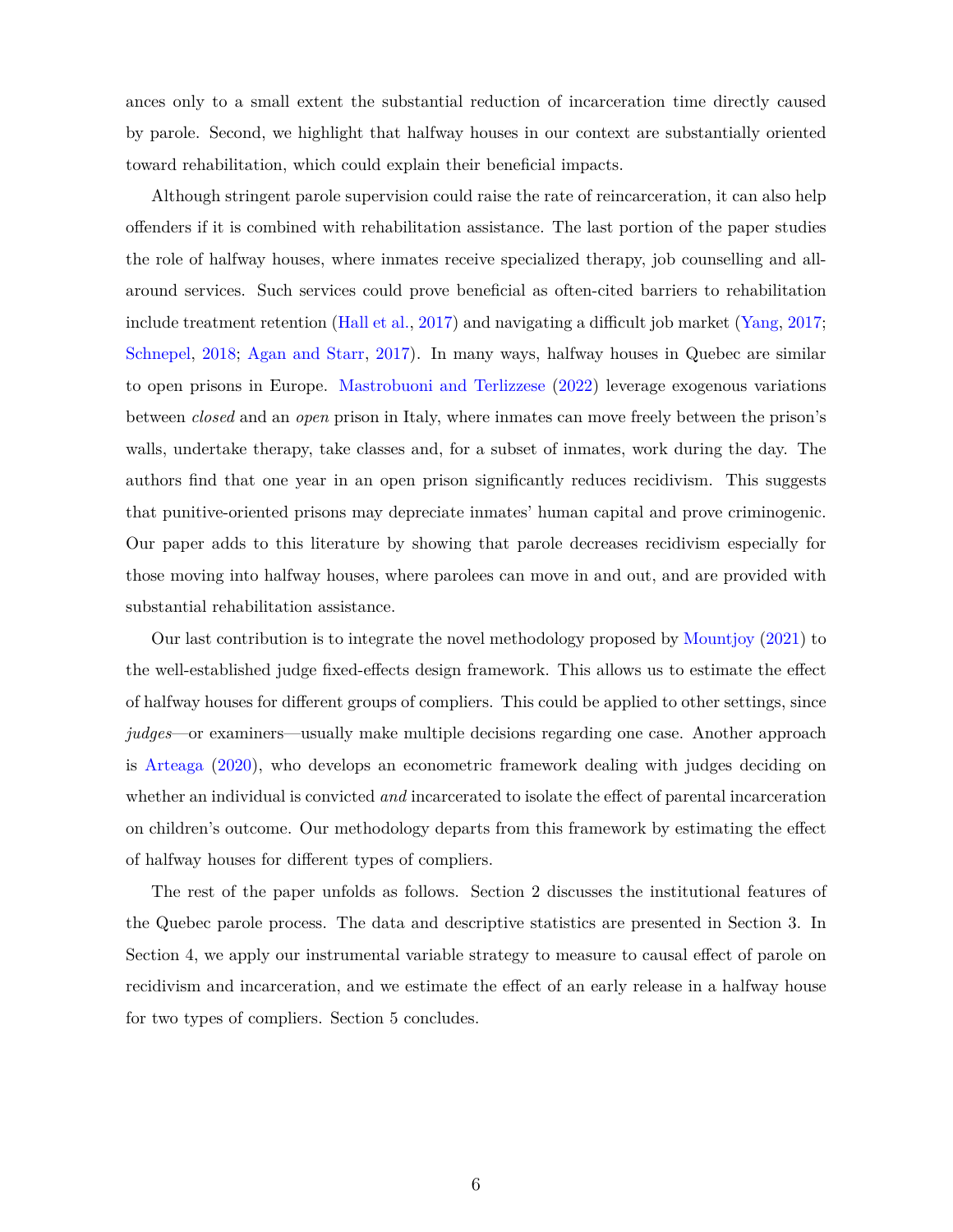# <span id="page-8-0"></span>**2 Institutional Details**

The provincial prisons in Quebec house inmates who serve sentences ranging from one day to two years. Inmates receive a one-day sentence reduction for every two days of good behavior while incarcerated. As a result, they are usually released without conditions after serving twothirds of their sentence. One exception prevails. Inmates who serve sentences of at least six months are eligible for parole starting at the third of their term. The parole board will meet with every eligible candidate at the third of their sentence unless the inmate waives this right in writing. If an inmate renounces to parole, they are released at the two-thirds of their sentence as planned.

About 50% of eligible offenders renounce to parole. On the one hand, if parole is granted, the board's parole terms extend up to "three-thirds" of the sentence—the original sentence ending date. When prisoners, on the other hand, forgo their right to parole and choose to stay incarcerated, they are freed without conditions. The process is depicted on Figure [1.](#page-8-1) If a parole condition is violated and reported by the parole officer in charge of the case, the parolee returns to detention and remains incarcerated for the two-thirds of the residual sentence length.

<span id="page-8-1"></span>

Figure 1: Timeline of a Prison-Parole Spell

When an offenders seeks an hearing, the parole board's clerk independently assigns the case to a parole board member in a way to balance the weekly workload among the commissioners. At any given time, the parole board consists of approximately 20 PBMs, half of whom work fulltime as commissioners while the other half only evaluates cases during busier weeks. PBMs are trained to broadly assess all potential cases, from the lightest to the most serious. Nevertheless, a very small fraction of PBMs are specialized to handle the cases of Native inmates, who represent a significant proportion of the Quebec's prison population. The PBMs typically have acquired several years of experience on the field or within the criminal justice system before being appointed to the board. As such, most hold a law, a criminology or a social work degree.

Notes: This figure illustrates the timeline of the incarceration and parole processes in Quebec. At the one-third of the initial sentence length *S*, the offender may either be released under parole and be subject to parole conditions until *S*, or remain incarcerated until 2*S/*3, after which no condition applies.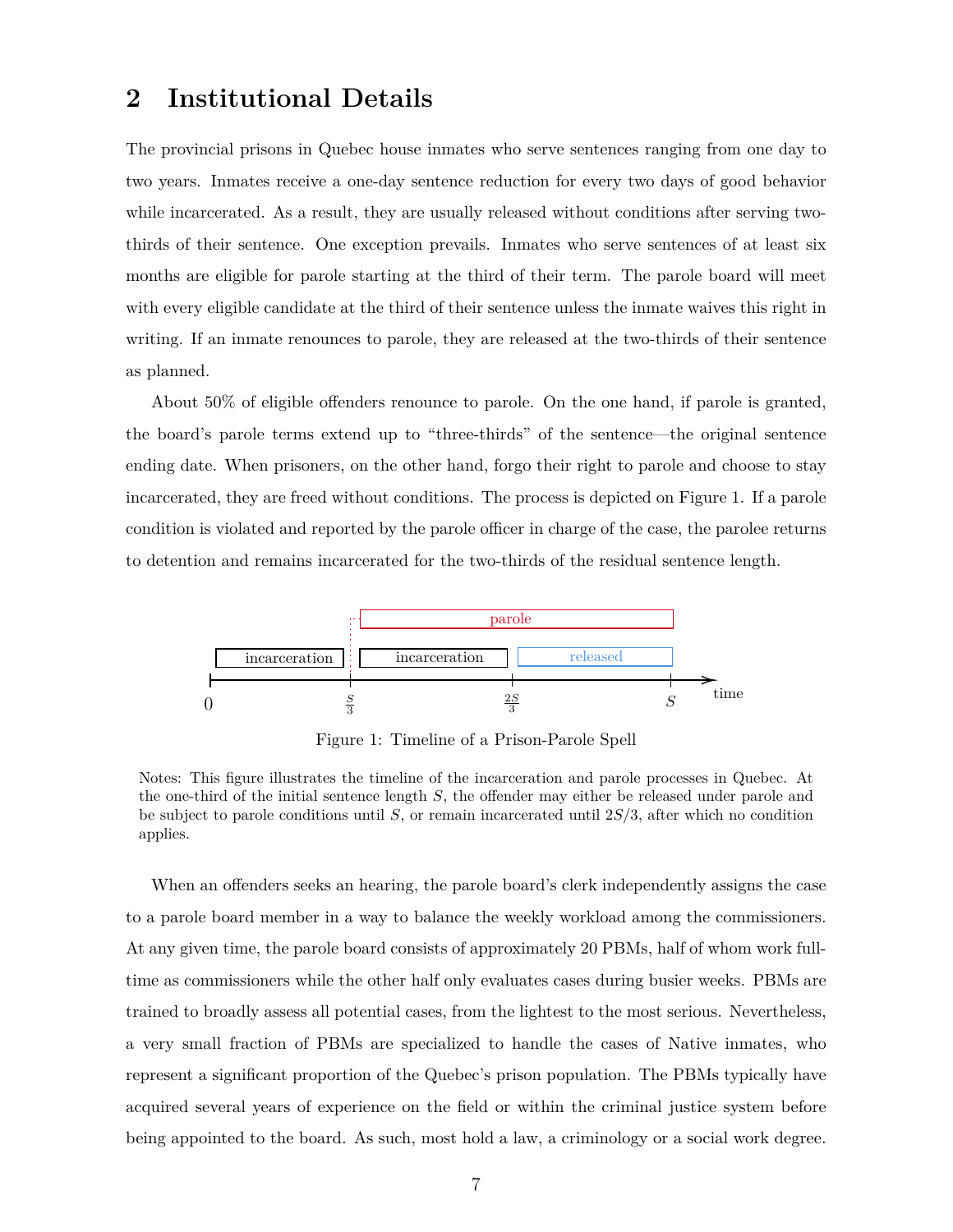The government appoints full-time members for terms of up to five years.

In the earlier years of our analysis, the PBMs would cover the entire Quebec territory for in-person hearings. Yet, to make the schedules manageable, PBMs would be assigned to specific regions and would most cover the cases from two to five prisons. Progressively, hearings have transitioned to videoconferencing, thus removing any geographical ties between PBMs and prisons. Our analysis will account for geographical ties in the earlier years. PBMs can be joined at hearings by appointed community members to ensure that the PBM is familiar with the community services available in the region where the parolee would be released. In some cases, two PBMs can be assigned to an hearing—namely when the candidate is a violent offender or sentenced for domestic abuse.6

During the hearing, the candidate seeking parole meets the parole board member, who has reviewed the case before the hearing. In particular, PBMs have access to the correctional files including, for instance, the record of program participation, disciplinary notices and criminal history—and the risk evaluation performed at the sentence's onset. They further review the inmate's release plan, usually devised in coordination with a prison officer. During the hearing, the PBM will assess the likelihood of reintegration by reviewing the file along with the candidate. They ask detailed questions about the crime committed and its causes, their criminogenic needs, and their entourage's involvement in criminal activities. Family members and employers can demonstrate their support by sending written letters to the board. In addition, the candidate can be joined by family members and their legal counsel during the hearing. Following the hearing, the appointed commissioner deliberates and decides on whether or not to grant parole, as well as on the conditions to impose. They normally notify the inmate of their decision within a day. Around 46% of those who do not renounce to their hearing are granted parole. Therefore within the whole sample of eligible offenders (within which 50% renounce to the hearing), around 23% of inmates obtain parole.

If parole is granted, the commissioner issues a certificate outlining the conditions that will have to be respected while on parole. This certificate is usually issued within a day; importantly, PBMs do not choose the date at which parole begins nor how long it lasts. As mentioned before, the parole period, if granted, starts at the third of the sentence up to the total sentence's term. All parolees are subject to a bundle of seven standard conditions, which include the requirement to actively exert effort towards their rehabilitation, refrain from using alcohol and intoxicating substances, and avoid being in the presence of criminals. The PBM can specify

<sup>&</sup>lt;sup>6</sup>A second instrumental variable for a second PBM only weakly correlates with the decision and leaves the results unchanged. The results are available upon request.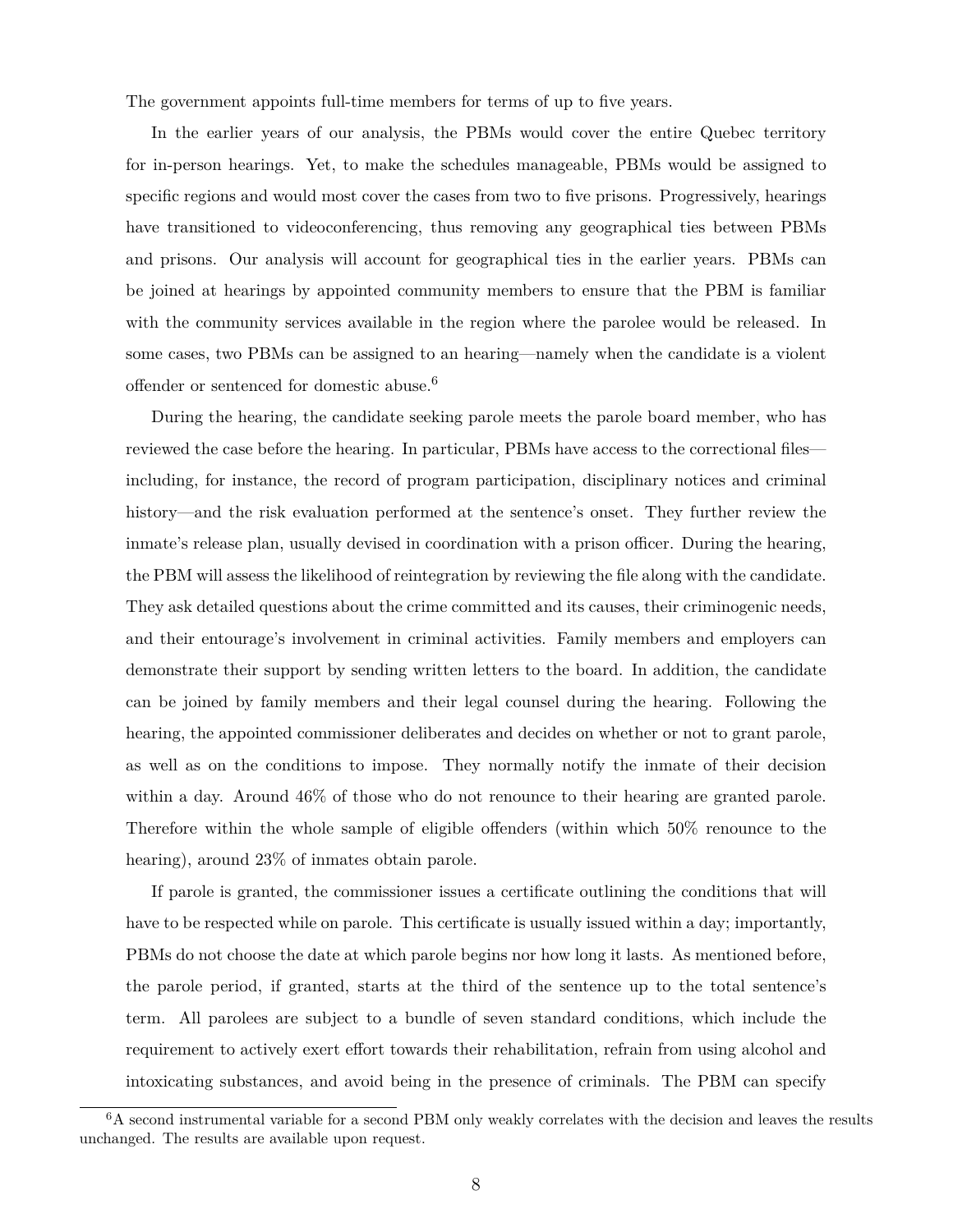other conditions based on the parolee's criminogenic needs. In the case of a technical violation, the parole officer—not the PBM—files a report and parole is revoked as the offender returns in detention. After the hearing, the PBM does not interact with the offender nor do they follow-up on the case. A standard parole certificate indicates between 15 and 20 conditions, including, for instance, looking for a legitimate job, residing at a specified address or actively participating in therapy. One salient condition is staying in a transitory halfway house. When sent in a halfway house, the parolee stays there for the entire parole term.

There are about 70 halfway houses in Quebec, each accommodating anywhere between five and twenty residents. Halfway houses, as displayed on Figure [2](#page-11-1), are usually comfortable environments with cooking facilities, single- or double-occupancy bedrooms and multi-purposes rooms for watching sport or TV shows. Halfway houses offer comprehensive services like mental health therapy and substance addiction treatment delivered by a range of professional counselors. Rehabilitation professionals assist parolees in preparing for reentry by guiding their search for permanent housing and employment, as well as honing their budgeting ability. Parolees get three meals a day and must respect strict curfews. Yet, during working hours, parolees in halfway houses are free to move in and out. It is worth noting that offenders who remain incarcerated may also obtain rehabilitation assistance through in-prison programming. [Arbour](#page-28-0) [\(2021\)](#page-28-0) and [Arbour et al.](#page-28-1) [\(2021\)](#page-28-1) use participation data from prisons in the same setting and find that such programs can decrease recidivism.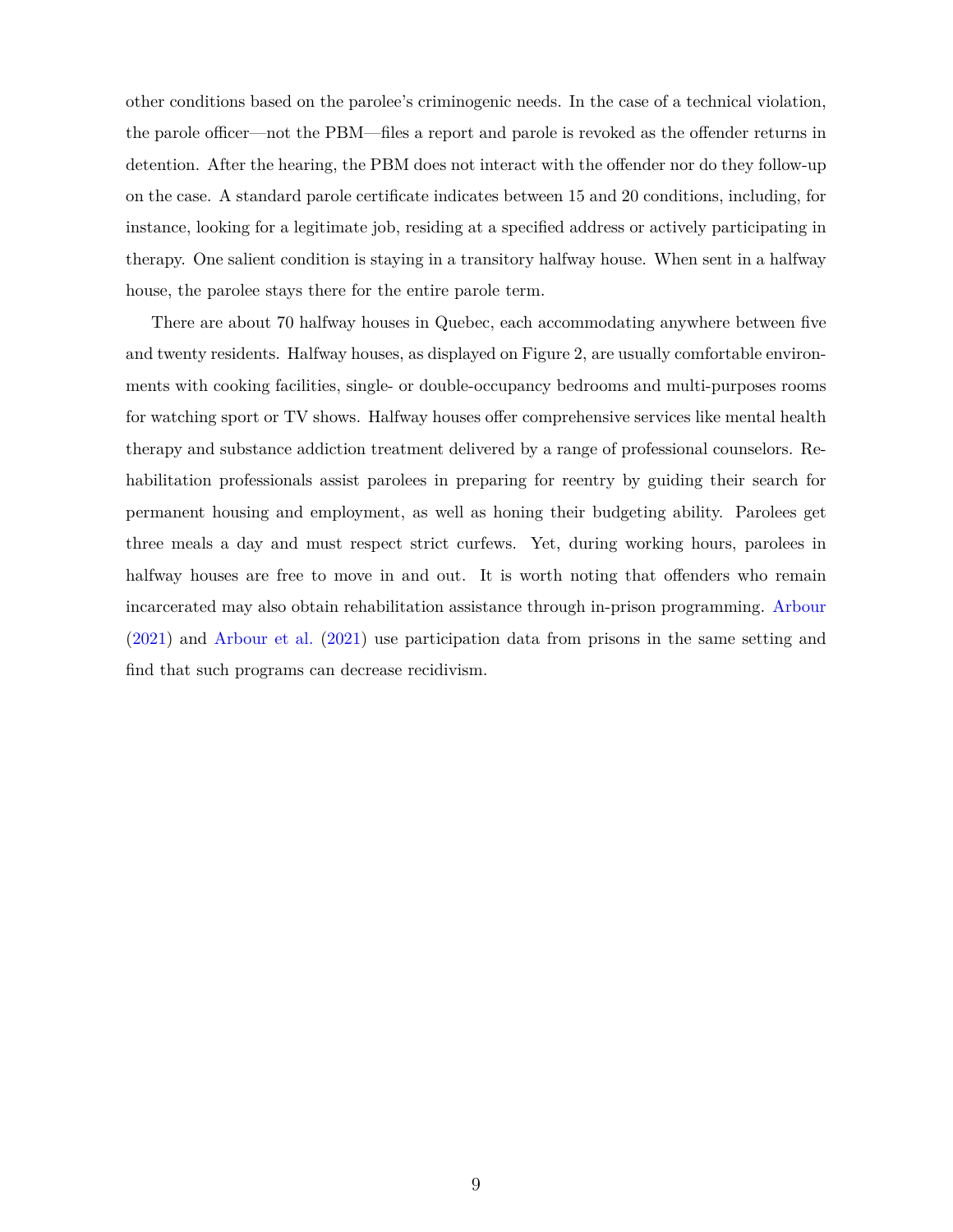<span id="page-11-1"></span>

Figure 2: Pictures of Halfway Houses

Note: This figure presents publicly available pictures of halfway houses in Quebec taken from some of the halfway houses' websites.

# <span id="page-11-0"></span>**3 Data and Descriptive Statistics**

To carry-out our analysis, we combined the three following datasets provided by the Quebec's Ministry of Public Security:

*Parole Hearings.* We obtained access to the entire body of decisions from the parole board from 2007 to 2015. This dataset includes the unique identifiers of the parole candidate (allowing us to match the data with the other databases mentionned below) and of the appointed PBM. As a result, we can trace the history of PBMs' decision across time. If parole is granted, the list of imposed conditions is provided. Technical violations are also documented.

*Correctional files.* The correctional files follow inmates' trajectories within the criminal justice system through a unique identifier from 2007 to 2021. Each identifier is matched with demographic characteristics such as the gender, age at sentencing and the Native status. The data precisely records the crime committed. We categorize crimes into four broad categories: assault, burglary and theft, crimes related to drugs, and *other*.

*Psychological assessments.* Finally, the Level of Service/Case Management Inventory [\(An](#page-28-5)[drews et al.,](#page-28-5) [2000](#page-28-5)) is used to assess inmates' needs and risk from the start of their sentence. The questionnaire—commonly known as the LS/CMI—comprises eight sections yielding to eight risk scores. Handled by a trained officer, the assessment primarily documents the criminal history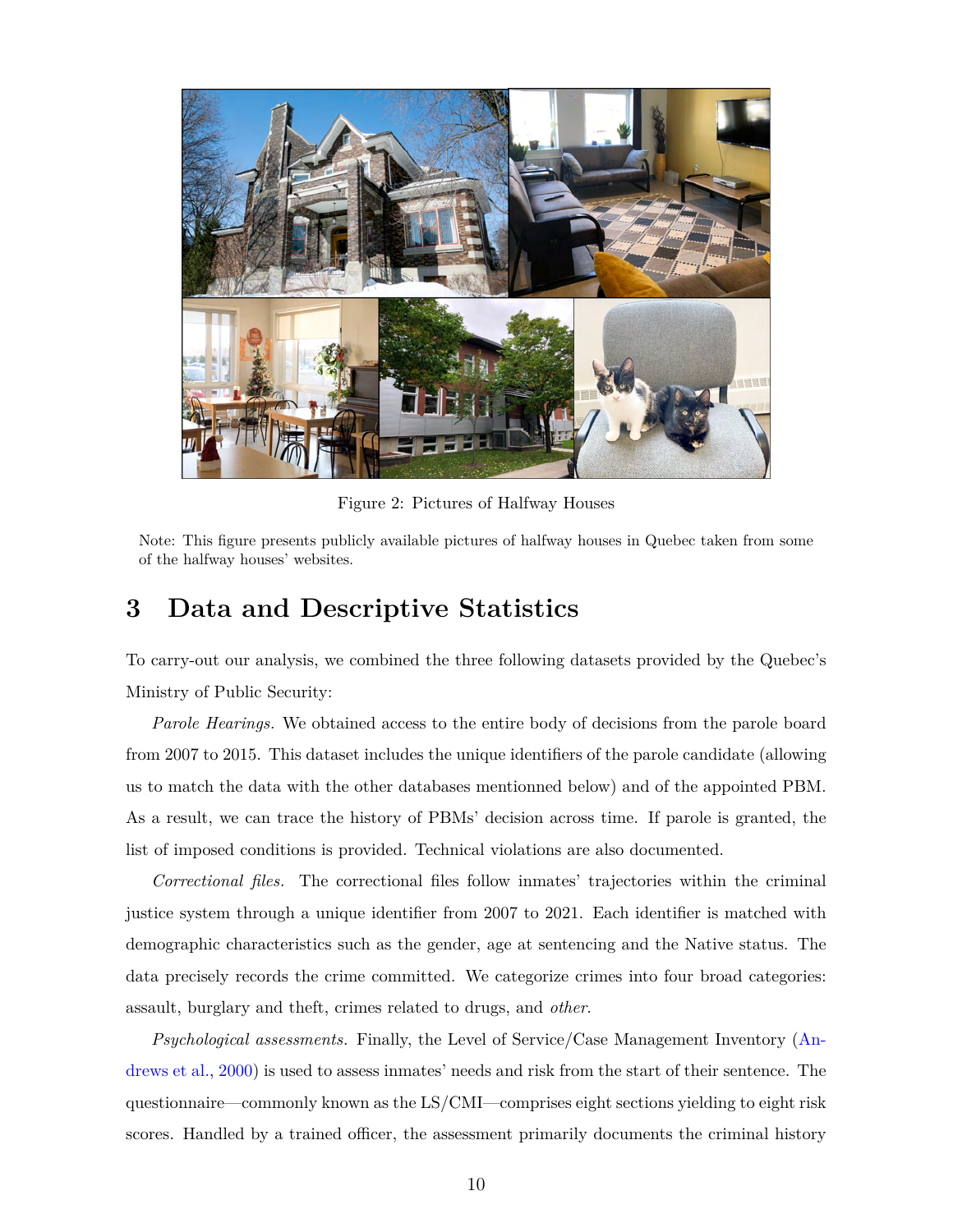of the individual, their consumption of alcohol and drugs, and their educational attainment.

Table [1](#page-12-0) summarizes the available variables. It include only offenders who had a parole hearing from 2007 to 2015, thus excluding those not eligible (i.e. sentences of less than six month) and those who renounced to their hearing. We divide our sample into three groups: 1) those whose parole is denied; 2) those whose parole is granted with a halfway house stay requirement, and 3) those whose parole is granted without a halfway house stay. The risk scores (RS) are higher in the *denied* group. As expected, the *halfway* and *no halfway* groups are drastically different, with the former systematically comprising of higher-risk individuals. Inmates convicted for an assault are overrepresented in the *denied* group; in contrast, nonviolent drug offenders are more likely to be granted parole.

<span id="page-12-0"></span>

| Parole Status             |        | Denied    |        | Granted—Halfway |        | Granted—No Halfway |
|---------------------------|--------|-----------|--------|-----------------|--------|--------------------|
|                           | Mean   | <b>SD</b> | Mean   | <b>SD</b>       | Mean   | <b>SD</b>          |
|                           | (a)    | (b)       | (c)    | (d)             | (e)    | (f)                |
| RS-Criminal History       | 6.011  | 1.695     | 5.004  | 2.112           | 3.346  | 2.170              |
| RS-Education/Employment   | 5.356  | 2.658     | 4.762  | 2.680           | 2.693  | 2.480              |
| RS-Family/Marital         | 1.983  | 1.125     | 1.648  | 1.156           | 1.085  | 1.043              |
| RS-Procriminal Attiude    | 1.832  | 1.244     | 0.961  | 1.049           | 0.649  | 0.986              |
| RS-Companions             | 2.705  | 0.974     | 2.404  | 1.000           | 1.815  | 0.921              |
| RS-Leisure/Recreation     | 1.582  | 0.628     | 1.421  | 0.702           | 1.029  | 0.717              |
| RS-Alcohol/Drugs          | 4.009  | 2.278     | 3.364  | 2.346           | 1.727  | 1.987              |
| RS-Antisocial Pattern     | 1.939  | 1.118     | 1.338  | 1.087           | 0.638  | 0.869              |
| Age                       | 37.860 | 12.011    | 36.356 | 11.723          | 39.975 | 13.112             |
| Number of Dependents      | 0.409  | 0.954     | 0.380  | 0.897           | 0.497  | 0.980              |
| Crime: Other              | 0.211  |           | 0.181  |                 | 0.228  |                    |
| Crime: Assault            | 0.185  |           | 0.119  |                 | 0.079  |                    |
| Crime: Burglary and theft | 0.292  |           | 0.255  |                 | 0.101  |                    |
| Crime: Drugs              | 0.313  |           | 0.445  |                 | 0.592  |                    |
| Indigenous                | 0.050  |           | 0.019  |                 | 0.025  |                    |
| Male                      | 0.947  |           | 0.910  |                 | 0.903  |                    |
| Female                    | 0.053  |           | 0.090  |                 | 0.097  |                    |
| Observations              |        | 5653      |        | 3449            | 1264   |                    |
| Share of sample           | 0.545  |           |        | 0.333           |        | 0.122              |

Table 1: Descriptive Statistics by Parole Status

The first eight variables are risk scores (RS).

High risk scores are associated with a high risk of recidivism.

From the correctional files, we construct our main outcome of interest—recidivism. We define recidivism as another crime being committed following the current sentence. That is, we exclude technical violations of parole conditions, which cancel the offender's parole status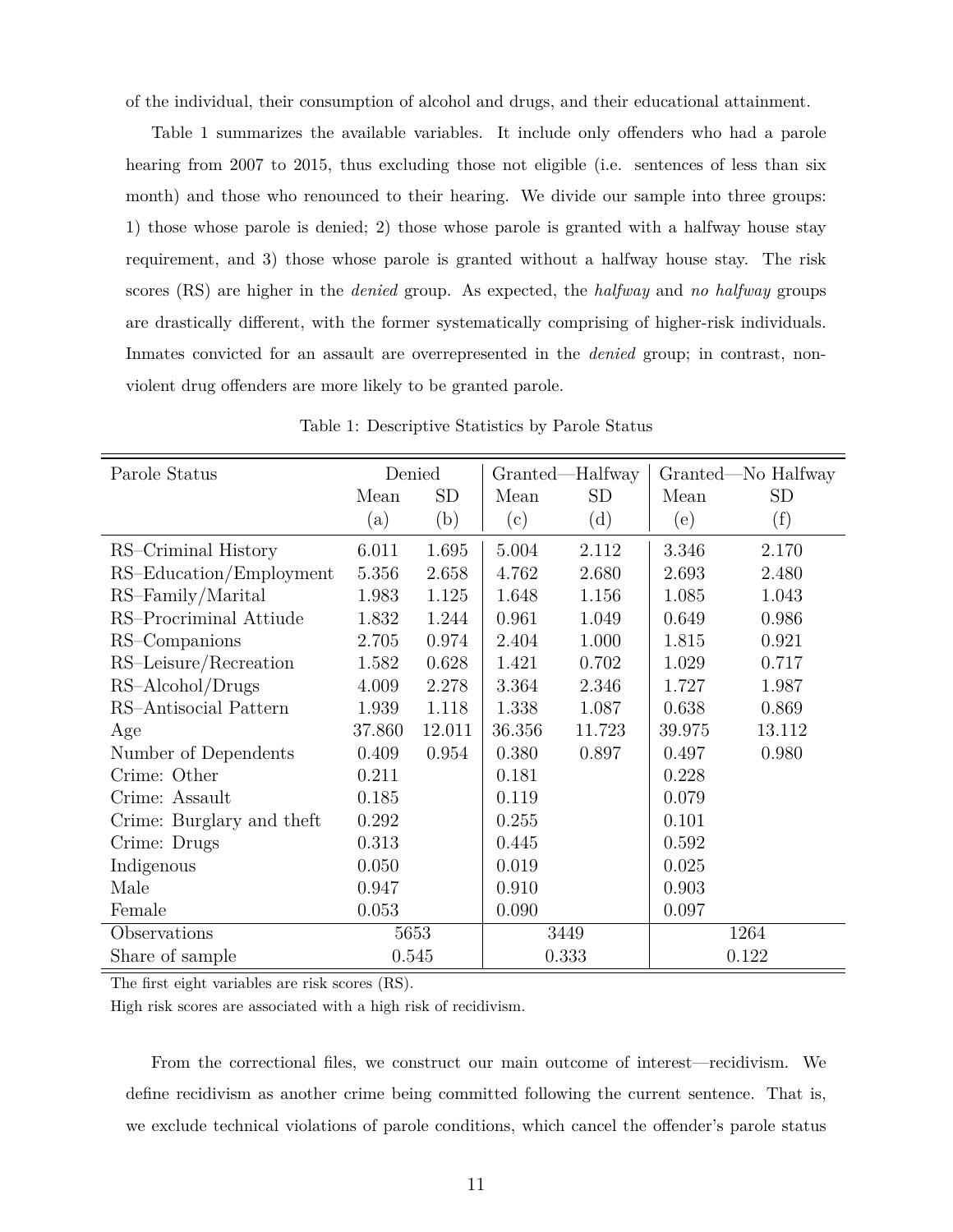and cause a return to incarceration. To deal with parolees having *more time* to recidivate when compared to those whose parole is denied, we consider recidivism starting at the date of the decision (at the third of the sentence) and we do so with varying time windows—between 1 and 5 years after the clock starts. Later in the analysis, we consider the incarceration length as the dependent variable, decomposing the effect in i) the direct release of paroles ii) technical violations leading to reincarceration, and iii) the effects on future sentences.

In our setting, selection may arise from two sources: 1) a self-selection effect stemming from prisoners choosing whether or not to seek parole and 2) a selection effect resulting from the PBM who grant or deny parole. The former mechanism is well apparent from Figure [3](#page-14-1), where we measure recidivism rates for varying time frames. It shows that recidivism rates are significantly higher for those who renounce to their hearing, even when compared to those who were denied parole, hovering around 60% withing five years after release. Parolees have significantly lower recidivism rates than those who are denied parole. This may arise from two effects: the PBMs' selection effect and the causal effect of parole. The PMBs' selection effect is likely negative: they seek to grant parole to those less at risk of recidivating. The direction of the causal effect is ambiguous: it may comprise rehabilitative effects of transitory assistance provided during parole, but also reduced incapacitation or desistance. We finally observe significant differences in rates between those released on parole with and without the requirement of staying in a halfway house. Again, the selection effect in this case likely goes in the direction of lower recidivism for those who are not imposed this condition, while the causal effect of halfway houses is ambiguous.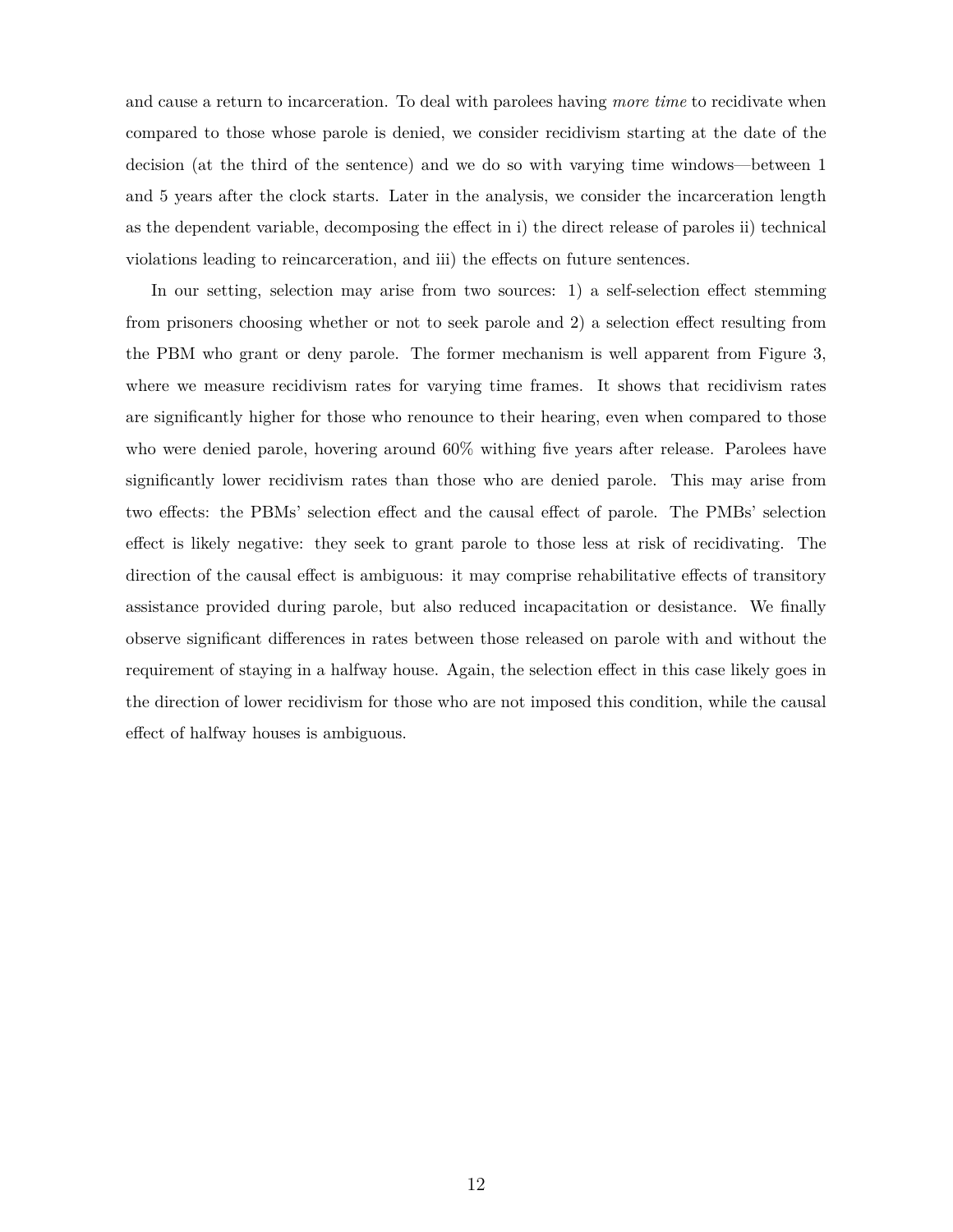<span id="page-14-1"></span>

Figure 3: Recidivism rates

Notes: This figure presents the recidivism rates within different time spans after release. "No hearing" is the sample of prisoners who chose not to have an hearing requesting parole. "Parole denied" is the sample of prisoners who had an hearing but were denied parole. "Parole - Halfway house" and "Parole - No halfway house" are those who were granted parole, with and without the imposition of living in a halfway house respectively. 95% confidence intervals for proportions are shown.

# <span id="page-14-0"></span>**4 Estimations and Results**

### **4.1 Research Design**

Parole is not random. Indeed, the PBMs responsible for rendering the decisions interact with the inmates and select those with the earnest motivation to rehabilitate and other positive traits unobserved in the data. The first column of Table [2](#page-15-0) reports the results from an OLS regression of a parole dummy (0 if parole denied, 1 if granted) on the set of characteristics. The estimation excludes those who renounced to their hearing, as for the rest of our analysis. All the risk scores are negatively correlated with parole being granted, as is the crime being an assault. Those who committed drug-related crimes have more chances of being granted parole.

To disentangle the causal effect from the board's selection, we construct a residualized PBM leniency measure. At this stage, we aim to estimate the causal effect of parole on recidivism regardless of whether parolees stay in halfway houses. To account for (i) PBMs being elected for up to five years, (ii) PBMs having some geographical ties in earlier years and (iii) some, although very few, PBMs being specialized cases of inmates from Indigenous backgrounds, we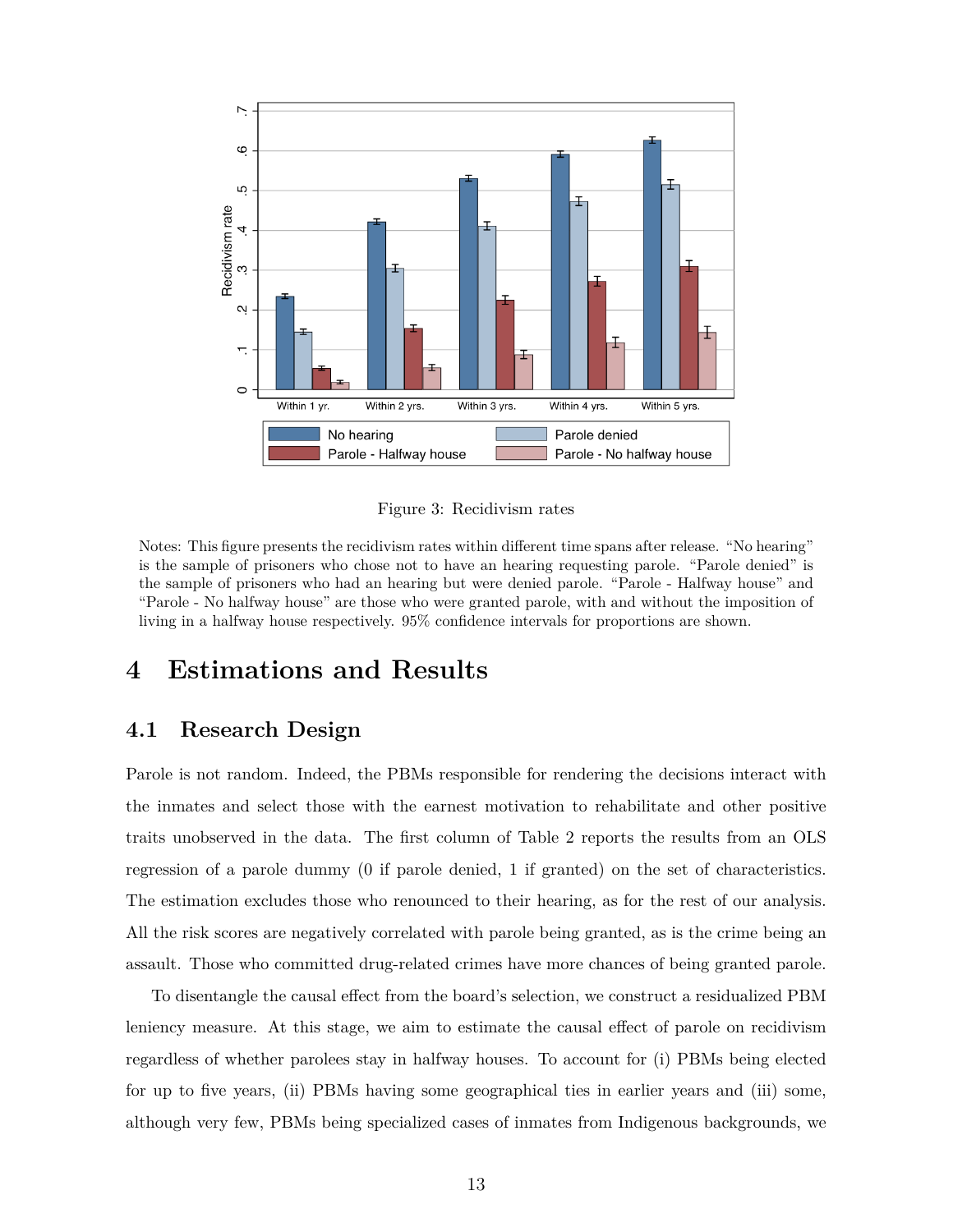<span id="page-15-0"></span>

|                           | (1)         | (2)        |
|---------------------------|-------------|------------|
|                           | Parole      | $z^p$      |
| RS-Criminal History       | $-0.041***$ | 0.000      |
|                           | (0.003)     | (0.000)    |
| RS-Education/Employment   | $-0.007***$ | $-0.000$   |
|                           | (0.002)     | (0.000)    |
| RS-Family/Marital         | $-0.008*$   | 0.000      |
|                           | (0.004)     | (0.001)    |
| RS-Procriminal Attiude    | $-0.103***$ | $-0.001$   |
|                           | (0.004)     | (0.001)    |
| RS-Companions             | $-0.002$    | 0.000      |
|                           | (0.005)     | (0.001)    |
| RS-Leisure/Recreation     | $-0.015**$  | $0.002*$   |
|                           | (0.008)     | (0.001)    |
| RS-Alcohol/Drugs          | $-0.009***$ | 0.000      |
|                           | (0.002)     | (0.000)    |
| RS-Antisocial Pattern     | $-0.004$    | $-0.001$   |
|                           | (0.006)     | (0.001)    |
| Age                       | $-0.003***$ | $-0.000$   |
|                           | (0.000)     | (0.000)    |
| Crime: Assault            | $-0.054***$ | $-0.001$   |
|                           | (0.015)     | (0.003)    |
| Crime: Burglary and theft | 0.002       | $-0.005**$ |
|                           | (0.013)     | (0.002)    |
| Crime: Drugs              | $0.066***$  | $-0.002$   |
|                           | (0.012)     | (0.002)    |
| Number of dependants=1    | $-0.020$    | $-0.003$   |
|                           | (0.015)     | (0.003)    |
| Number of dependants=2    | $-0.018$    | 0.003      |
|                           | (0.017)     | (0.003)    |
| Number of dependants=3    | 0.008       | $-0.000$   |
|                           | (0.025)     | (0.005)    |
| Number of dependants=4    | 0.020       | $-0.005$   |
|                           | (0.039)     | (0.008)    |
| Number of dependants=5+   | $-0.133***$ | $-0.013$   |
|                           | (0.044)     | (0.008)    |
| Constant                  | $1.022***$  | 0.004      |
|                           | (0.023)     | (0.004)    |
| N                         | 10366       | 10366      |
| Controls                  | Year        | Year       |
| F-stat                    | $216.25***$ | 1.08       |
|                           |             |            |

Table 2: Randomization Test (OLS regressions)

Robust standard errors in parentheses

*<sup>∗</sup> p <* 0*.*10, *∗∗ p <* 0*.*05, *∗∗∗ p <* 0*.*01

Year Controls include year fixed effects

The F statistic tests the significance of the short regression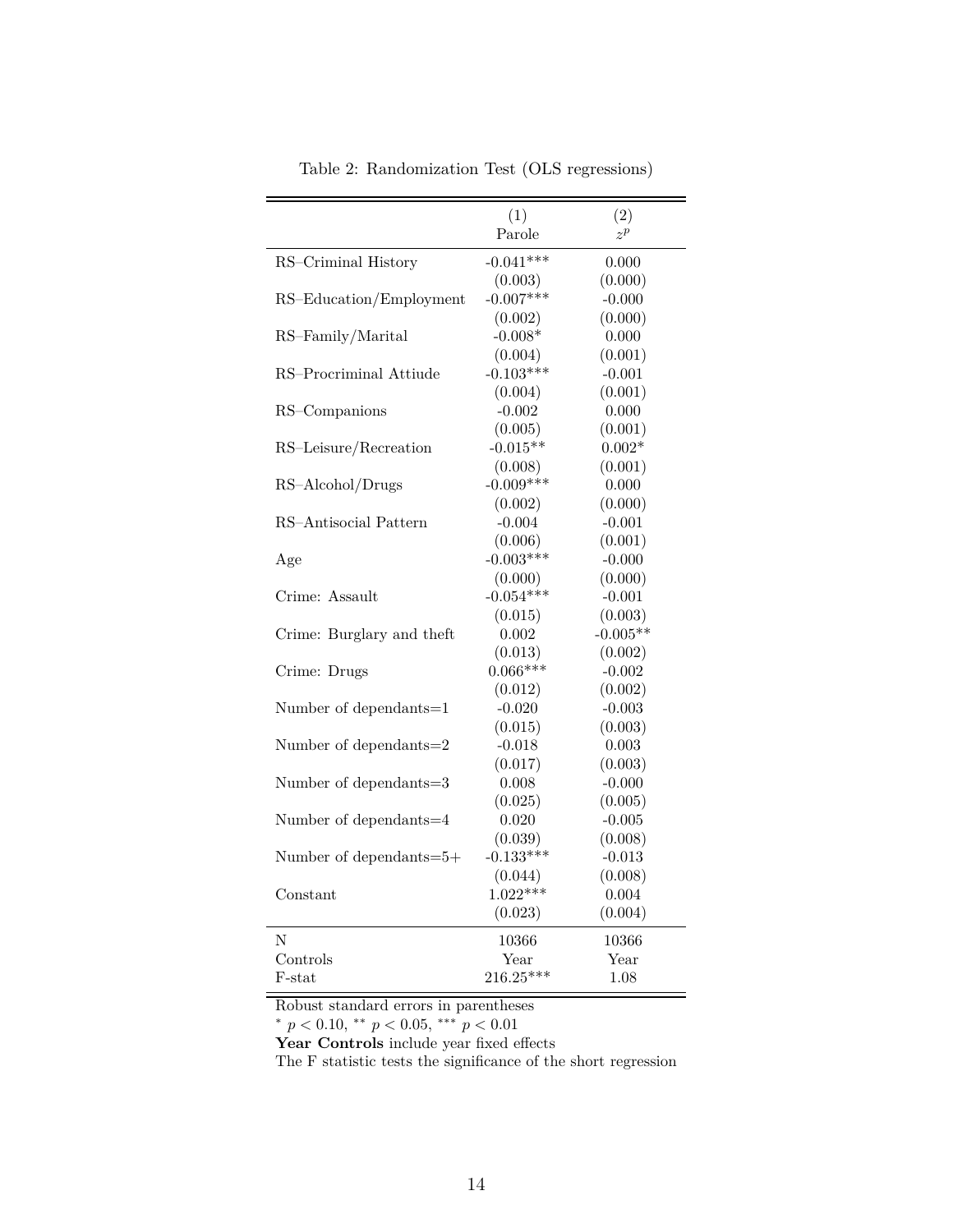first regress the parole decision of inmate *i*, evaluated by PBM *j*, on year and prison fixed effects and a Native dummy:

<span id="page-16-0"></span>
$$
parole_{ij} = \beta_0 + \beta_1 \text{year}_i + \beta_2 \text{prison}_i + \beta_3 \text{Native}_i + \epsilon_{ij}.
$$
 (1)

Let  $\hat{\epsilon}_{ij}$  be the residual from this regression. PBM *j* has reviewed the cases contained in the set  $\mathcal{N}_j$ . For each PBM *j*, let  $\tilde{\epsilon}_j = \sum_{i | i \in \mathcal{N}_j} \hat{\epsilon}_{ij}$ . For an inmate *i* who meets with a PBM *j*, we define the instrument as

$$
z_{ij}^p = \frac{\tilde{\epsilon}_j - \hat{\epsilon}_{ij}}{|\mathcal{N}_j| - 1},\tag{2}
$$

where  $|N_j|$  denotes the total number of cases reviewed by PMB *j*. Because of the controls included in Equation ([1](#page-16-0)),  $z_{ij}^p$  can be interpreted as the relative leniency of the PBM who has met with inmate *i* on a given year in a given prison and given a specified Native status compared to all the other available PBMs.<sup>7</sup>

Intuitively, our design leverages exogenous variation resulting from the random assignment of PBMs to hearings: for instance, let the propensity of granting parole of PBM *j* be greater than that of PBM *k*. This implies  $z_{ij}^p > z_{ik}^p$ , such that inmate *i* is more likely to be granted parole if randomly assigned to PBM *j*. This instrument is commonly known as a leave-one out propensity, as it excludes inmate *i* when computing *j*'s average to remove small sample bias.

Our design exploits various 2SLS regressions of the form

<span id="page-16-1"></span>
$$
\text{parole}_{ij} = \alpha_0 + \alpha_1 z_{ij}^p + \mathbf{x}_i' \delta + \epsilon_{ij} \quad \text{(first stage)}
$$
\n
$$
\tag{3}
$$

recidivism<sub>ij</sub> = 
$$
\beta_0 + \beta_1
$$
parole<sub>ij</sub> +  $\mathbf{x}'_i \boldsymbol{\beta} + \eta_i$  (second stage) (4)

where  $\mathbf{x}'_i$  contains, depending on the specification, up to all the variables listed in Table [1](#page-12-0) plus year and prison fixed effects. We next discuss the properties of  $z_{ij}^p$  that allow for  $\beta_1$ —the effect of parole of recidivism—to be interpreted causally and as a local average treatment effect [\(Angrist et al.,](#page-28-6) [1996](#page-28-6)).

*Random assignment.* Extensive discussions with the Quebec parole board revealed that PBMs are randomly assigned to hearings, especially in the later years when online hearings removed any geographical ties between PBMs and prisons. As a result, conditional on the hearing's year and prison, and conditional on the Native status of the candidate, the assignment

<sup>&</sup>lt;sup>7</sup>In practice, the Native dummy has no impact on our measure. Still, we include it to account for the institutional framework. Figure [B.1](#page-37-0) in the appendix shows the distribution of the non-leave-out (i.e., PBM specific) version of the instrument, keeping only one observation by PBM.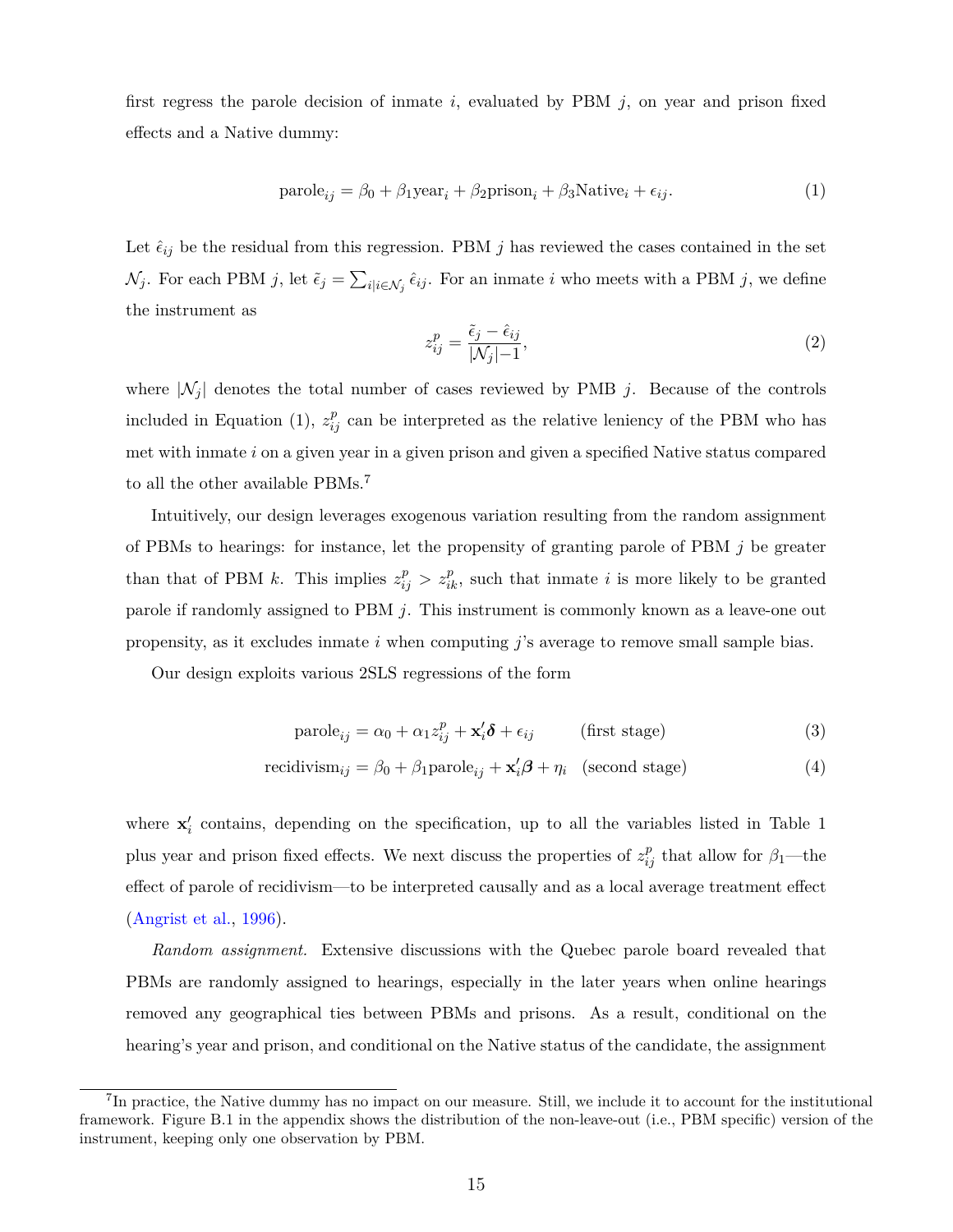can be viewed as random. We formally test the random assignment by estimating a regression of the instrument on our full set of inmates' characteristics. The results are reported in the second column of Table [2.](#page-15-0) These characteristic do not correlate with the instrument; that is, the characteristics do not predict the leniency of the assigned PBM. The non-significant F statistic of 1*.*08 further supports this argument.

*First stage.* The instrument  $z_{ij}^p$  must strongly correlate with *i*'s likelihood of being granted parole. Columns (1) and (2) of Table [A.1](#page-32-0) report the estimates of the first stage regression (Equation [3\)](#page-16-1). Our PBM leniency measure strongly predicts the parole decision irrespective of whether additional controls are included. The F statistics rule out the possibility of the instrument being weak [\(Olea and Pflueger](#page-30-13), [2013](#page-30-13)).

*Exclusion restriction.* The assigned PBM must influence the inmate's future outcomes through only their decision at the parole hearing. This assumption is unlikely to be violated in our setting. After the hearing, the PBM does not interact any further with the offender and does not follow-up on the case.

*Monotonicity.* We follow [Bhuller et al.](#page-29-3) ([2020\)](#page-29-3) and estimate first stage regressions across different subsamples of our data and across the distribution of  $z^p$ . The estimates are reported in Table [A.2](#page-33-0) and Table [A.3](#page-34-0). All the coefficients are positive and significant. This indicates that the instrument strongly correlates with the parole decision for various types of inmates, and allows for interpreting the results as the causal effects of parole for the population of compliers.

### **4.2 Results**

Table [3](#page-18-0) first presents OLS estimates of the effect of parole as a benchmark. Estimations in Panel A include only year fixed effects as control variables. Parolees recidivate at a considerable lower rate than non-parolees both in the short and long runs. Five years after release, parolees have a recidivism rate 26 percentage points lower than that of non-parolees. In Panel B, we add the eight risk scores on which the PBMs may partially base their decision. The estimates shrink by more than half, thus suggesting that the risk scores pick up a large portion of the selection effect. In Panel C, we control for all the inmates' observed characteristics and add prison fixed effects. Between Panel B and C, the coefficients barely change: we estimate a difference between 4 and 8 percentage points in the recidivism rates of parolees and non-parolees. These estimates represent decreases of between 38% and 19% of the baseline recidivism rates.

The results from the 2SLS regressions are shown in Table [4.](#page-19-0) As for the OLS regressions, Panel A includes only year fixed effects as control variables, Panel B adds the risk scores, and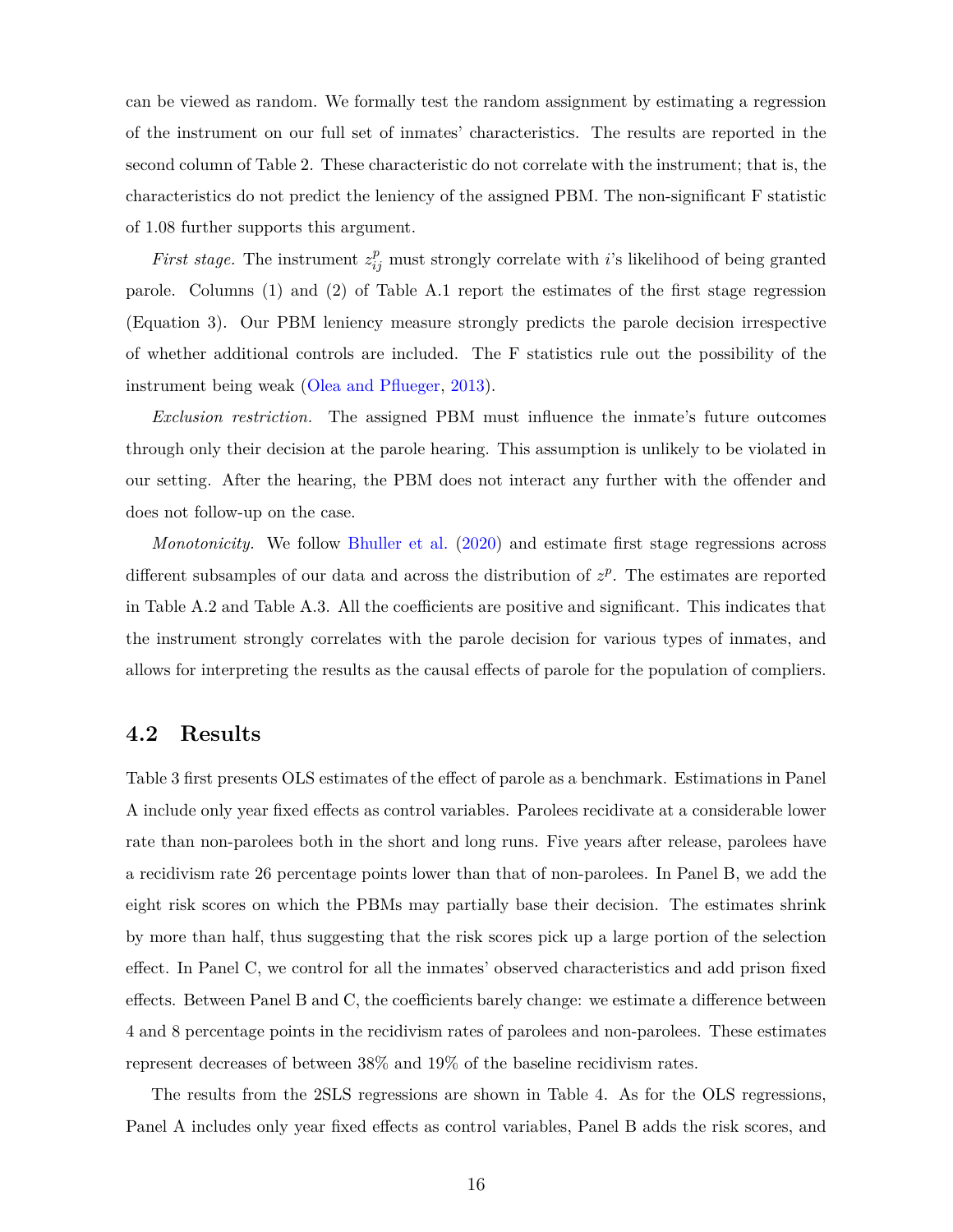<span id="page-18-0"></span>

|                                      | (1)               | (2)                | (3)                | (4)                | (5)               |  |  |  |
|--------------------------------------|-------------------|--------------------|--------------------|--------------------|-------------------|--|--|--|
| $Recidivism$ within                  | 1 Year            | 2 Years            | 3 Years            | 4 Years            | 5 Years           |  |  |  |
|                                      |                   |                    |                    |                    |                   |  |  |  |
| Panel A: Year Controls               |                   |                    |                    |                    |                   |  |  |  |
| Parole granted                       | $-0.108***$       | $-0.184***$        | $-0.226***$        | $-0.249***$        | $-0.255***$       |  |  |  |
|                                      | (0.008)           | (0.015)            | (0.022)            | (0.025)            | (0.024)           |  |  |  |
|                                      | $[-0.123,-0.092]$ | $[-0.213,-0.156]$  | $[-0.268, -0.183]$ | $[-0.297, -0.200]$ | $[-0.302,-0.208]$ |  |  |  |
| Observations                         | 10366             | 10366              | 10366              | 10366              | 10313             |  |  |  |
| Panel B: Year + Risk Scores Controls |                   |                    |                    |                    |                   |  |  |  |
| Parole granted                       | $-0.051***$       | $-0.061***$        | $-0.075***$        | $-0.085***$        | $-0.085***$       |  |  |  |
|                                      | (0.006)           | (0.012)            | (0.012)            | (0.012)            | (0.009)           |  |  |  |
|                                      | $[-0.062,-0.040]$ | $[-0.084, -0.039]$ | $[-0.097,-0.052]$  | $[-0.107,-0.062]$  | $[-0.103,-0.067]$ |  |  |  |
| Observations                         | 10366             | 10366              | 10366              | 10366              | 10313             |  |  |  |
| Panel C: Full Controls               |                   |                    |                    |                    |                   |  |  |  |
| Parole granted                       | $-0.043***$       | $-0.053***$        | $-0.071***$        | $-0.080***$        | $-0.083***$       |  |  |  |
|                                      | (0.006)           | (0.012)            | (0.011)            | (0.011)            | (0.008)           |  |  |  |
|                                      | $[-0.055,-0.030]$ | $[-0.077,-0.029]$  | $[-0.094,-0.049]$  | $[-0.101,-0.059]$  | $[-0.099,-0.067]$ |  |  |  |
| Observations                         | 10366             | 10366              | 10366              | 10366              | 10313             |  |  |  |
| Average of dep. var.                 | 0.113             | 0.249              | 0.338              | 0.395              | 0.43              |  |  |  |

Table 3: OLS estimation

Standard errors in parentheses are clustered at the PBM level

95% confidence intervals in square brackets

*<sup>∗</sup> p <* 0*.*10, *∗∗ p <* 0*.*05, *∗∗∗ p <* 0*.*01

**Year Controls** include year fixed effects

Year + Risk Scores Controls include year fixed effects and the eight risk scores

**Full Controls** adds prison fixed effects, male and Native dummies, number of dependents (categorical, top coded to 5), type of crime and age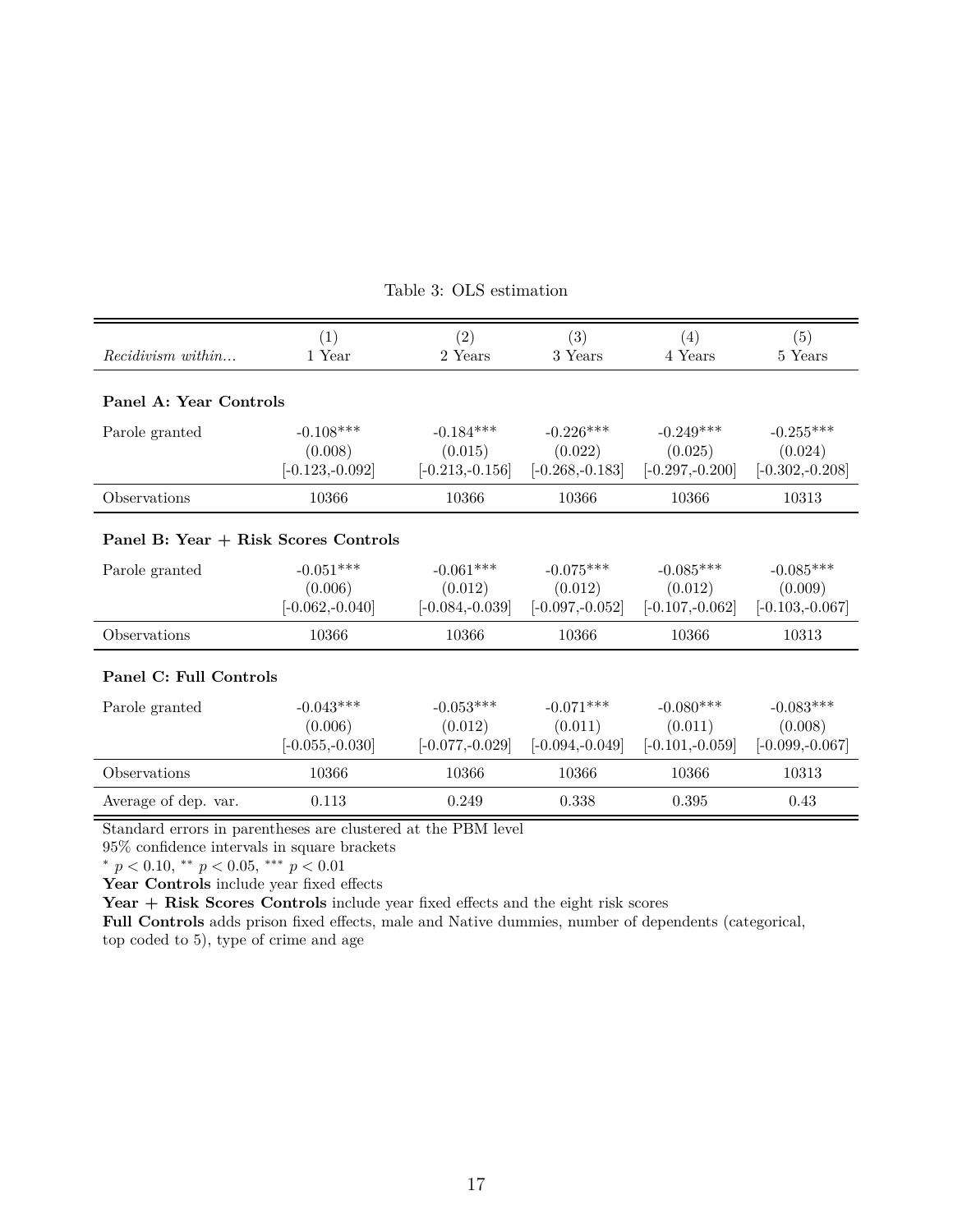<span id="page-19-0"></span>

| Recidivism within                    | (1)<br>1 Year     | (2)<br>2 Years    | (3)<br>3 Years    | (4)<br>4 Years    | (5)<br>5 Years     |
|--------------------------------------|-------------------|-------------------|-------------------|-------------------|--------------------|
|                                      |                   |                   |                   |                   |                    |
|                                      |                   |                   |                   |                   |                    |
| Panel A: Year Controls               |                   |                   |                   |                   |                    |
|                                      | $-0.039$          |                   | $-0.074*$         | $-0.102**$        |                    |
| Parole granted                       |                   | $-0.085**$        |                   |                   | $-0.094*$          |
|                                      | (0.040)           | (0.035)           | (0.042)           | (0.049)           | (0.054)            |
|                                      | $[-0.117, 0.040]$ | $[-0.154,-0.016]$ | $[-0.156, 0.007]$ | $[-0.199,-0.005]$ | $[-0.199, 0.012]$  |
| Observations                         | 10366             | 10366             | 10366             | 10366             | 10313              |
|                                      |                   |                   |                   |                   |                    |
| Panel B: Year + Risk Scores Controls |                   |                   |                   |                   |                    |
| Parole granted                       | $-0.033$          | $-0.075$          | $-0.063$          | $-0.091***$       | $-0.082**$         |
|                                      | (0.054)           | (0.055)           | (0.048)           | (0.034)           | (0.036)            |
|                                      | $[-0.138, 0.072]$ | $[-0.182, 0.032]$ | $[-0.158, 0.032]$ | $[-0.158,-0.023]$ | $[-0.152, -0.011]$ |
| Observations                         | 10366             | 10366             | 10366             | 10366             | 10313              |
| Panel C: Full Controls               |                   |                   |                   |                   |                    |
|                                      |                   |                   |                   |                   |                    |
| Parole granted                       | $-0.014$          | $-0.058$          | $-0.055$          | $-0.084**$        | $-0.087**$         |
|                                      | (0.031)           | (0.045)           | (0.048)           | (0.038)           | (0.041)            |
|                                      | $[-0.075, 0.046]$ | $[-0.146, 0.029]$ | $[-0.150, 0.040]$ | $[-0.159,-0.010]$ | $[-0.167,-0.007]$  |
| Observations                         | 10366             | 10366             | 10366             | 10366             | 10313              |
| Average of dep. var.                 | 0.113             | 0.249             | 0.338             | 0.395             | 0.43               |

Table 4: IV estimation

Standard errors in parentheses are clustered at the PBM level

95% confidence intervals in square brackets

*<sup>∗</sup> p <* 0*.*10, *∗∗ p <* 0*.*05, *∗∗∗ p <* 0*.*01

**Year Controls** include year fixed effects

**Year + Risk Scores Controls** include year fixed effects and the eight risk scores

**Full Controls** adds prison fixed effects, male and Native dummies, number of dependents (categorical, top coded to 5), type of crime and age

Panel C further adds all other controls. We find that parole significantly decreases recidivism in the long run. Our estimates show statistically significant decreases of about 8 percentage points in recidivism within four and five years. The effect in the shorter run are not significant. A potential explanation is that the rehabilitative effect of parole could be counterbalanced in the short-run by the reduced incapacitation period. Interestingly, the 2SLS results are nearly identical to the OLS results that control for the risk scores, suggesting that the scores may capture most of the selection into the treatment.

We next divide our sample into different subsets to evaluate the presence of heterogeneous treatment effects. Firstly, we distinguish between low-risk and high-risk offenders. We define the low-risk group as inmates with a total LS/CMI score below 23, the median risk score in the entire sample, while the high-risk group comprises the remaining inmates—those with scores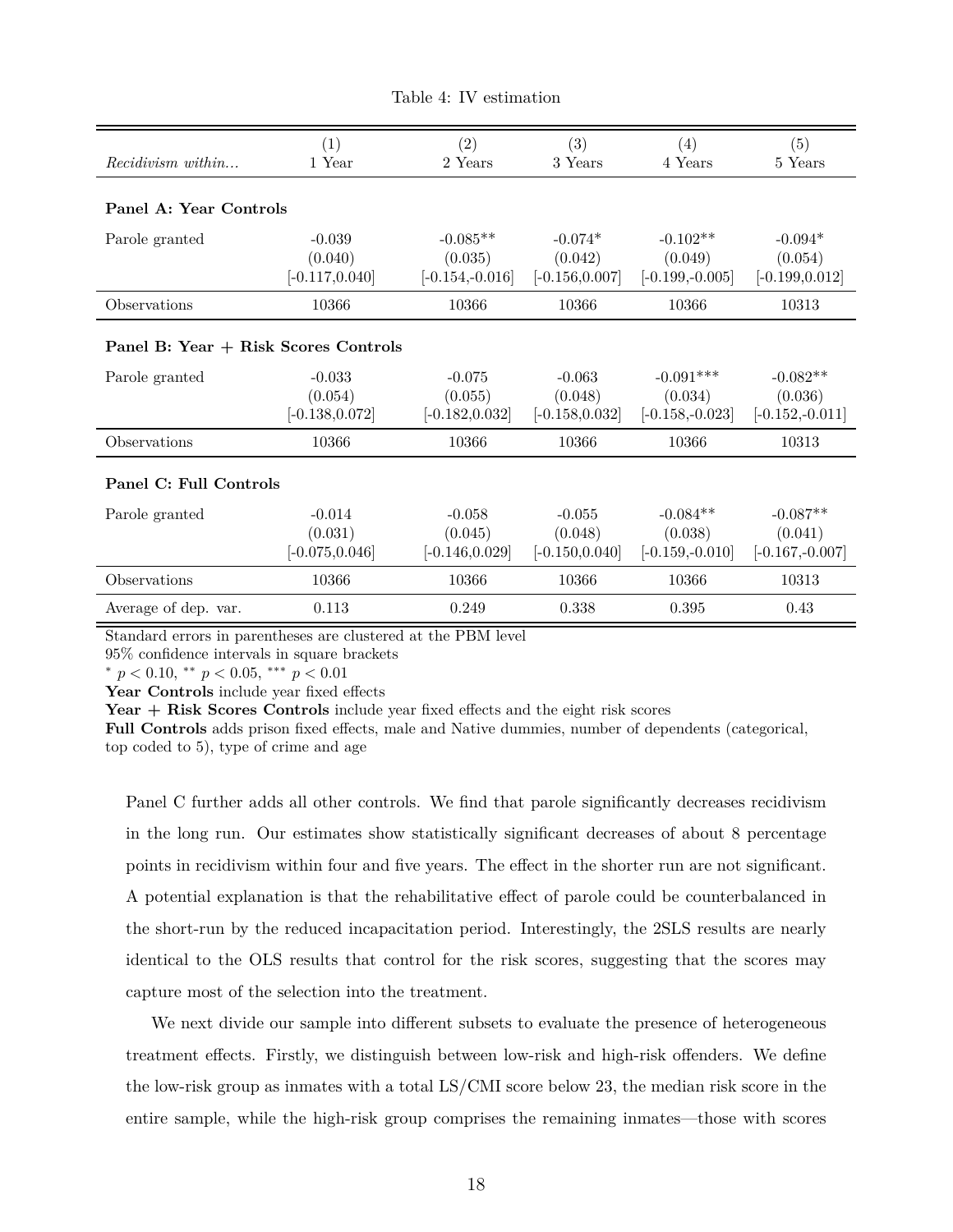greater or equal to 23. We find that the low-risk group drives most of the effects with treatment effects ranging from 7 to 12 percentage points. In contrast, the treatment effect for high-risk inmates are imprecisely estimated and indistinguishable from 0. Secondly, we estimate strong effects of parole on recidivism for inmates aged 36—the median age in the sample—or more whereas we find no evidence of causal effects for younger individuals. With regards to the type of crime committed, the estimates are rather noisy due to smaller sample sizes. Nevertheless, we find suggestive evidence of strong treatment effects for inmates in the *other* category—which mostly includes street gang crimes and illegal use of weapons—in the short term, while inmates convicted from burglary and theft seem to benefit from parole in the long term.

|                               |                      |                        | Recidivism within      |                        |                        |
|-------------------------------|----------------------|------------------------|------------------------|------------------------|------------------------|
| Subsample                     | (1)<br>1 Year        | (2)<br>2 Years         | (3)<br>3 Years         | (4)<br>4 Years         | (5)<br>5 Years         |
| Risk score $< 23$             | $-0.037$<br>(0.026)  | $-0.076***$            | $-0.081***$<br>(0.030) | $-0.097***$<br>(0.030) | $-0.121**$<br>(0.048)  |
| Observations                  | 4996                 | (0.020)<br>4996        | 4996                   | 4996                   | 4968                   |
| Risk score $> 23$             | $-0.024$<br>(0.083)  | $-0.059$<br>(0.090)    | $-0.032$<br>(0.082)    | $-0.072$<br>(0.053)    | $-0.036$<br>(0.050)    |
| Observations                  | 5370                 | 5370                   | 5370                   | 5370                   | 5345                   |
| Age < 36                      | $-0.004$<br>(0.058)  | $-0.023$<br>(0.075)    | 0.023<br>(0.094)       | $-0.081$<br>(0.077)    | $-0.084$<br>(0.073)    |
| Observations                  | 4964                 | 4964                   | 4964                   | 4964                   | 4934                   |
| Age > 36                      | $-0.062$<br>(0.058)  | $-0.134**$<br>(0.053)  | $-0.160***$<br>(0.041) | $-0.119***$<br>(0.033) | $-0.101***$<br>(0.032) |
| Observations                  | 5402                 | 5402                   | 5402                   | 5402                   | 5379                   |
| $C$ rime = Other              | $-0.113*$<br>(0.061) | $-0.205***$<br>(0.053) | $-0.131$<br>(0.093)    | $-0.157*$<br>(0.092)   | $-0.112$<br>(0.105)    |
| Observations                  | 2104                 | 2104                   | 2104                   | 2104                   | 2096                   |
| $C$ rime = Assault            | $-0.040$<br>(0.051)  | $-0.051$<br>(0.054)    | $-0.135**$<br>(0.060)  | $-0.090$<br>(0.057)    | 0.013<br>(0.080)       |
| Observations                  | 1556                 | 1556                   | 1556                   | 1556                   | 1550                   |
| $C$ rime = Burglary and Theft | 0.044<br>(0.112)     | 0.023<br>(0.108)       | $-0.034$<br>(0.068)    | $-0.104*$<br>(0.057)   | $-0.121**$<br>(0.048)  |
| Observations                  | 2657                 | 2657                   | 2657                   | 2657                   | 2647                   |
| $C$ rime = $Drugs$            | $-0.030$<br>(0.029)  | $-0.062$<br>(0.054)    | 0.014<br>(0.058)       | $-0.013$<br>(0.040)    | $-0.051$<br>(0.044)    |
| Observations                  | 4049                 | 4049                   | 4049                   | 4049                   | 4020                   |

Table 5: IV estimation—Heterogeneity

Standard errors in parentheses are clustered at the PBM level

95% confidence intervals in square brackets

*<sup>∗</sup> p <* 0*.*10, *∗∗ p <* 0*.*05, *∗∗∗ p <* 0*.*01

Controls include year fixed effects and the eight risk scores.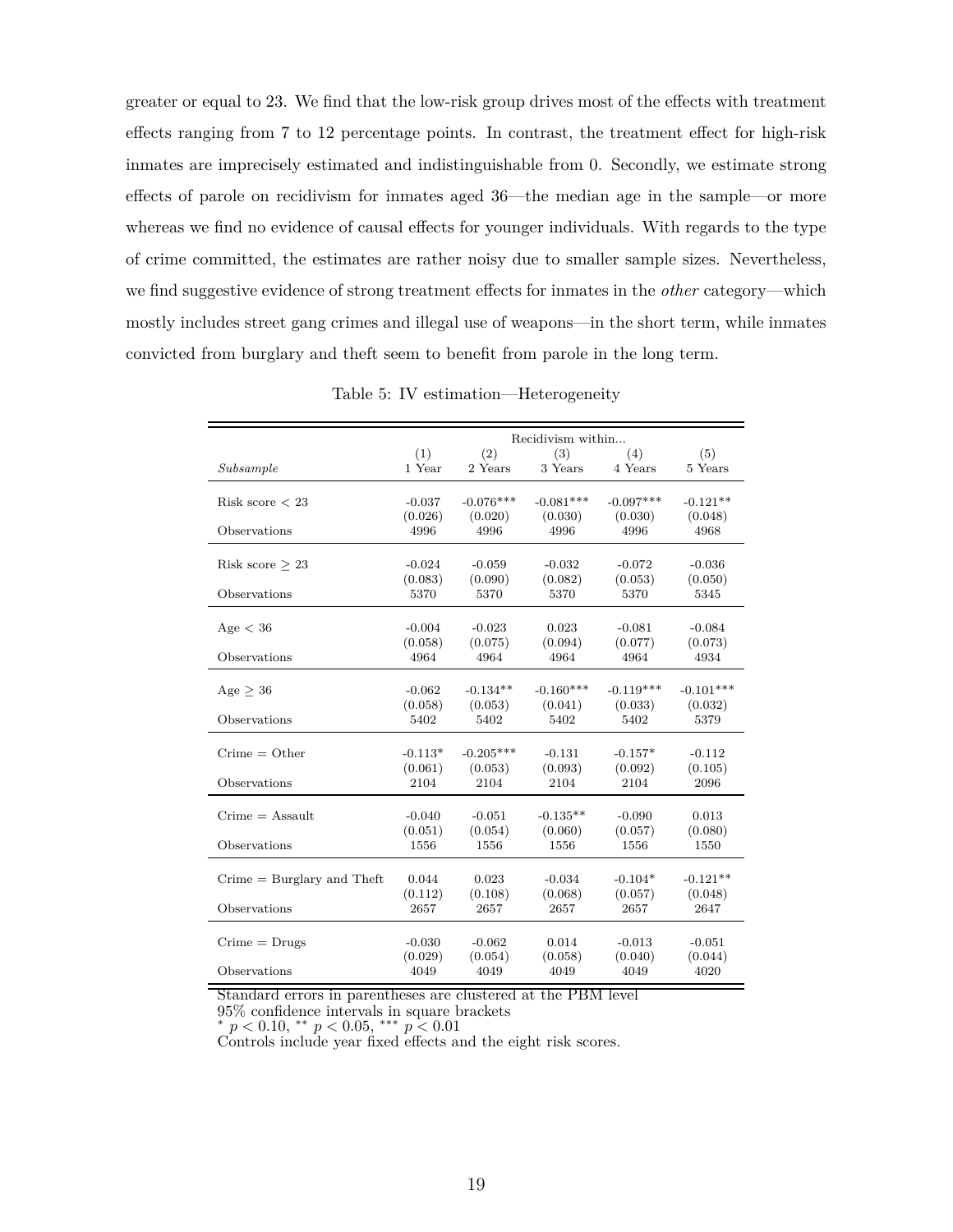### **4.3 Incarceration Time: Decomposing the Effect**

The total time spent incarcerated is a critical outcome when studying the effects of parole. We may decompose the total effect of parole on incarceration time into the three effects illustrated in Figure [4](#page-22-0), in which the hatched bars represent incarceration periods. The effects shown in the figure are calibrated with our results, in days, presented below. First, the main effect of parole is to decrease the incarceration time by releasing offenders sooner. In our context, parolees are released at the third of their sentence whereas non-parolees are released at the two-thirds of their sentence. Inmates who are granted parole see their incarceration time mechanically imputed by one-third. We call this effect the *release effect*. This release effect may prove a significant benefit of parole if this additional release time does not generate new crimes.

Second, the direct release effect will in some cases be partly counterbalanced by *technical violations* of parole conditions. Parole agents have latitude over the violations they report. If a technical violation is reported, parole is revoked and the inmate is reincarcerated.8

Third, because it usually comes with rehabilitation support, parole could affect the subsequent behavior of parolees. The previous sections showed that parole decreases the likelihood of recidivism, suggesting that it may decrease incarceration time in future sentences. We call this effect the *future sentences* effect. It captures the difference in incarceration time due to new offenses only (i.e., excluding the current sentence and the current sentence's technical violations). Finally, the sum of the *release*, *technical* and *future sentences* effects is the *total* effect, that is, the overall change in incarceration time due to parole.

To separate these components, we estimate the causal effect of parole for each of components of incarceration time using our instrumental variable strategy, presented in the previous section, modifying only the dependent variable. Focusing on a time window of five years after the parole hearing (and excluding from the sample inmates who cannot be observed for at least 5 years), we estimate the model for each of the following dependent variable:

- *Direct release time.* It is equal to the total remaining incarceration time during the current period starting at the third of the sentence. This variable equals 0 for a parolee, and  $\frac{1}{3S}$ for a non-parolee, where *S* is the total sentence duration. It excludes technical violations.
- *Technical violations reincarceration time.* It is equal to the total incarceration time solely due to parole violations. This variable equals 0 for non-parolees.
- *Future sentences incarceration time.* This variable sums up the inmate's total future in-

<sup>8</sup>The inmate will be reincarcerated for the two-thirds of the remaining sentence length.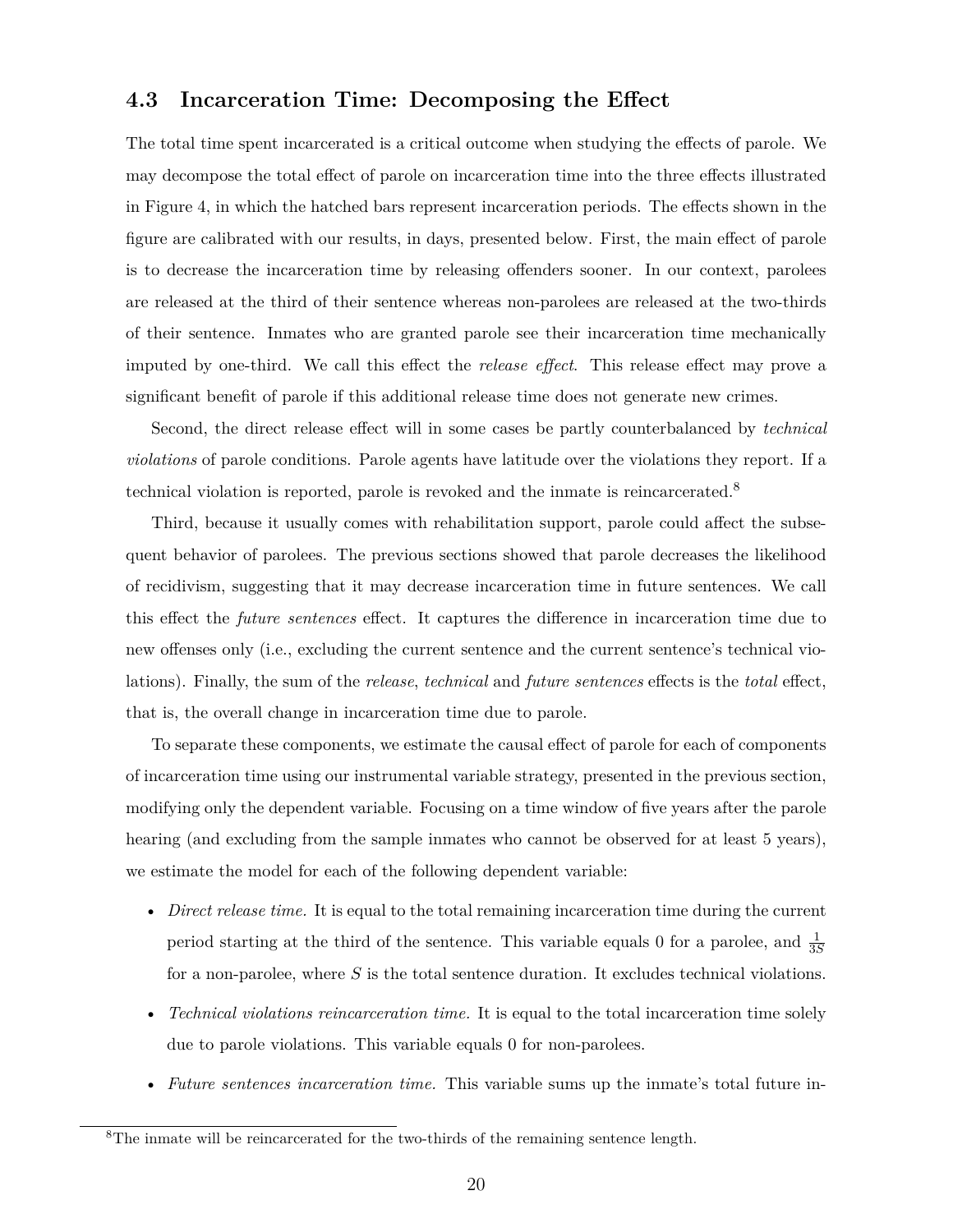<span id="page-22-0"></span>

Figure 4: Decomposition of the Effect on Prison Time

Notes: This figure illustrates the potential effects of parole on incarceration time. Hatched bars represent incarceration periods. At the one-third of the initial sentence length *S*, the offender may either be released under parole and be subject to parole conditions until *S*, or remain incarcerated until 2*S/*3, after which no condition applies."Release" depicts the effect of releasing an offender sooner under parole. "Technical violation" depicts the effect of rearrests due to technical violations of parole conditions. "Future sentences" depicts the effects of future sentences caused by recidivism. "Total" is the sum of these three effects. Each effect is calibrated from the estimates from our preferred specification presented below.

carceration time due to new offenses (i.e., excluding rearrests due to the current sentence's technical violations) within 5 years.

• *Total incarceration time.* This variable sums up the inmate's total incarceration time starting at the parole hearing.

Table [6](#page-23-0) presents the results. Column (1) shows that, ignoring technical violations, parolees on the margin of remaining incarcerated spend on average around 119 fewer days in prison in their current sentence because they are on parole. Column (2) reveals that this effect is, on average, counterbalanced by a return in prison of about 28 days in the current sentence because of technical violations. Column (3) suggests that parole has a rehabilitative effect and decrease incarceration time by around 26 days for future sentences, consistent with our results from previous sections. Overall, the total effect of parole is a reduction of around 117 days These results support our conclusion that parole, in our context, successfully decreases total incarceration time while reducing recidivism.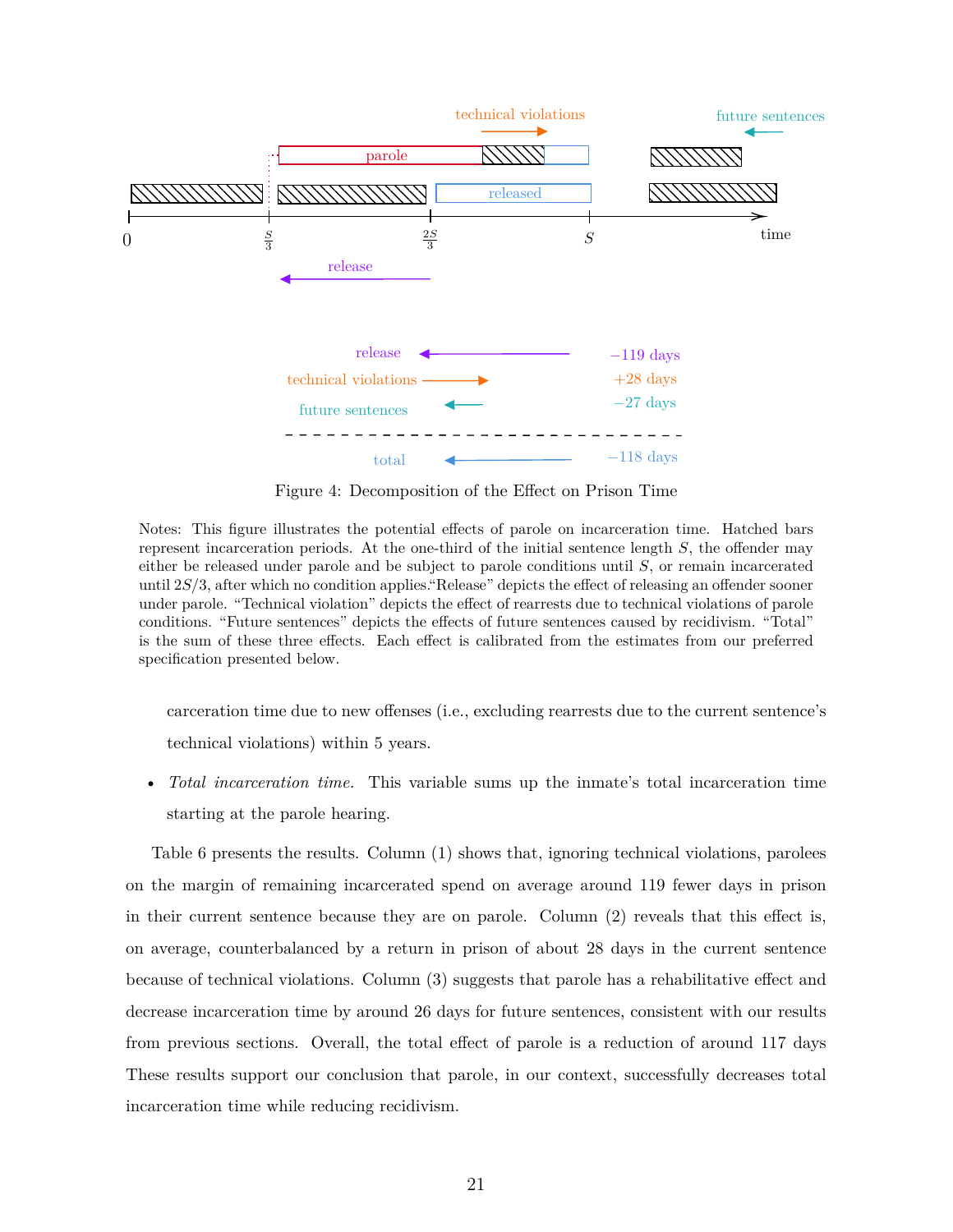<span id="page-23-0"></span>

|                        | (1)                                  | (2)                  | (3)                     | (4)                    |  |  |  |
|------------------------|--------------------------------------|----------------------|-------------------------|------------------------|--|--|--|
|                        | Release                              | Technical Violations | <b>Future Sentences</b> | Total                  |  |  |  |
| Panel A: Year Controls |                                      |                      |                         |                        |  |  |  |
| Parole granted         | $-118.868***$                        | $27.424***$          | $-25.967***$            | $-117.411***$          |  |  |  |
|                        | (5.766)                              | (4.374)              | (4.928)                 | (6.388)                |  |  |  |
|                        | $[-130.170,-107.566]$                | [18.851, 35.997]     | $[-35.625,-16.309]$     | $[-129.931, -104.890]$ |  |  |  |
| Observations           | 10110                                | 10110                | 10110                   | 10110                  |  |  |  |
|                        | Panel B: Year + Risk Scores Controls |                      |                         |                        |  |  |  |
| Parole granted         | $-118.620***$                        | $28.232***$          | $-26.575***$            | $-116.963***$          |  |  |  |
|                        | (5.697)                              | (2.643)              | (3.969)                 | (6.809)                |  |  |  |
|                        | $[-129.785, -107.454]$               | [23.051, 33.413]     | $[-34.355,-18.796]$     | $[-130.308, -103.618]$ |  |  |  |
| Observations           | 10110                                | 10110                | 10110                   | 10110                  |  |  |  |
| Panel C: Full Controls |                                      |                      |                         |                        |  |  |  |
| Parole granted         | $-118.967***$                        | $28.270***$          | $-25.949***$            | $-116.646***$          |  |  |  |
|                        | (7.211)                              | (3.465)              | (4.741)                 | (8.074)                |  |  |  |
|                        | $[-133.101, -104.834]$               | [21.478, 35.062]     | $[-35.241, -16.656]$    | $[-132.470,-100.822]$  |  |  |  |
| Observations           | 10110                                | 10110                | 10110                   | 10110                  |  |  |  |

Table 6: IV Estimation—Incarceration Time

Standard errors in parentheses are clustered at the PBM level

95% confidence intervals in square brackets

*<sup>∗</sup> p <* 0*.*10, *∗∗ p <* 0*.*05, *∗∗∗ p <* 0*.*01

**Year Controls** include year fixed effects

**Year+ Risk Scores Controls** include year fixed effects and the eight risk scores

**Full Controls** adds prison fixed effects, male and Native dummies, number of dependents (categorical, top coded to 5), type of crime and age

### **4.4 The Role of Halfway Houses**

The effect of parole on recidivism could depend on the specified conditions. Such requirements also determined by the PBM responsible for granting parole—frequently correspond to the criminogenic needs detected by the risk scores. One of these conditions appear of particular salience: whether the parolee is required to stay in an halfway house. Indeed, in our sample, 75% of parolees stay in a halfway house, and those who do have on average higher risk scores than other parolees.

As discussed previously, who gets placed into a halfway house is not random as it depends on the rehabilitation plan prepared by the inmate and other observable or unobservable characteristics. To understand better what makes parole beneficial, we modify our instrumental variable strategy to estimate the effects of parole in a halfway house for two types of compliers, using the approach proposed by [Mountjoy](#page-30-6) [\(2021\)](#page-30-6). He studies the effects of 2-year colleges for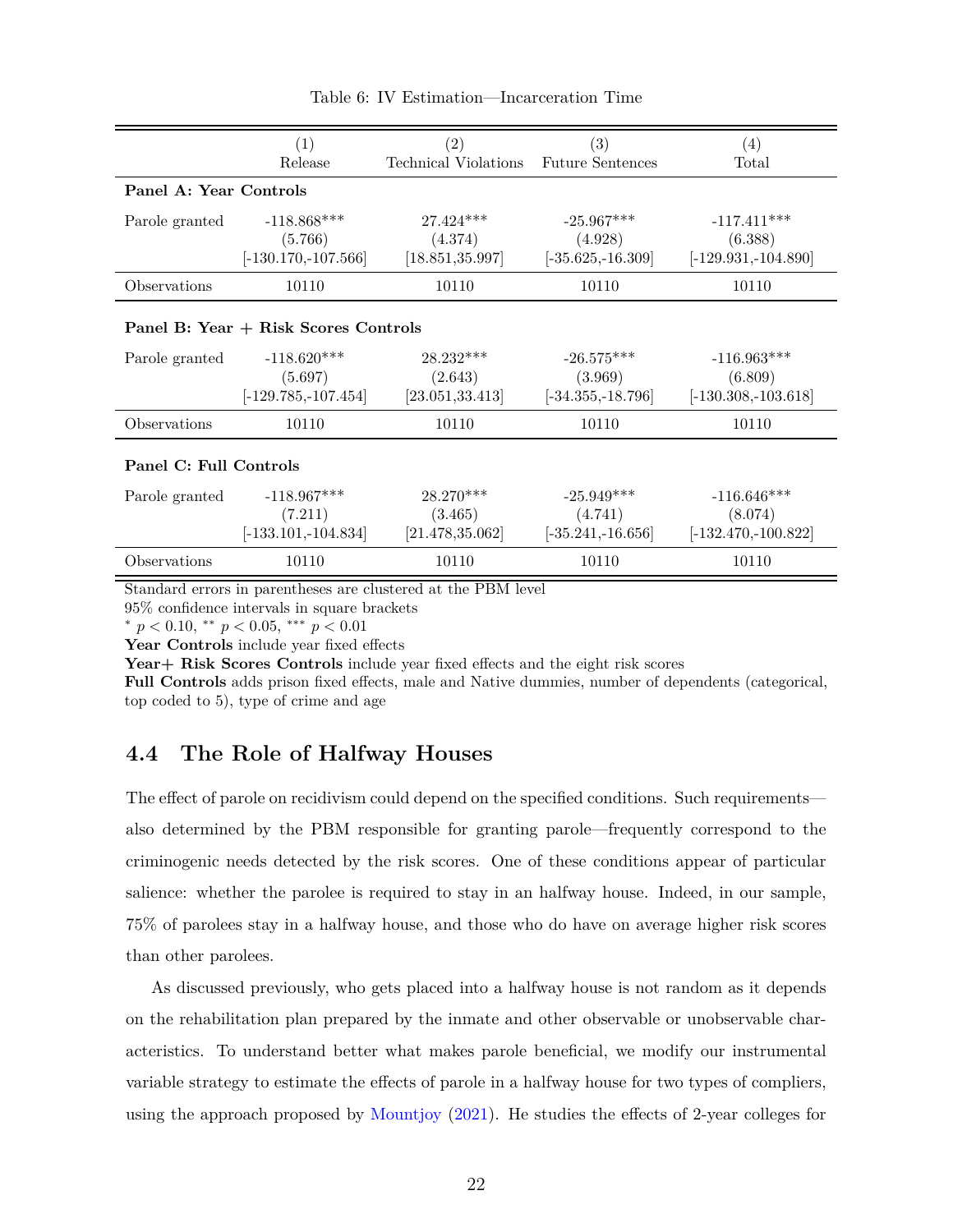compliers on two distinct margins: individuals who would not have gone to college otherwise and individuals who would have studied in a 4-year college otherwise. This approach translates well into our context. We consider three possible states:

- $D_0$  = incarceration (parole is denied)
- $D_1$  = parole is granted in a halfway house
- $D_2$  = parole is granted without a halfway house requirement

Within this framework, when estimating the effect of being in a halfway house, we may conceive two type of compliers: those who would otherwise remain incarcerated  $(D_0 \rightarrow D_1)$  and those who would otherwise be granted parole without the requirement to stay in a halfway house  $(D_2 \rightarrow D_1)$ . To estimate these effects, one needs an instrument for  $D_1$  and an instrument for  $D_2$ . We denote these instruments by  $z^{D_1}$  and  $z^{D_2}$  respectively.

We construct  $z^{D_1}$  in two steps. First, inmates, when preparing their rehabilitation plan, face a resources availability constraint because halfway houses only have a limited number of beds. Halfway houses managers often have to decline inmates' applications because of capacity constraints. This is especially true in regions with fewer halfway houses. Although our data do not allow to match parolees with the exact halfway houses they applied to, lengthy discussions with halfway houses managers revealed that most parolees prefer to contact the halfway houses nearest to the location they were living at before being incarcerated, which we proxy by the region where they are incarcerated.9

We define the set of parolees in halfway houses in region  $r$  during month  $m$  as  $\mathcal{H}_{rm}$ . Similarly, let *Prm* be the set of parolees regardless of whether they are staying in a halfway house. We define the resources availability measure of individual *i* as

$$
RA_i = \frac{|\mathcal{H}_{(rm,-i)}|}{|\mathcal{P}_{(rm,-i)}|}.
$$

*RA<sup>i</sup>* can be interpreted as the proportion of parolees who are sent to a halfway house at the time of inmate *i*'s hearing, in the region they are from. To avoid any small sample bias, we create an individual measure of this share by removing individual *i* when computing this fraction.

Second, regardless of whether a stay in a halfway house is mentioned in the inmate's rehabilitation plan, the PBM can impose the condition. Therefore, we calculate the residualized share of inmates who are granted parole while being required to stay in a halfway house by the

<sup>&</sup>lt;sup>9</sup>Inmates are usually incarcerated near their home region.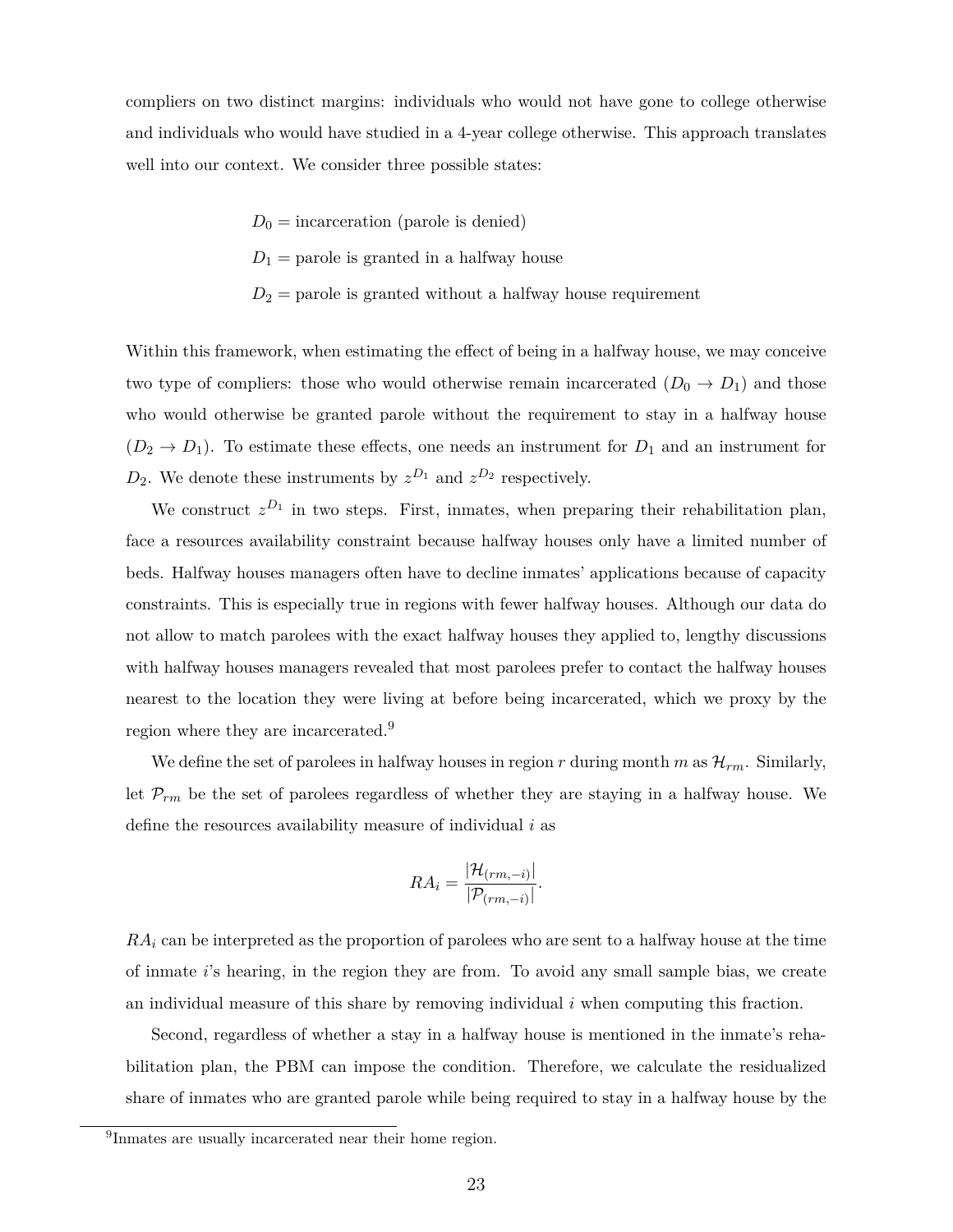assigned PBM. We first estimate the following regression:

$$
(\text{parole} \times \text{halfway house})_{ij} = \delta_0 + \delta_1 \text{year}_i + \delta_2 \text{prison}_i + \delta_3 \text{Native}_i + \eta_{ij}
$$

and sum  $\hat{\eta}$  at the PBM (indexed by *j*) level:  $\tilde{\eta}_j = \sum_{i | i \in \mathcal{N}_j} \hat{\eta}_{ij}$ . Then, for an inmate *i* who met with PBM  $j$ , the instrument is given by

$$
z_{ij}^{D_1} = RA_i \times \frac{\tilde{\eta}_j - \hat{\eta}_{ij}}{|\mathcal{N}_j| - 1}.
$$

Intuitively,  $z_{ij}^{D_1}$  measures how likely an inmate's application will be accepted by a halfway house and this inmate's likelihood of being granted parole with a halfway house by the assigned PBM *j*.

We construct the instrument for  $D_2$  similarly to our main instrument:  $z_{ij}^{D_2}$  is the residualized share of inmates who are granted parole while *not* being required to stay in a halfway house by the assigned PBM. Specifically, we estimate the following regression:

 $(\text{parole} \times \text{no halfway house})_{ij} = \alpha_0 + \alpha_1 \text{year}_i + \alpha_2 \text{prior}_i + \alpha_3 \text{native}_i + \zeta_{ij}$ 

and, using the same notation as before, we define

$$
z_{ij}^{D_2} = \frac{\tilde{\zeta}_j - \hat{\zeta}_{ij}}{|\mathcal{N}_j| - 1}.
$$

Table [A.4](#page-35-0) shows that both instruments are strongly correlated with the treatments, with F-statistics large enough regardless of whether characteristics are controlled for. As mentioned, the three states— $D_0, D_1$  and  $D_2$ —are not random. The first three columns of Table [A.5](#page-36-0) regress each three indicators on the full set of observable characteristics. In particular, most risk scores correlate with each decision. Yet, the instruments  $z_{ij}^{D_1}$  and  $z_{ij}^{D_2}$  appear to be random, as shown in columns (4) and (5). Finally, Figure [B.2](#page-38-0) shows the distribution of  $z_{ij}^{D_1}$ . Figure [B.3](#page-38-1) shows the distribution of the non-leave-out version of  $z^{D_2}$ , keeping one observation by PBM.

[Mountjoy](#page-30-6) [\(2021\)](#page-30-6) shows that the margin-specific treatment effects can be estimated for the two types of compliers. To estimate the effect of an early release in a halfway house compared to remaining incarcerated, we have that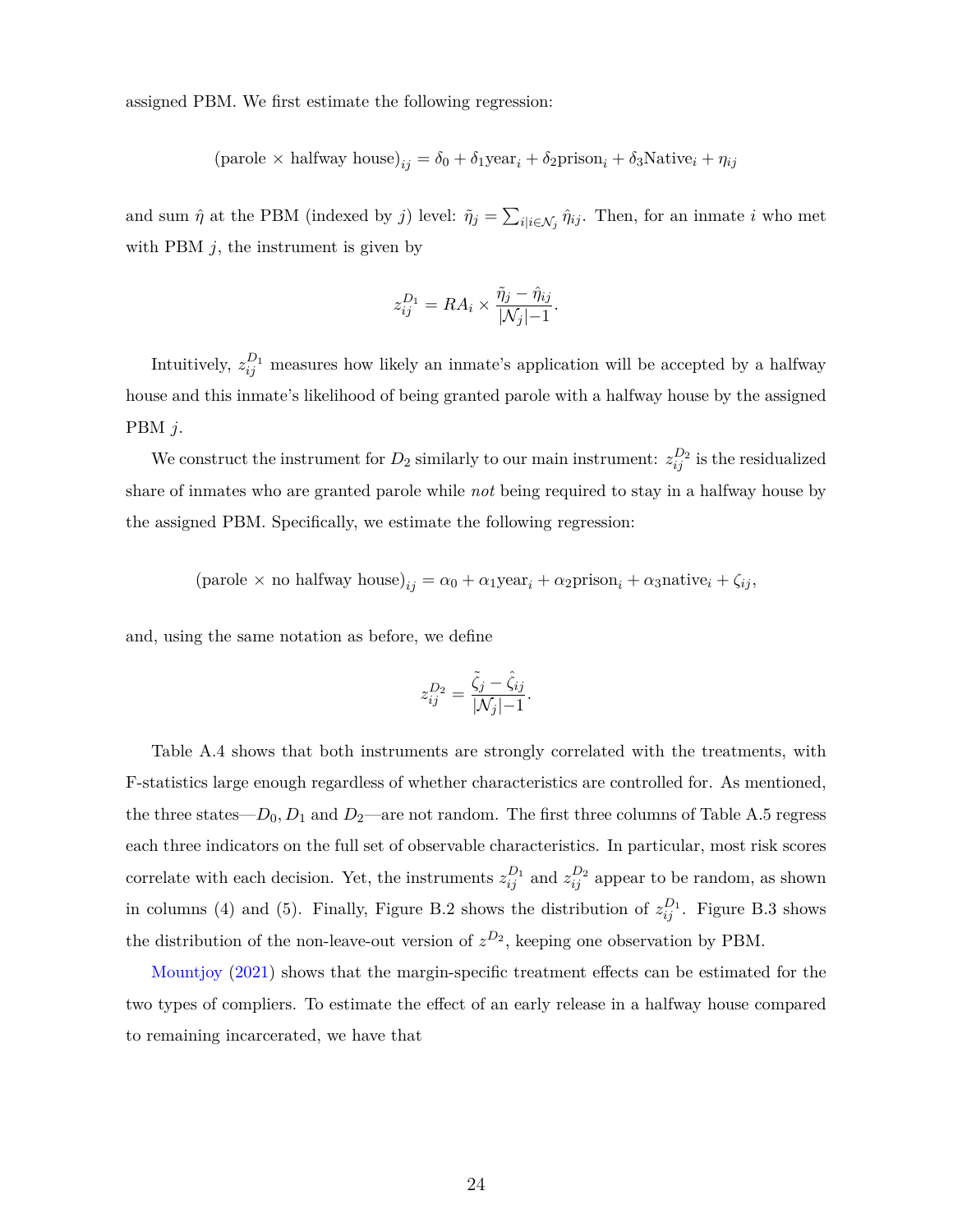$$
\text{MTE}_{D_0 \to D_1} = \frac{\frac{\partial E(Y \times D_1 | z^{D_1}, z^{D_2})}{\partial z^{D_1}}}{-\frac{\partial E(D_0 | z^{D_1}, z^{D_2})}{\partial z^{D_1}}} - \frac{\frac{\partial E(Y \times D_1 | z^{D_1}, z^{D_2})}{\partial z^{D_2}}}{\frac{\partial E(D_1 | z^{D_1}, z^{D_2})}{\partial z^{D_2}}} \frac{\frac{\partial E(D_2 | z^{D_1}, z^{D_2})}{\partial z^{D_1}}}{\frac{\partial E(D_0 | z^{D_1}, z^{D_2})}{\partial z^{D_1}}} - \frac{\frac{\partial E(Y \times D_0 | z^{D_1}, z^{D_2})}{\partial z^{D_1}}}{\frac{\partial E(D_0 | z^{D_1}, z^{D_2})}{\partial z^{D_1}}}.
$$

To get the effect of the halfway house compared to being release *without* the halfway house requirement, one can estimate:

$$
\text{MTE}_{D_2 \to D_1} = \frac{\frac{\partial E(Y \times D_1 | z^{D_1}, z^{D_2})}{\partial z^{D_2}}}{\frac{\partial E(D_1 | z^{D_1}, z^{D_2})}{\partial z^{D_2}}} - \frac{\frac{\partial E(Y \times D_2 | z^{D_1}, z^{D_2})}{\partial z^{D_1}}}{\frac{\partial E(D_2 | z^{D_1}, z^{D_2})}{\partial z^{D_1}}}.
$$

Each term of  $MTE_{D_0 \to D_1}$  and  $MTE_{D_2 \to D_1}$  can be estimated with an appropriate 2SLS regression. Because the parameters of interest are composites of several 2SLS coefficients, we estimate the standard errors by bootstrapping the process 1*,* 000 times.

Table [7](#page-27-1) presents the results. The first panel estimates the effect of being granted an early release in a halfway house for compliers who would otherwise remain incarcerated. We find strong and statistically significant effect of the treatment on recidivism in the short term, with reductions in the probability to recidivate of around 10 percentage points. This suggests that being granted an early release in a halfway house yields positive outcomes for those at the margin of remaining incarcerated. The bottom panel shows the effect for the other type of compliers, those who would otherwise be released on their own. Unfortunately, we do not find any conclusive evidence as the confidence intervals are too large. One reason for the imprecision of the estimates could be the lack of compliers from this specific margin.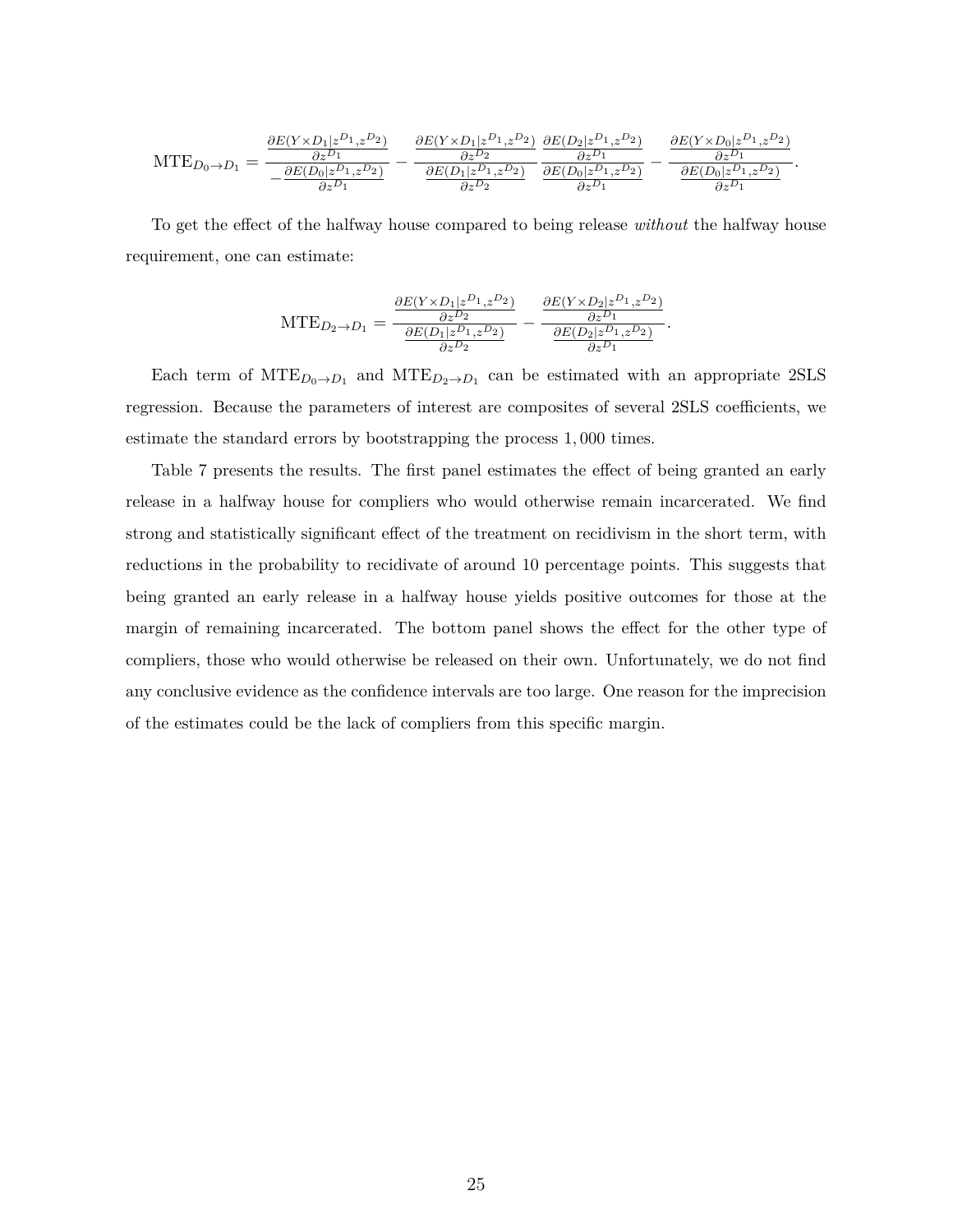<span id="page-27-1"></span>

| <i>Recidivism within</i>                                  | $\left( 1\right)$<br>1 Year                 | $\left( 2\right)$<br>2 Years               | (3)<br>3 Years                           | (4)<br>4 Years                            | (5)<br>5 Years                           |  |  |  |
|-----------------------------------------------------------|---------------------------------------------|--------------------------------------------|------------------------------------------|-------------------------------------------|------------------------------------------|--|--|--|
| Compliers at the margin of incarceration                  |                                             |                                            |                                          |                                           |                                          |  |  |  |
| Half. house<br>$(bootstrapped \; se)$<br>$[95 \; \%\;CI]$ | $-0.112**$<br>(0.056)<br>$[-0.200,-0.0018]$ | $-0.161**$<br>(0.070)<br>$[-0.279,-0.043]$ | $-0.11*$<br>(0.076)<br>$[-0.240, 0.008]$ | $-0.102*$<br>(0.080)<br>$[-0.230, 0.031]$ | $-0.080$<br>(0.081)<br>$[-0.206, 0.060]$ |  |  |  |
| Compliers at the margin of release                        |                                             |                                            |                                          |                                           |                                          |  |  |  |
| Half. house<br>$(bootstrapped \; se)$<br>$[95 \; \%\;CI]$ | 0.449<br>(0.386)<br>$[-0.160, 1.097]$       | 0.636<br>(0.571)<br>$[-0.262, 1.590]$      | 0.272<br>(0.613)<br>$[-0.751, 1.294]$    | $-0.275$<br>(0.883)<br>$[-1.818, 1.140]$  | 0.111<br>(0.820)<br>$[-1.251, 1.415]$    |  |  |  |
| Observations                                              | 10366                                       | 10366                                      | 10366                                    | 10366                                     | 10313                                    |  |  |  |
| Average of dep. var.                                      | 0.113                                       | 0.249                                      | 0.338                                    | 0.395                                     | 0.43                                     |  |  |  |

Table 7: Effect of Halfway House on Two Types of Compliers

*<sup>∗</sup> p <* 0*.*10, *∗∗ p <* 0*.*05, *∗∗∗ p <* 0*.*01

All estimations control for year fixed effects and for the eight components of the LS/CMI risk assessment

# <span id="page-27-0"></span>**5 Conclusion**

Our research design allowed us to estimate the causal effect of parole in a context where parolees have a relatively low risk of recidivism and where substantial rehabilitative assistance is provided to parolees. The results suggest that for individuals at the margin of remaining incarcerated in our context:

- 1. Parole decreases recidivism by more than 8 percentage points within five years. This effect is especially driven by lower-risk individuals.
- 2. Parole does not affect recidivism in the short run, potentially because the rehabilitative effect is counterbalanced by a shortened incapacitation period.
- 3. Parole successfully reduces incarceration time while decreasing recidivism.
- 4. Halfway houses that provide transitory assistance are a likely mechanism. Indeed, 75% of the parolees in our sample are required to stay in a halfway house. We find that compliers at the margin of incarceration benefit from an early release in a halfway house.

The literature would benefit from further research studying the mechanisms underlying such results. First, the selective nature of the screening process could result in halfway houses being a more positive environment with fewer disruptive peers. Second, halfway houses could provide the opportunity to get a new start at life by learning real-world skills such as running errands,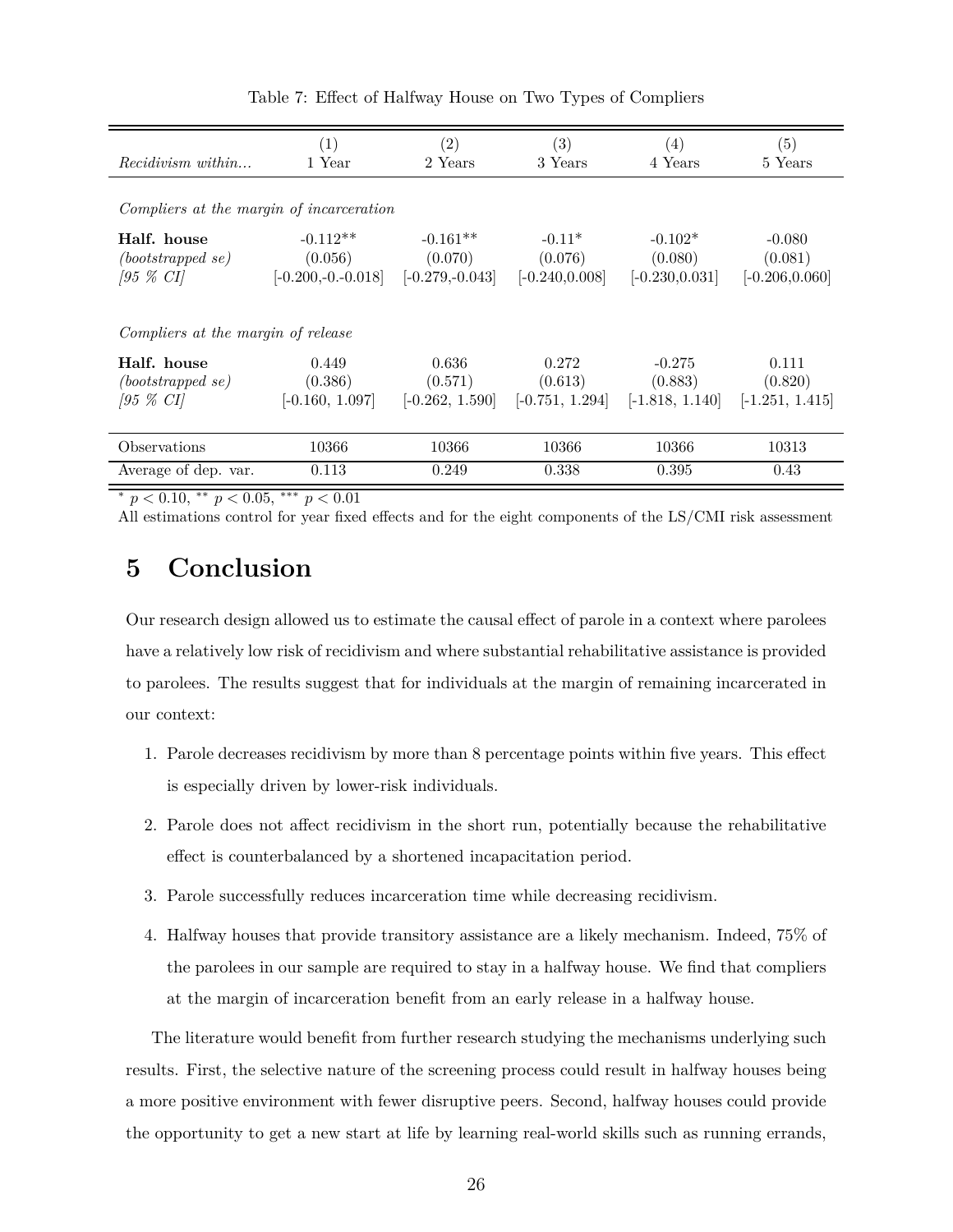taking the bus and finding work. Third, the heightened supervision could allow the counselors to witness when parolees' lives get disorganized and to tailor interventions appropriately. One emphasized element during our discussions with halfway houses managers is the special bond between inmates and counselors. In some halfway houses, it is the counselors themselves who, with their own car, pick up parolees at the prison. In others, during the holiday season, counselors choose personalized gifts for inmates and prepare a special dinner for them. Whether or not creating such a friendly environment is an important ingredient of a successful rehabilitation is an important question.

Our design does not allow separating two mechanisms: whether the effect stems from the early release itself (being released sooner) or from the assistance being provided during this release. More research is needed to determine the specific practices and conditions that lead to lasting reintegration. Yet, our results point to supervised transition as an actionable way for fostering effective reentries into community.

# **References**

- <span id="page-28-4"></span>Agan, A. and S. Starr (2017). The effect of criminal records on access to employment. *American Economic Review 107*(5), 560–64.
- <span id="page-28-3"></span>Agan, A. Y., J. L. Doleac, and A. Harvey (2021). Misdemeanor prosecution. Technical report, National Bureau of Economic Research.
- <span id="page-28-2"></span>Aizer, A. and J. J. Doyle Jr (2015). Juvenile incarceration, human capital, and future crime: Evidence from randomly assigned judges. *The Quarterly Journal of Economics 130*(2), 759– 803.
- <span id="page-28-5"></span>Andrews, D. A., J. Bonta, and S. Wormith (2000). *Level of service/case management inventory: LS/CMI*. Multi-Health Systems Toronto, Canada.
- <span id="page-28-6"></span>Angrist, J. D., G. W. Imbens, and D. B. Rubin (1996). Identification of causal effects using instrumental variables. *Journal of the American statistical Association 91*(434), 444–455.
- <span id="page-28-0"></span>Arbour, W. (2021). Can recidivism be prevented from behind bars? Evidence from a behavioral program.
- <span id="page-28-1"></span>Arbour, W., G. Lacroix, and S. Marchand (2021). Prison rehabilitation programs: Efficiency and targeting. *Available at SSRN 3762892*.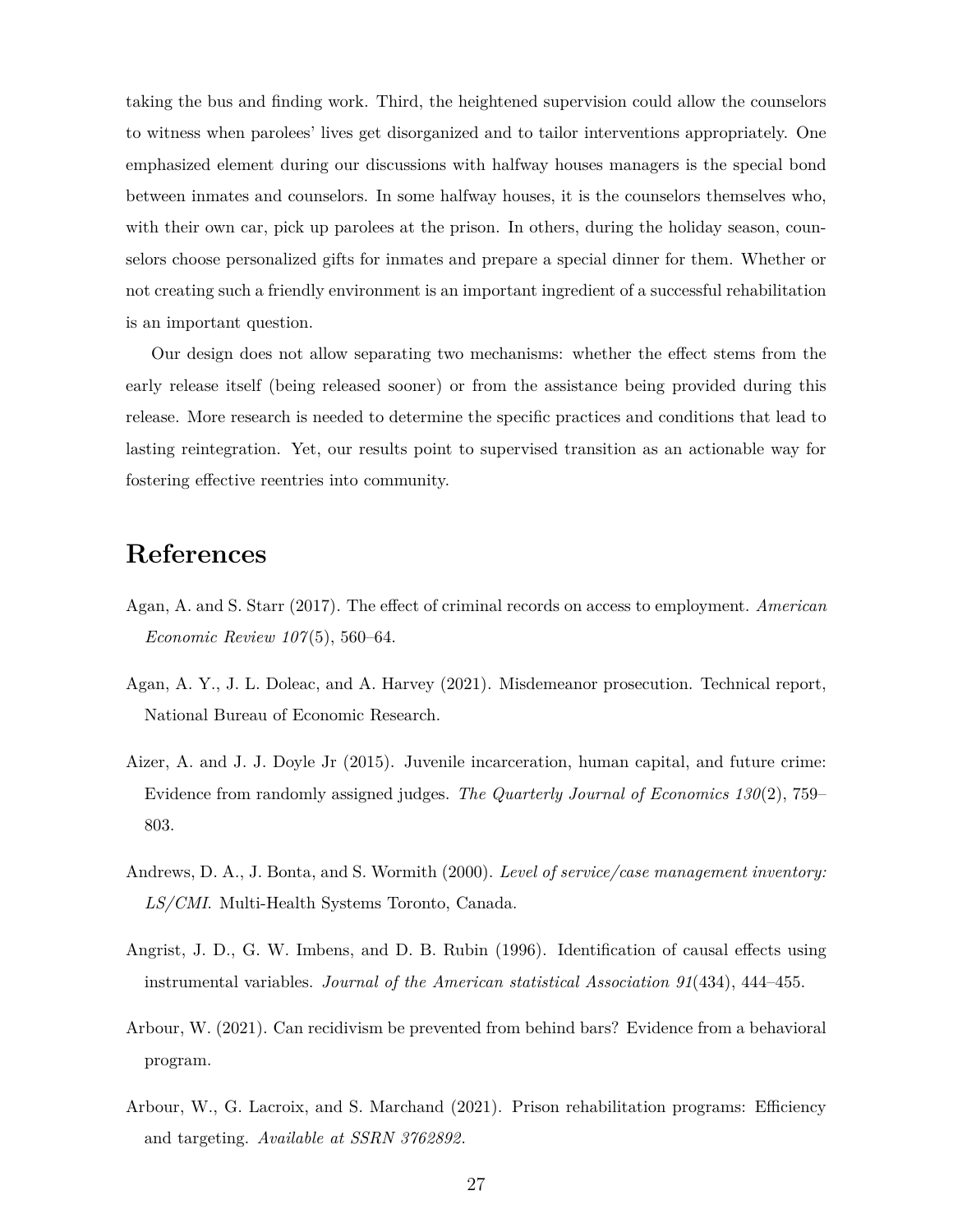- <span id="page-29-4"></span>Arteaga, C. (2020). Parental incarceration and children's educational attainment. *The Review of Economics and Statistics*, 1–45.
- <span id="page-29-3"></span>Bhuller, M., G. B. Dahl, K. V. Løken, and M. Mogstad (2020). Incarceration, recidivism, and employment. *Journal of Political Economy 128*(4), 1269–1324.
- <span id="page-29-9"></span>Di Tella, R. and E. Schargrodsky (2013). Criminal recidivism after prison and electronic monitoring. *Journal of Political Economy 121*(1), 28–73.
- <span id="page-29-2"></span>Dobbie, W., J. Goldin, and C. S. Yang (2018). The effects of pretrial detention on conviction, future crime, and employment: Evidence from randomly assigned judges. *American Economic Review 108*(2), 201–40.
- <span id="page-29-5"></span>Eren, O. and N. Mocan (2021). Juvenile punishment, high school graduation, and adult crime: Evidence from idiosyncratic judge harshness. *Review of Economics and Statistics 103*(1), 34–47.
- <span id="page-29-11"></span>Hall, E. A., M. L. Prendergast, and U. Warda (2017). A randomized trial of the effectiveness of using incentives to reinforce parolee attendance in community addiction treatment: Impact on post-treatment outcomes. *Journal of Drug Issues 47*(2), 148–163.
- <span id="page-29-8"></span>Henneguelle, A., B. Monnery, and A. Kensey (2016). Better at home than in prison? The effects of electronic monitoring on recidivism in France. *The Journal of Law and Economics 59*(3), 629–667.
- <span id="page-29-10"></span>Hyatt, J. M. and G. C. Barnes (2017). An experimental evaluation of the impact of intensive supervision on the recidivism of high-risk probationers. *Crime & Delinquency 63*(1), 3–38.
- <span id="page-29-7"></span>Jung, H. (2011). Increase in the length of incarceration and the subsequent labor market outcomes: Evidence from men released from illinois state prisons. *Journal of Policy Analysis and Management 30*(3), 499–533.
- <span id="page-29-1"></span>Kling, J. R. (2006). Incarceration length, employment, and earnings. *American Economic Review 96*(3), 863–876.
- <span id="page-29-0"></span>Kuziemko, I. (2013). How should inmates be released from prison? An assessment of parole versus fixed-sentence regimes. *The Quarterly Journal of Economics 128*(1), 371–424.
- <span id="page-29-6"></span>LaForest, M. (2022). Parole conditions and early release at the margin. *Mimeo*.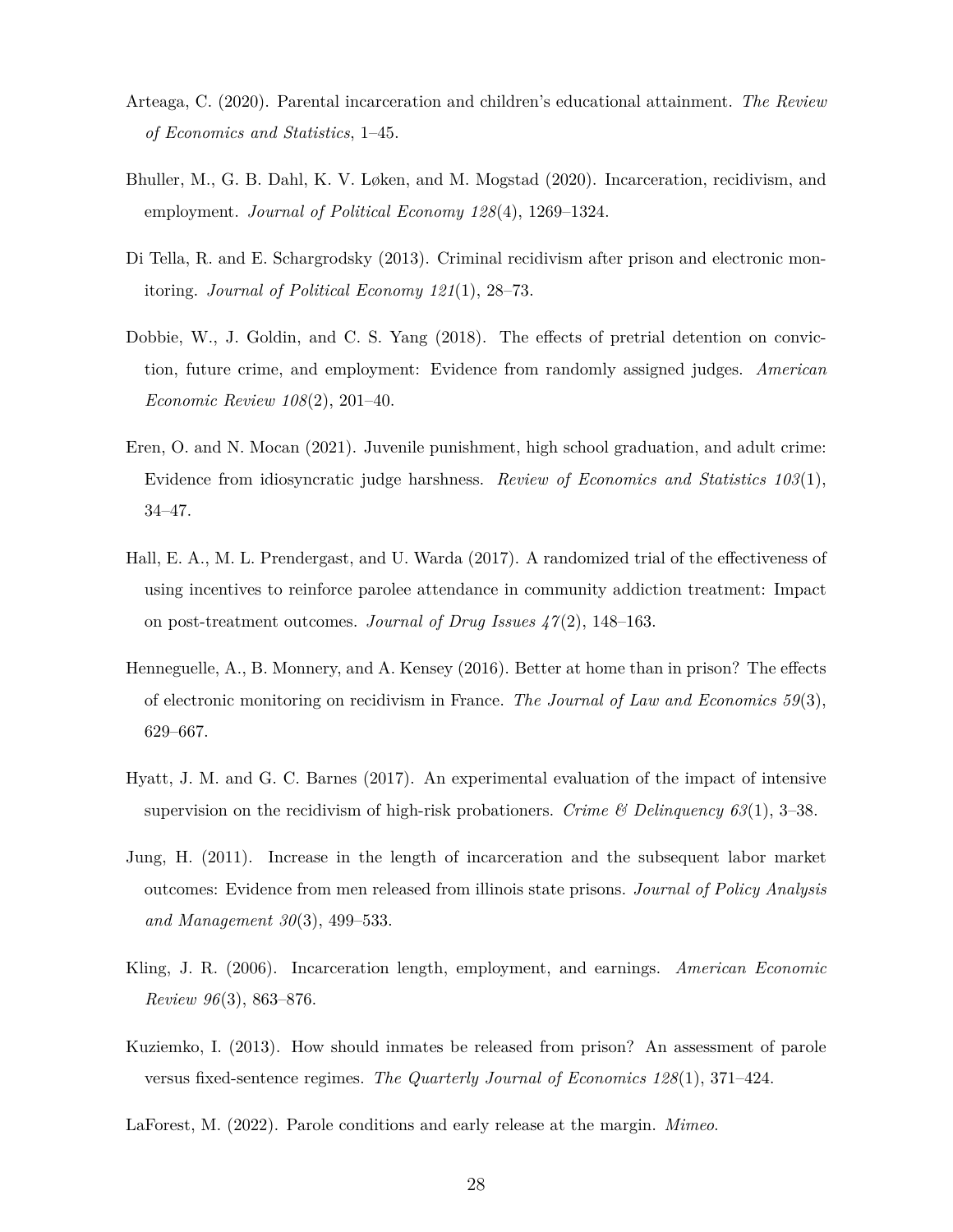- <span id="page-30-7"></span>Landersø, R. (2015). Does incarceration length affect labor market outcomes? *The Journal of Law and Economics 58*(1), 205–234.
- <span id="page-30-10"></span>Lee, L. M. (2022). Halfway home? residential housing and reincarceration. *American Economic Journal: Applied Economics*. forthcoming.
- <span id="page-30-4"></span>Leslie, E. and N. G. Pope (2017). The unintended impact of pretrial detention on case outcomes: Evidence from new york city arraignments. *The Journal of Law and Economics 60*(3), 529– 557.
- <span id="page-30-2"></span>Loeffler, C. E. (2013). Does imprisonment alter the life course? evidence on crime and employment from a natural experiment. *Criminology 51*(1), 137–166.
- <span id="page-30-0"></span>Macdonald, D. C. (2020). Truth in sentencing, incentives and recidivism. Technical report, Mimeo, Vancouver School of Economics, University of British Columbia.
- <span id="page-30-12"></span>Mastrobuoni, G. and D. Terlizzese (2022). Leave the door open? prison conditions and recidivism. *American Economic Journal: Applied Economics*. forthcoming.
- <span id="page-30-1"></span>Meier, A., J. Levav, and S. Meier (2020). Early release and recidivism. Technical report.
- <span id="page-30-6"></span>Mountjoy, J. (2021). Community colleges and upward mobility. Technical report, National Bureau of Economic Research.
- <span id="page-30-3"></span>Mueller-Smith, M. (2015). The criminal and labor market impacts of incarceration. *Unpublished Working Paper 18*.
- <span id="page-30-8"></span>Mukherjee, A. (2021). Impacts of private prison contracting on inmate time served and recidivism. *American Economic Journal: Economic Policy 13*(2), 408–38.
- <span id="page-30-5"></span>Norris, S., M. Pecenco, and J. Weaver (2020). The effects of parental and sibling incarceration: Evidence from Ohio. *Available at SSRN 3590735*.
- <span id="page-30-13"></span>Olea, J. L. M. and C. Pflueger (2013). A robust test for weak instruments. *Journal of Business & Economic Statistics 31*(3), 358–369.
- <span id="page-30-9"></span>Rose, E. K. and Y. Shem-Tov (2021). How does incarceration affect reoffending? Estimating the dose-response function. *Journal of Political Economy 129*(12), 3302–3356.
- <span id="page-30-11"></span>Schnepel, K. T. (2018). Good jobs and recidivism. *The Economic Journal 128*(608), 447–469.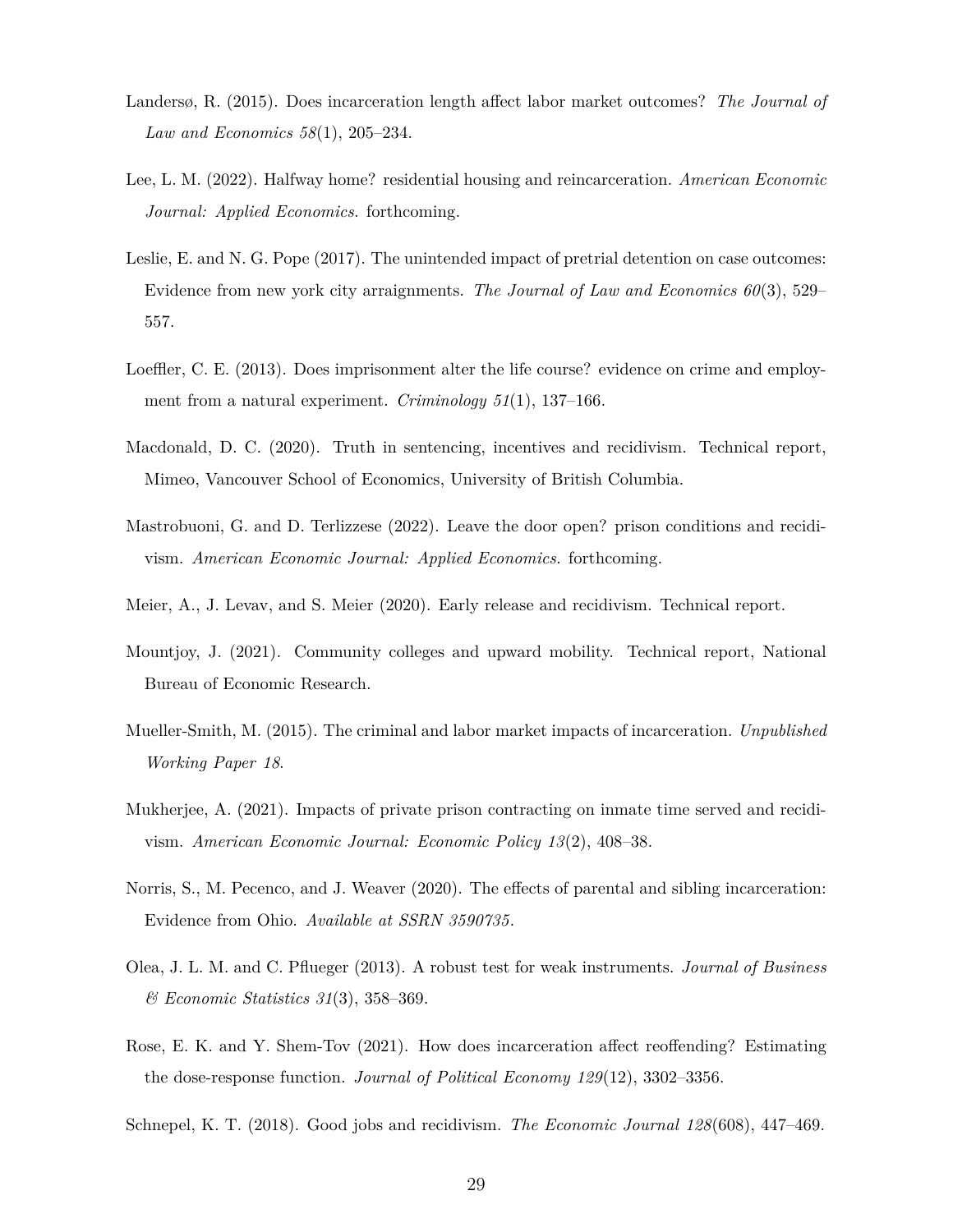- <span id="page-31-0"></span>Stevenson, M. T. (2018). Distortion of justice: How the inability to pay bail affects case outcomes. *The Journal of Law, Economics, and Organization 34*(4), 511–542.
- <span id="page-31-2"></span>Williams, J. and D. Weatherburn (2019). Can electronic monitoring reduce reoffending? *Review of Economics and Statistics*, 1–46.
- <span id="page-31-3"></span>Yang, C. S. (2017). Local labor markets and criminal recidivism. *Journal of Public Economics 147*, 16–29.
- <span id="page-31-1"></span>Zapryanova, M. (2020). The effects of time in prison and time on parole on recidivism. *Journal of Law and Economics*.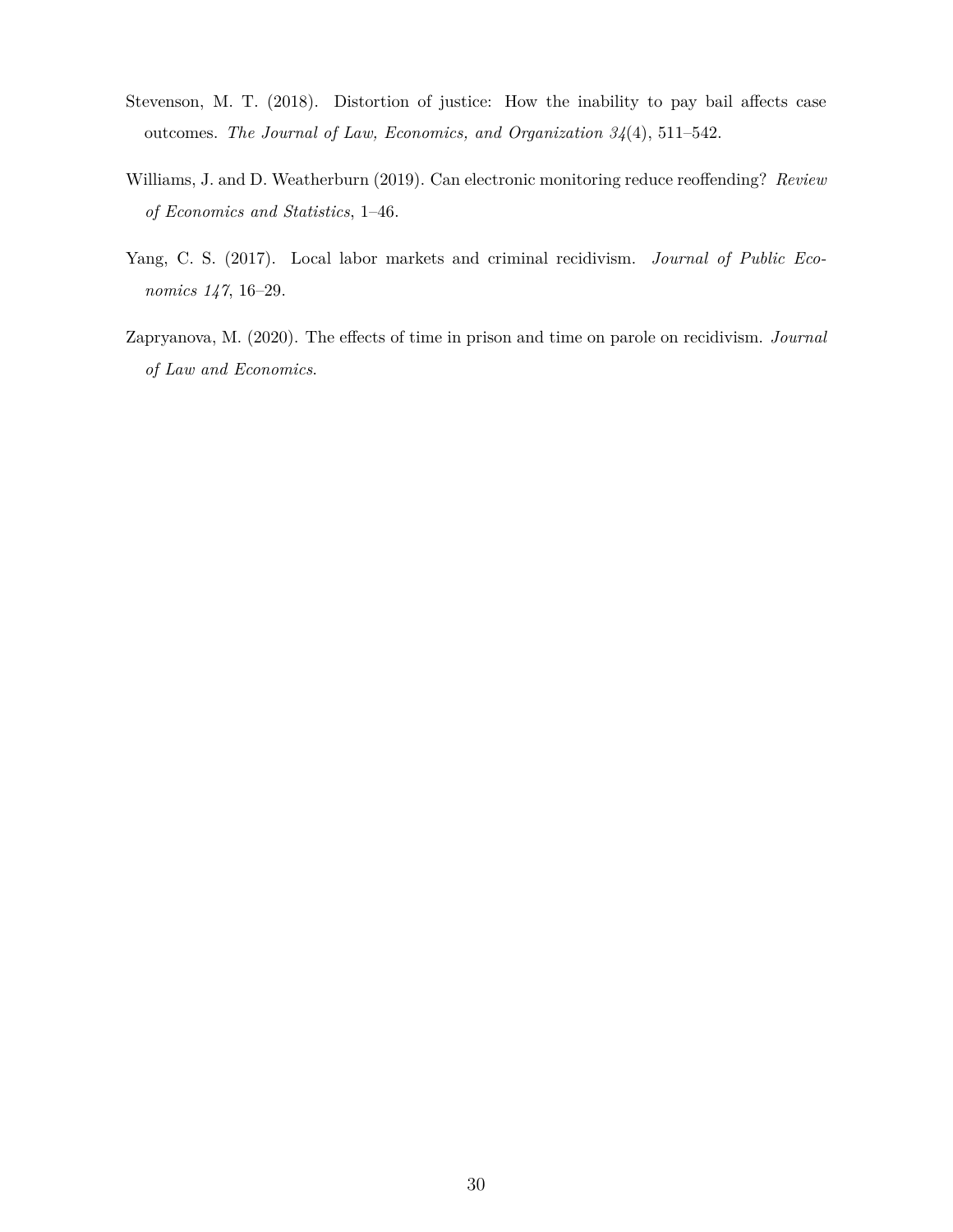# <span id="page-32-0"></span>**A Additional Tables**

|                                          | (1)<br>Parole                | $\left( 2\right)$<br>Parole  |
|------------------------------------------|------------------------------|------------------------------|
| $z^p$                                    | $1.242***$<br>(0.060)        | $1.019***$<br>(0.054)        |
| N<br>Controls<br>$F$ -stat (excl. inst.) | 10366<br>Year<br>$429.09***$ | 10366<br>Full<br>$356.20***$ |

Table A.1: First Stage: Parole Decision

Robust standard errors in parentheses

*<sup>∗</sup> p <* 0*.*10, *∗∗ p <* 0*.*05, *∗∗∗ p <* 0*.*01

The F statistic tests the significance of the excluded instrument

**Year Controls** include year fixed effects

Full Controls adds prison fixed effects, male and Native dummies, number of dependents (categorical, top coded to 5), type of crime and age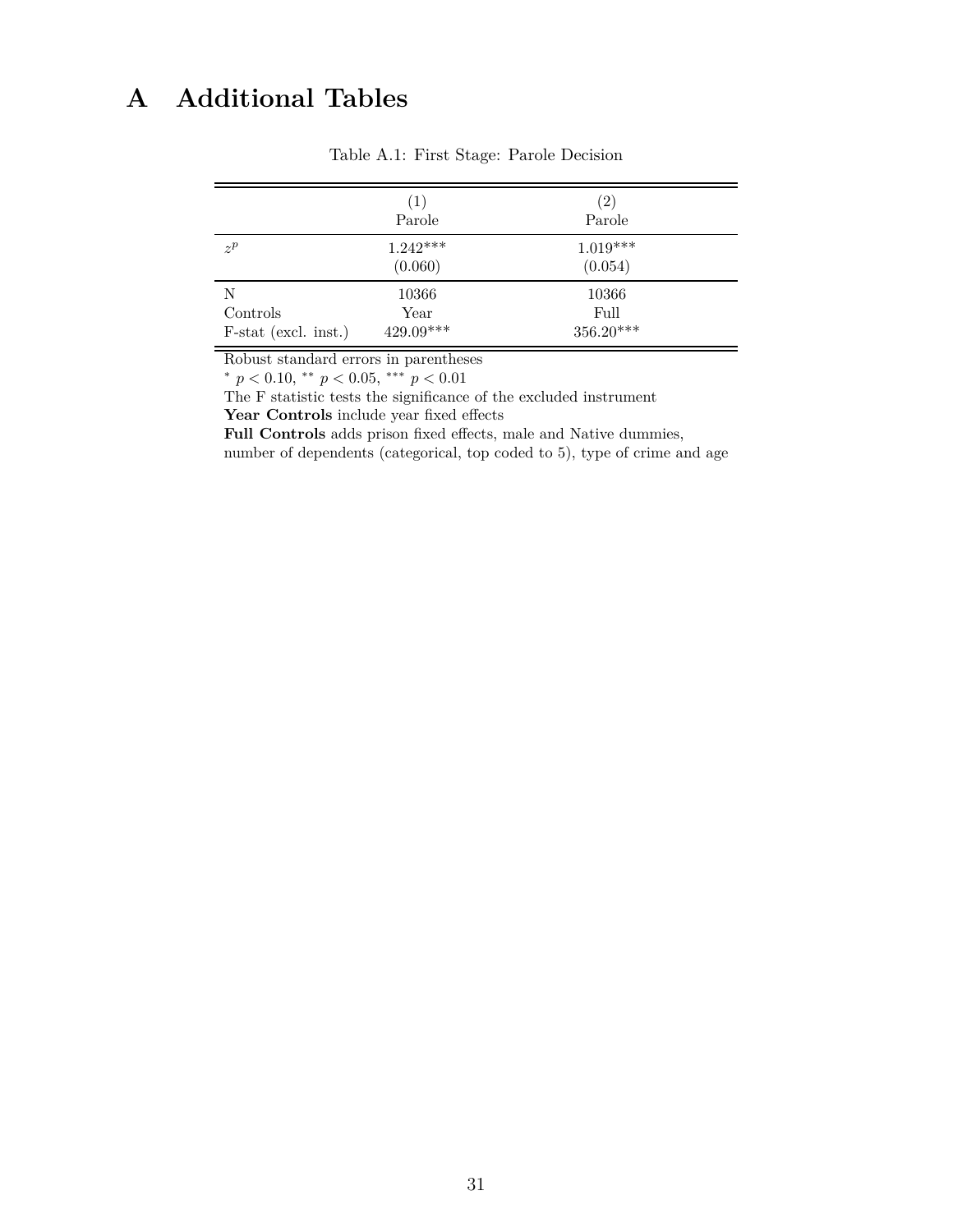|              | $\left(1\right)$<br>Age < median | (2)<br>Age > median   | (3)<br>Assault        | $\left( 4\right)$<br>Burglary<br>and Theft | (5)<br>Drugs          | (6)<br>Other<br>crimes | (7)<br>Male           | (8)<br>Female         | (9)<br>Native         | (10)<br>Non-native    |
|--------------|----------------------------------|-----------------------|-----------------------|--------------------------------------------|-----------------------|------------------------|-----------------------|-----------------------|-----------------------|-----------------------|
| $z^p$        | $1.275***$<br>(0.086)            | $1.203***$<br>(0.084) | $1.556***$<br>(0.148) | $.447***$<br>(0.115)                       | $0.997***$<br>(0.095) | $1.220***$<br>(0.133)  | $1.269***$<br>(0.062) | $0.918***$<br>(0.227) | $2.024***$<br>(0.252) | $1.200***$<br>(0.062) |
| Observations | 4964                             | 5402                  | 1556                  | 2657                                       | 4049                  | 2104                   | 9633                  | 733                   | 382                   | 9984                  |

Table A.2: First Stage: Various Subsamples

<span id="page-33-0"></span>

Robust standard errors in parentheses *∗ p <* <sup>0</sup>*.*10, *∗∗ <sup>p</sup> <sup>&</sup>lt;* <sup>0</sup>*.*05, *∗∗∗ <sup>p</sup> <sup>&</sup>lt;* <sup>0</sup>*.*<sup>01</sup>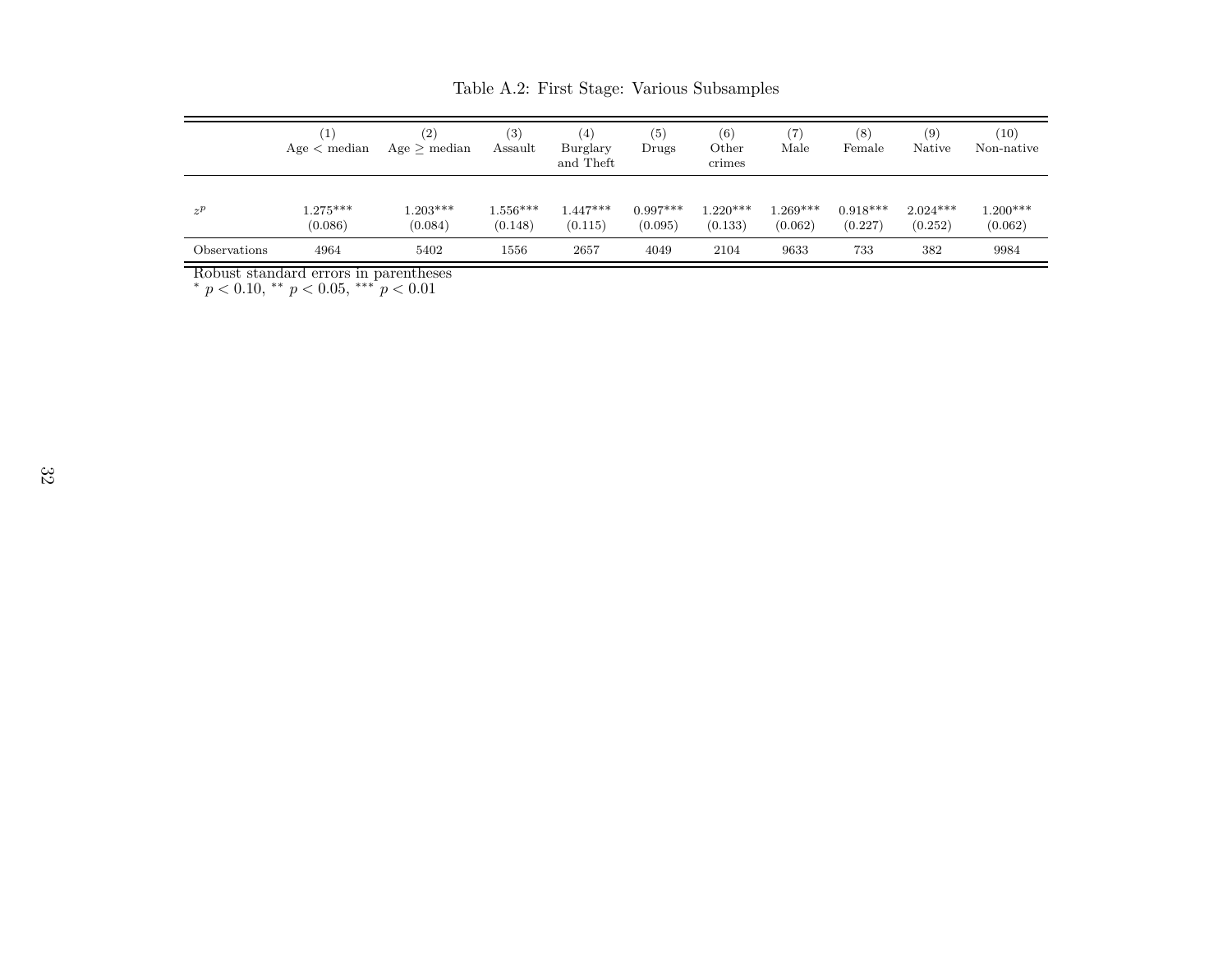<span id="page-34-0"></span>

| Interval     | $-11 \le z^p \le -0.04$ $-0.04 \le z^p \le 0$ $0 \le z^p \le 0.12$ |                       |                       |
|--------------|--------------------------------------------------------------------|-----------------------|-----------------------|
| $\gamma P$   | $2.816***$<br>(0.328)                                              | $5.813***$<br>(0.579) | $1.249***$<br>(0.234) |
| Observations | 3446                                                               | 3464                  | 3456                  |

Table A.3: First Stage: Across the Distribution

*<sup>∗</sup> p <* 0*.*10, *∗∗ p <* 0*.*05, *∗∗∗ p <* 0*.*01

All regressions include year fixed effects

The instrument  $z^p$  was cut into three equally-sized groups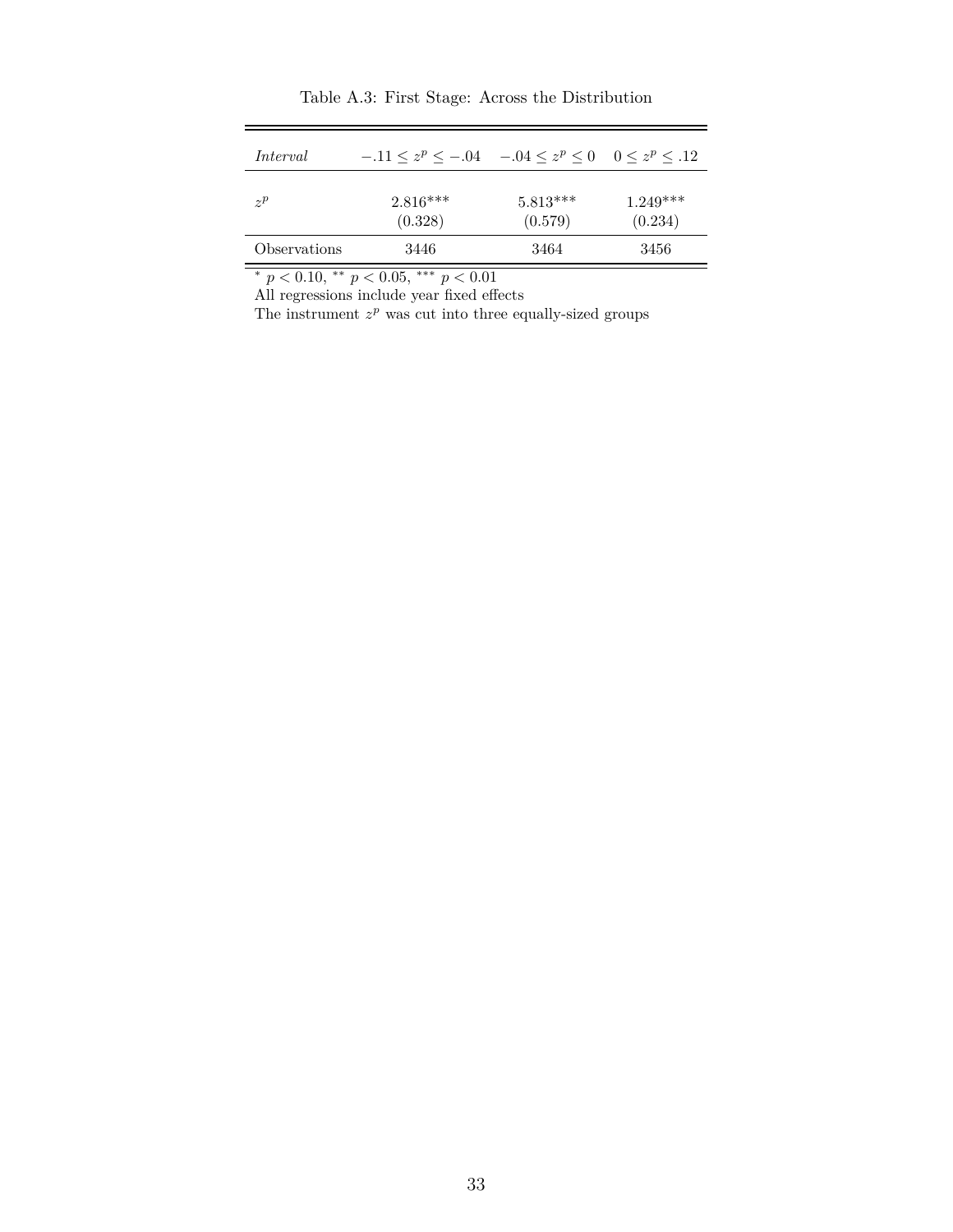<span id="page-35-0"></span>

|                        | (1)                   | $\left( 2\right)$     | $\left( 3\right)$     | (4)                   |
|------------------------|-----------------------|-----------------------|-----------------------|-----------------------|
|                        | Halfway House         | Halfway House         | No Halfway House      | No Halfway House      |
| $z^{D_1}$              | $1.970***$<br>(0.127) | $1.364***$<br>(0.124) |                       |                       |
| $z^{D_2}$              |                       |                       | $0.842***$<br>(0.083) | $0.782***$<br>(0.076) |
| N                      | 10366                 | 10366                 | 10366                 | 10366                 |
| Controls               | Year                  | Full                  | Year                  | Full                  |
| $F-stat$ (excl. inst.) | 239.45***             | 120.36***             | $101.97***$           | $107.23***$           |

Table A.4: Mountjoy: First Stage

Robust standard errors in parentheses

*<sup>∗</sup> p <* 0*.*10, *∗∗ p <* 0*.*05, *∗∗∗ p <* 0*.*01

Year Controls include year fixed effects

**Full Controls** add all remaining variables

The F statistic tests the significance of the instrument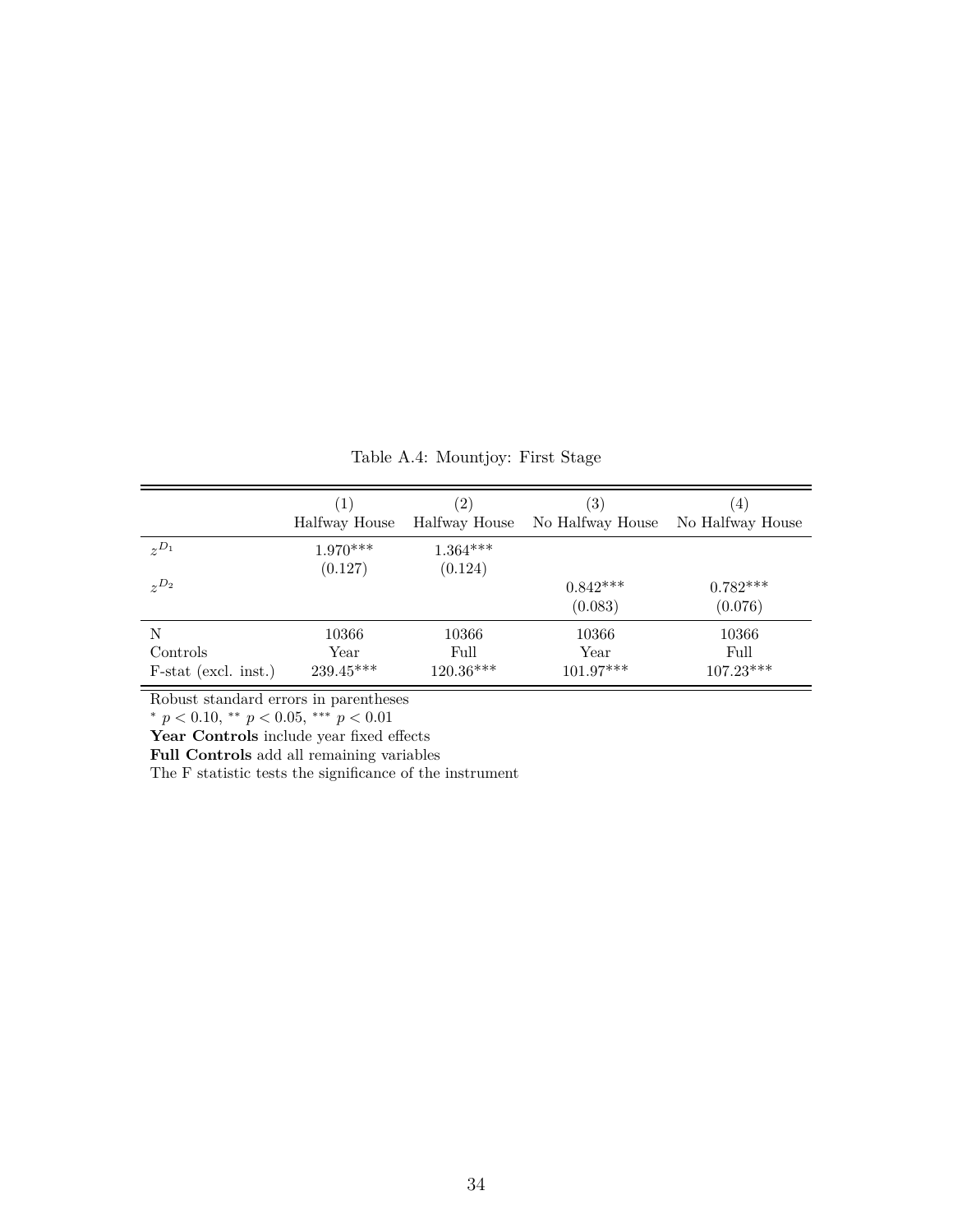<span id="page-36-0"></span>

|                           | (1)           | (2)           | (3)              | (4)        | (5)        |
|---------------------------|---------------|---------------|------------------|------------|------------|
|                           | Incarceration | Halfway House | No Halfway House | $z^{D_1}$  | $z^{D_2}$  |
| RS-Criminal History       | $0.041***$    | $-0.008***$   | $-0.033***$      | 0.000      | $-0.000$   |
|                           | (0.003)       | (0.003)       | (0.002)          | (0.000)    | (0.000)    |
| RS-Education/Employment   | $0.007***$    | $0.007***$    | $-0.014***$      | $-0.000$   | $-0.000$   |
|                           | (0.002)       | (0.002)       | (0.001)          | (0.000)    | (0.000)    |
| RS-Family/Marital         | $0.008*$      | 0.007         | $-0.015***$      | 0.000      | $-0.000$   |
|                           | (0.004)       | (0.004)       | (0.003)          | (0.000)    | (0.000)    |
| RS-Procriminal Attiude    | $0.103***$    | $-0.087***$   | $-0.016***$      | $-0.001**$ | $-0.000$   |
|                           | (0.004)       | (0.004)       | (0.003)          | (0.000)    | (0.000)    |
| RS-Companions             | 0.002         | $0.010*$      | $-0.012***$      | 0.000      | $-0.000$   |
|                           | (0.005)       | (0.006)       | (0.003)          | (0.000)    | (0.000)    |
| RS-Leisure/Recreation     | $0.015**$     | $0.015*$      | $-0.030***$      | 0.001      | 0.001      |
|                           | (0.008)       | (0.008)       | (0.005)          | (0.001)    | (0.001)    |
| RS-Alcohol/Drugs          | $0.009***$    | 0.002         | $-0.011***$      | 0.000      | $-0.000$   |
|                           | (0.002)       | (0.002)       | (0.001)          | (0.000)    | (0.000)    |
| RS-Antisocial Pattern     | 0.004         | $-0.014**$    | $0.009***$       | $-0.001$   | $0.000\,$  |
|                           | (0.006)       | (0.006)       | (0.003)          | (0.001)    | (0.001)    |
| Age                       | $0.003***$    | $-0.003***$   | 0.000            | $-0.000*$  | $0.000\,$  |
|                           | (0.000)       | (0.000)       | (0.000)          | (0.000)    | (0.000)    |
| Crime: Assault            | $0.054***$    | $-0.028*$     | $-0.027***$      | $-0.000$   | $-0.001$   |
|                           | (0.015)       | (0.015)       | (0.009)          | (0.001)    | (0.001)    |
| Crime: Burglary and theft | $-0.002$      | $0.022*$      | $-0.020***$      | $-0.001$   | $-0.003**$ |
|                           | (0.013)       | (0.013)       | (0.008)          | (0.001)    | (0.001)    |
| Crime: Drugs              | $-0.066***$   | $0.053***$    | $\,0.013\,$      | $-0.000$   | $-0.002$   |
|                           | (0.012)       | (0.012)       | (0.009)          | (0.001)    | (0.001)    |
| Number of dependants=1    | 0.020         | $-0.027*$     | $0.007\,$        | $-0.001$   | $-0.002$   |
|                           | (0.015)       | (0.015)       | (0.010)          | (0.001)    | (0.001)    |
| Number of dependants=2    | 0.018         | $-0.027$      | 0.009            | 0.001      | 0.000      |
|                           | (0.017)       | (0.018)       | (0.013)          | (0.001)    | (0.002)    |
| Number of dependants=3    | $-0.008$      | $-0.018$      | 0.026            | $-0.001$   | 0.002      |
|                           | (0.025)       | (0.027)       | (0.020)          | (0.002)    | (0.003)    |
| Number of dependants=4    | $-0.020$      | $-0.016$      | 0.037            | $-0.003$   | $-0.002$   |
|                           | (0.039)       | (0.039)       | (0.032)          | (0.003)    | (0.004)    |
| Number of dependants=5    | $0.133***$    | $-0.076*$     | $-0.057***$      | $-0.005$   | $-0.005$   |
|                           | (0.044)       | (0.042)       | (0.021)          | (0.004)    | (0.004)    |
| Constant                  | $-0.022$      | $0.508***$    | $0.514***$       | 0.002      | 0.002      |
|                           | (0.023)       | (0.025)       | (0.020)          | (0.002)    | (0.002)    |
| $\mathbf N$               | 10366         | 10366         | 10366            | 10366      | 10366      |
| Controls                  | Year          | Year          | Year             | Year       | Year       |
| F-stat                    | $216.25***$   | $55.11***$    | 85.25***         | $1.50*$    | 1.00       |

Table A.5: Mountjoy: Randomization Tests

Robust standard errors in parentheses

*<sup>∗</sup> p <* 0*.*10, *∗∗ p <* 0*.*05, *∗∗∗ p <* 0*.*01

Year Controls include year fixed effects

The F statistic tests the significance of the short regression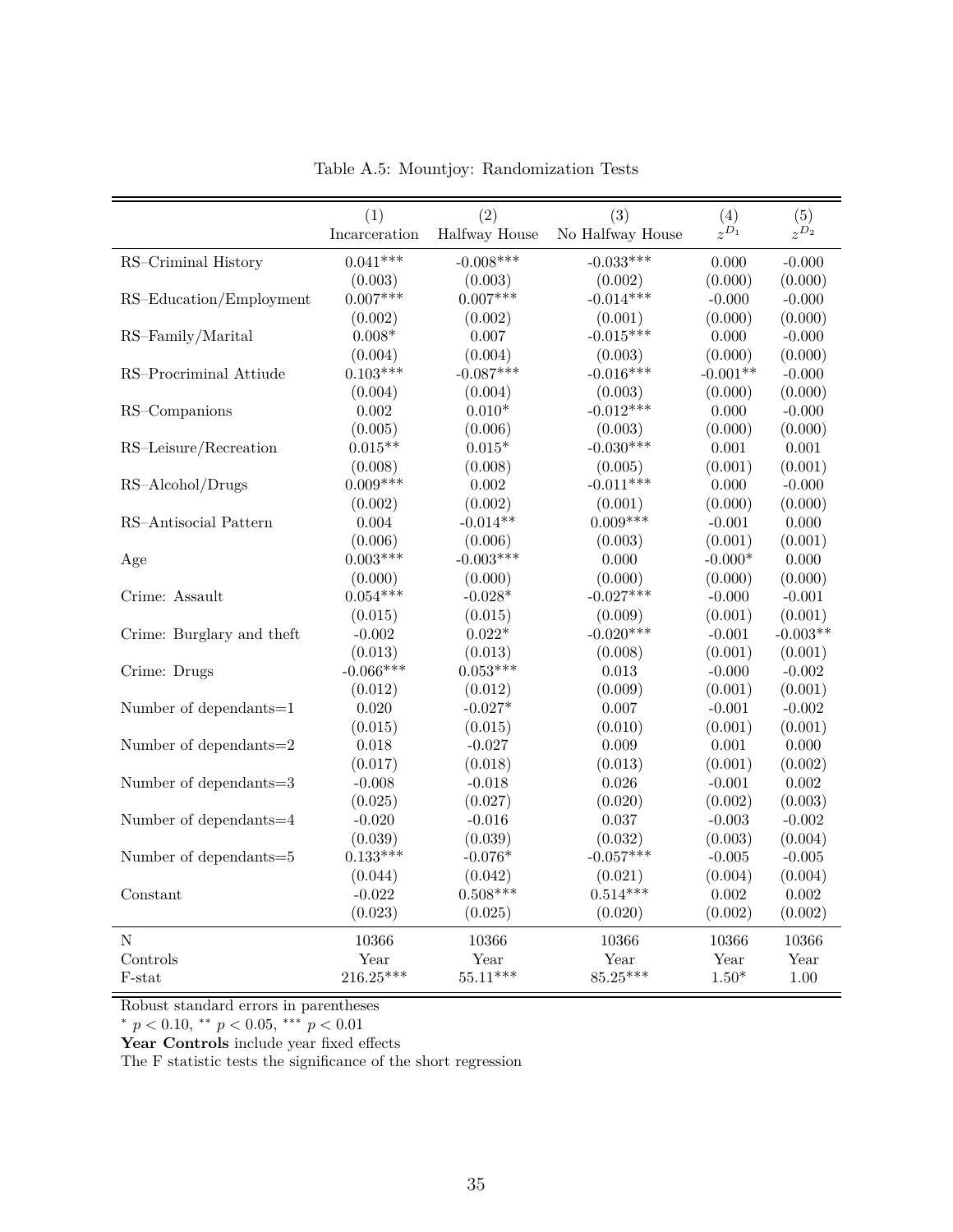# <span id="page-37-0"></span>**B Additional Figures**



Figure B.1: Density of  $z^p$ 

Note: This figure presents the density of the non-leave-out version of the residualized parole board member (PBM) propensity to grant parole, which is used as an instrument used in our main IV estimation. We keep one observation by PBM.